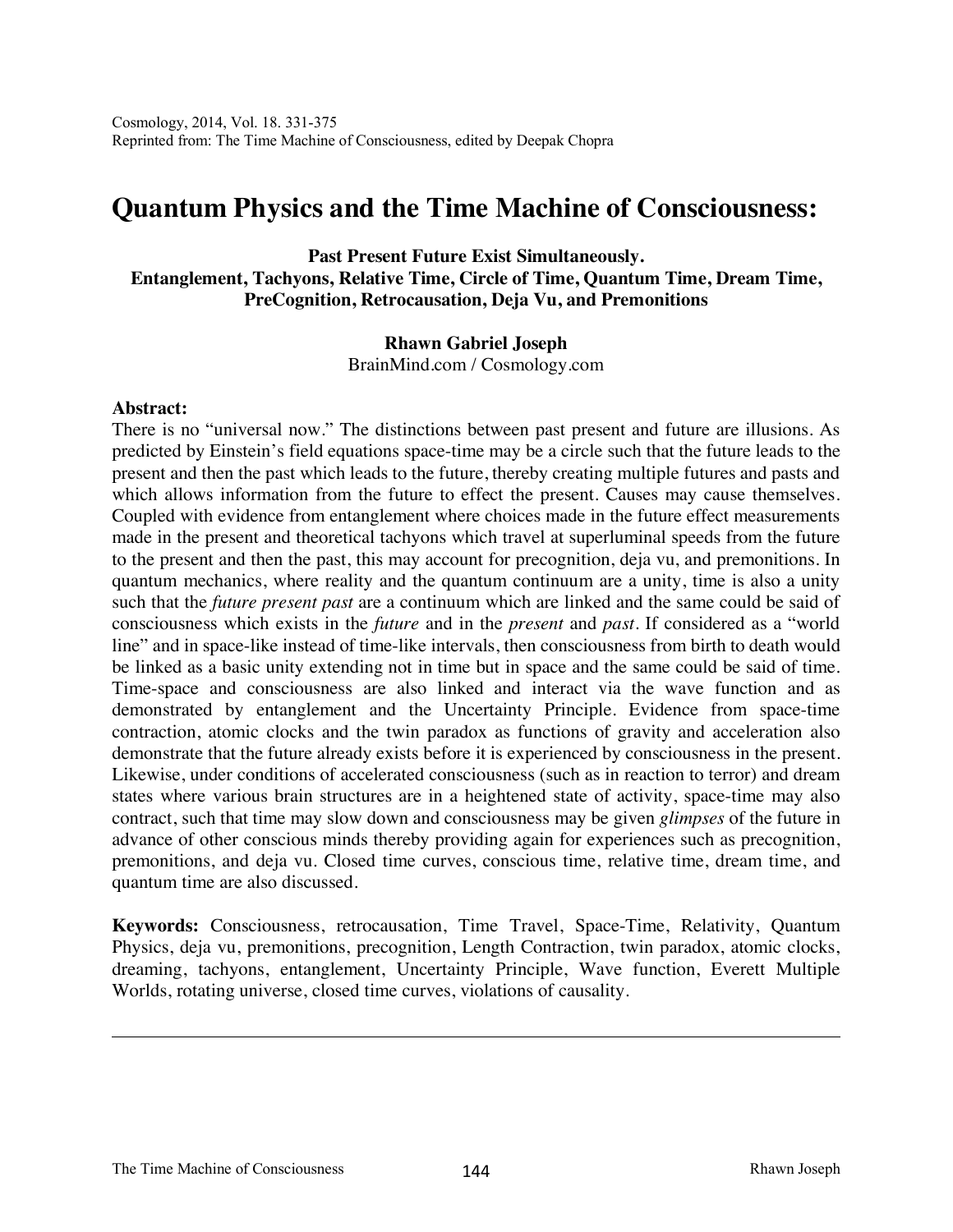## **Relativity: The Future is the Past. The Past is the Future**

Time is relative to the observer (Einstein 1961). Since there are innumerable observers, due to gravity, velocity and other variables, there is no universal "past, present, future" (Einstein 1905a,b, 1906, 1915a, 1961) all of which overlap and are infinite in number and yet interconnected and entangled in the basic oneness of the spacetime quantum continuum. It is the unity and relativity of time which makes time travel possible as well as some of the unique features of consciousness such as "premonition" and deja vu during which an observer experiences or is effected by the future before it becomes the present.

Because time is relative, and due to entanglement (Lee et al. 2011; Matson 2012; Olaf et al. 2003), the future can effect the past and may be experienced in the present depending on the observer's frame of reference. Consider, for example, the moon, the sun, and the stars up above. From a vantage point on Earth, the moon we see is actually the moon from 1 second ago; the moon we see in the *present* is from the past. The sun we observe is a sun from 8 seconds in the past. Upon gazing at the nearest star, Alpha Centauri, the star we see is from years ago since it takes 4.3 light years for its light image to reach Earth. If you stand in front of a full length mirror, just 3 feet away, and since light travels at 1 foot per nanosecond, you see yourself as you looked 6 nanoseconds ago. You are staring into the past. You are always younger in a mirror because what you see is the "you" from moments before. Mirrors are gateways to the past even though the past image you see is experienced in the "present." However, although from the past, the images are in the future until they arrive in the present relative to an observer. Before the image from the past arrives it is still in the future, relative to the observer. A stream of photons which just left the surface of the sun will not arrive on Earth until the future, 8 seconds from now. Until the splash of light arrives, it is in the future, relative to those on Earth but in the past relative to the sun.

If an alien observer living on a planet in Alpha Centauri was gazing at Earth, then the present on Alpha Centauri overlaps with the past on Earth. The alien sees an Earth from 4.3 light years ago. The reverse is true for an observer on Earth gazing at this distant star. However, until those images from the past reach the observer, they are in the future relative to that observer and overlap and exist simultaneously. The past can be the future and both may exist before they arrive in the present only to again become the past thereby creating a circle of time. Innumerable futures, presents, and pasts exist simultaneously albeit in different locations within space-time all of which are in motion. Observers located in New York, Shanghai, Tokyo, Paris, Mexico City, and on other planets in distant galaxies, are also in motion, as planets spin and orbit the sun, the sun orbits the galaxy, and galaxies move about in the universe. Observers, regardless of what planet, solar system, or in what galaxy they reside, are continually moving though space-time, often at different velocities and effected by varying degrees of gravity, and all are continually coming into contact with different times which are effect by velocity as well as the consciousness and emotional state of the observer.

#### **Contraction of Time: The Future and Present Come Closer Together**

As predicted by relativity and quantum mechanics, the experience of time and the distinctions between the past, future and the "present" are shaped and affected by distance, gravity, acceleration, consciousness, and our emotions, contracting and speeding up under conditions of pleasure and slowing down and sometimes splitting apart or even running backwards under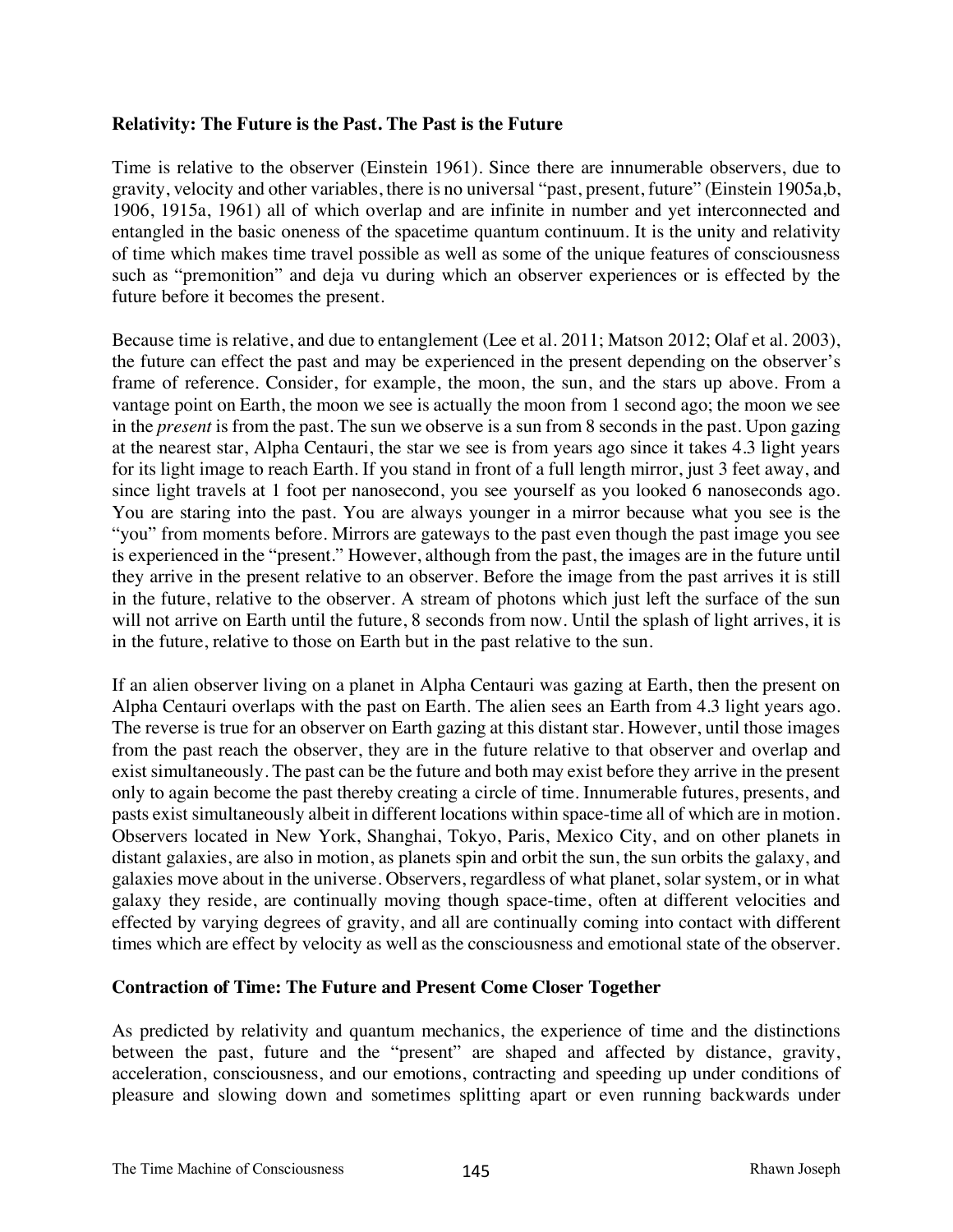conditions of fear and terror (Joseph 1996, 2010a). Acceleration contracts space-time thereby decreasing the distance between the future and the *now*, albeit depending on the location and frame of reference of the observers (Einstein 1905c, 1961; Einstein et al. 1923; Lorentz 1892, 1905). When time-space contracts, more time is squeezed into a smaller space such that it may take one consciousness less time to reach the future (vs the consciousness of a second observer) if that consciousness experiences time contraction. Two observers, with two different inertial frames of reference, may experience *time* as slowing down or speeding up. Consciousness can also accelerate and contract the space-time continuum, particularly during dream states, or under conditions of terror in which case, time may speed up or slow down and there may be a splitting of consciousness (Joseph 1996, 2010a). Likewise, emotions such as pleasure can also speed up the experience of time; a phenomenon observed by Einstein nearly 100 years ago:

"Put your hand on a hot stove for a minute, and it seems like an hour. Sit with a pretty girl for an hour, and it seems like a minute. THAT'S relativity." -Einstein

Time is a dimension, not in Euclidian space, but in "Minkowski space" (Minkowski 1909). Euclidian space consists of 4 spatial dimensions which include movement and geometric space; but none of which encompass time. By contrast, in "Minkowski space" which is incorporated within Einstein's special relativity, time is the 4th dimension (Einstein 1961). More specifically, 3 of the Euclidian dimensions of space are combined with a dimension of time thereby creating a four-dimensional manifold known as "space-time." Space-time, however, is effected by gravity and acceleration, and can shrink and contract as gravity and velocity increase and in response to alterations in cerebral activity and thus, consciousness. As demonstrated in quantum mechanics, consciousness and the act of perceptual (or mechanical) registration directly impacts the quantum continuum through interactions via the wave function and through entanglement.

The relationship between time dilation and the contraction of the length of space-time can be determined by a formula devised by Hendrik Lorentz in 1895. As specified by the Lorentz factor, γ (gamma) is given by the equation γ = , such that the dilation-contraction effect increases exponentially as the time traveler's velocity (v) approaches the speed of light *c*.

When time-space contracts more time is compacted into smaller spaces and it takes less time to reach the future which is squeezed closer to the present, whereas from the perspective of a dissociated consciousness, time may appear to slow down, thus paralleling some of the paradoxes of time travel: the time traveling consciousness experiences the future more quickly, and in less time, thereby providing the foundations of deja vu, premonitions, anticipation, and the ability to make accurate predictions and to plan for the future.

Not just space-time, but the time machine, the time traveler, and any ticking clocks inside also shrink with increased gravity and velocity such that the passage of time inside the time machine shrinks relative to time and any observer located outside and is looking inside the time machine. For those inside the time machine, time appears to pass at the same rate inside, and this is because everything inside the time machine has shrunk to the same degree. According to Einstein (1961), an observer inside the moving object or traveling alongside at the same speed would not notice this contraction. It is only apparent to an outside observer with a separate frame of reference; and the same appears to be true of dissociated consciousness under conditions of terror (Joseph 1996,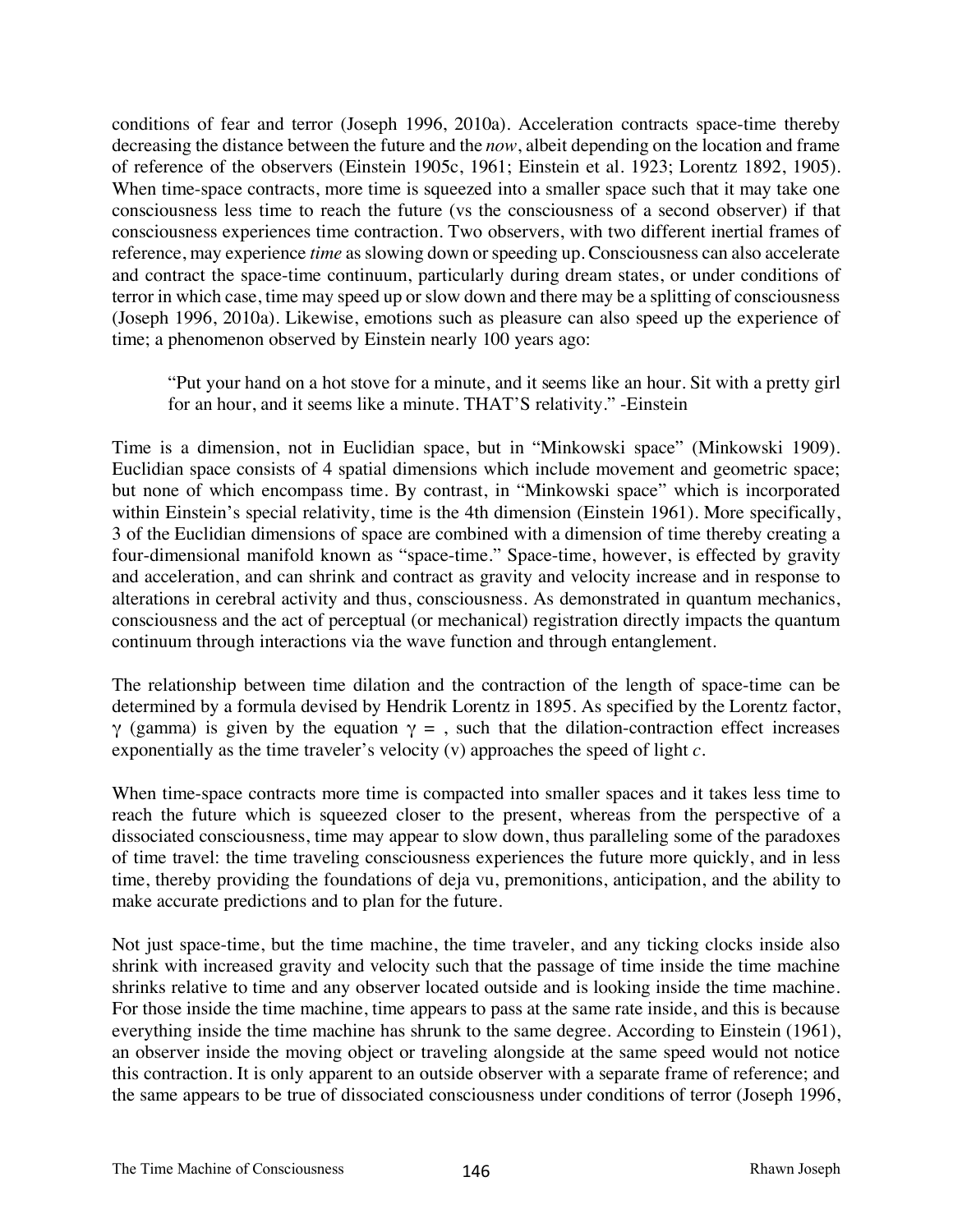REF). Time is relative and it is only an outside observer at a safe distance from the time machine (or the accelerated consciousness) who will perceive the contraction of time-space surrounding the time traveler and that the time traveler's clock has slowed. By contrast, if the time traveler were to look outside the time machine it would seem that the outside observer's clock is ticking faster. Thus as predicted by Einstein, clocks run more slowly (time contraction) as velocity and acceleration increase and a time traveler in a time machine would appear to be slowling down from the perspective of an outside observer, whereas from the perspective of the time traveler the outside observer would be speeding up.

This concept is brilliantly anticipated by H.G. Wells in "The Time Machine." Well's Time Traveler and his time machine began the voyage through time in his laboratory and looking outside the time machine he could see celestial events, people, and even a snail whiz by: "The laboratory got hazy and went dark. Mrs. Watchett came in and walked, apparently without seeing me, towards the garden door. I suppose it took her a minute or so to traverse the place, but to me she seemed to shoot across the room like a rocket." Well's Time Traveler also kept his eye on the laboratory clock and noted "a moment before it had stood at a minute or so past ten; now it was nearly halfpast three!" A clock outside the time machine was therefore ticking away rapidly (relative to his clock inside the time machine), whereas his clock inside the time machine, from the perspective of Mrs. Watchett would run very slowly; exactly as predicted by Einstein's theories of relativity (Einstein 1914, 1915a,b, 1961). Although the laboratory clock sped up and Mrs. Watchet, the housekeeper, from the perspective of the Time Traveler, seemed to race across the room, from Mrs. Watchet's perspective the Time Traveler would appear to be frozen in time or moving exceedingly slowly. Likewise, victims subject to extreme terror may experience accelerated consciousness and from the perspective of an outside observer they may appear catatonic and frozen in time (Joseph 1996).

# **Twin Paradox**

The shrinkage of space-time under accelerated conditions has given rise to the famous "twin paradox," a thought experiment based on special relativity (Langevin 1911; von Laue 1913. Because clocks inside the time machine run more slowly whereas the distance between the *now* and the future decreases, a time traveling twin will arrive more quickly in the future (since velocity does not shrink) and will age more slowly than her twin back on Earth. Consider for example, 30 feet of space which contracts to 10 feet. Those inside the time machine need only walk 10 feet whereas those outside the time machine must walk 30 feet. Likewise because the time traveler's clock runs more slowly, and since more time is contracted into a smaller space, it might take him 10 minutes to get 30 minutes into the future. Thus, the Earth-bound twin will be much older (as more time has passed) and may have already turned to dust if the time traveler arrived hundreds of years into the future. As summed up by Einstein (1911; see also Langevin 1911):

*"If we placed a living organism in a box ... one could arrange that the organism, after any arbitrary lengthy flight, could be returned to its original spot in a scarcely altered condition, while corresponding organisms which had remained in their original positions had already long since given way to new generations. For the moving organism, the lengthy time of the journey was a mere instant, provided the motion took place with approximately the speed of light."*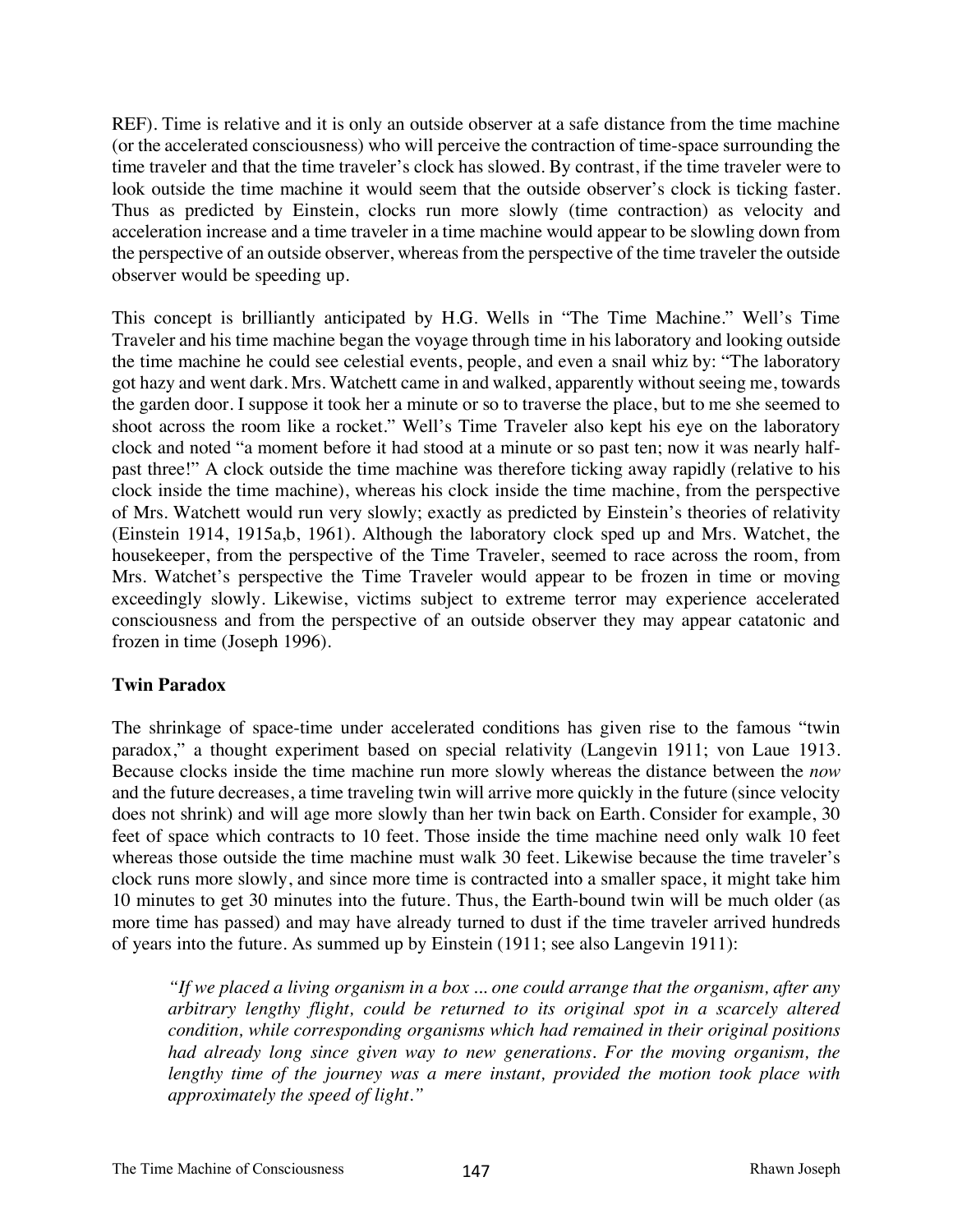If one twin leaves Earth and accelerates toward light speed, that twin will arrive in the future in less time than the twin left behind on Earth (since more time passed for that twin whose clock ran faster). By contrast, because it took less time for the time traveling twin she does not age as much (since her clock ticked slower) whereas the twin left on Earth ages at the normal rate. Hence, the time traveling twin will be younger: it took her less time (clock ticks slower) whereas the twin on Earth took more time (clock ticks faster) to reach the same destination in the future. The time traveling twin arrives in the future more quickly--and the same can be said of accelerated and dissociated consciousness thereby providing the foundations of deja vu and premonitions.

Because of time dilation and the contraction of space, once the time traveler lands on Earth, and depending on how fast and far into the future she is propelled, all her friends and relatives back on Earth may have died and a completely new generation of Earthlings may greet the time traveler upon her return. By contrast, since time slows down and time-space become squeezed together, the time traveler who arrives in the future may not have aged appreciably.

For example, say the time traveler is born in the year 2100, had a life expectancy of 80 years and would have died in the year 2180 if she had never left on her journey into the future. If she began her journey at age 20 in the year 2120, achieved 0.999999999999999 light speed and arrived in the future date of 2180, she would still have a life expectancy of 60 years (minus the 20 she already lived and time spent in the time machine). Upon arriving in the year 2180, she would still be 20 years old instead of 80 and could now expect to live another 60 years until the year 2240 (vs the year 2180 if she had never left home).

This premise is based on achieving near light speeds almost instantaneously and is supported by experiments with non-living, ultra-short-lived particles. For example, the muon particle is given a new lease on life when accelerated to a velocity of 99.92% light speed and its life span is nearly 25 times longer (Houellebecq 2001; Knecht, 2003). The muon particle not only lives longer but travels 25 times further thanks to its expanded life span. Particles, including phi mesons, which have been accelerated to velocities of 99.9% light speed also achieve significant life span extensions with a  $\gamma$  factor of around 5,000 (Houellebecq 2001). Presumably particles live longer because they have arrived in the future more quickly vs their counterparts traveling at their normal, slower speeds. Therefore, it could be predicted that a time traveler who journeys at near light speeds should also live longer compared to friends and relatives left back on Earth; and this is because the contraction of time space enabled them to reach the future before those back on Earth. Premonitions and deja vu, work on the same principles.

A time traveling consciousness will also experience time as speeding up or slowing down depending not just on acceleration and gravity, but emotion and neural activity. The distance between the "present" and the future decrease because of the shrinkage of space. In consequence the time traveling consciousness gains access to information in the future more quickly than other observers.

These same principles can be applied when traveling great distances across space to other stars and planets. If the journey takes place at near lights speeds, the space-time traveler may visit a distant star and then return home still fresh and young whereas her relatives and friends will have grown old and infirm and may have already died.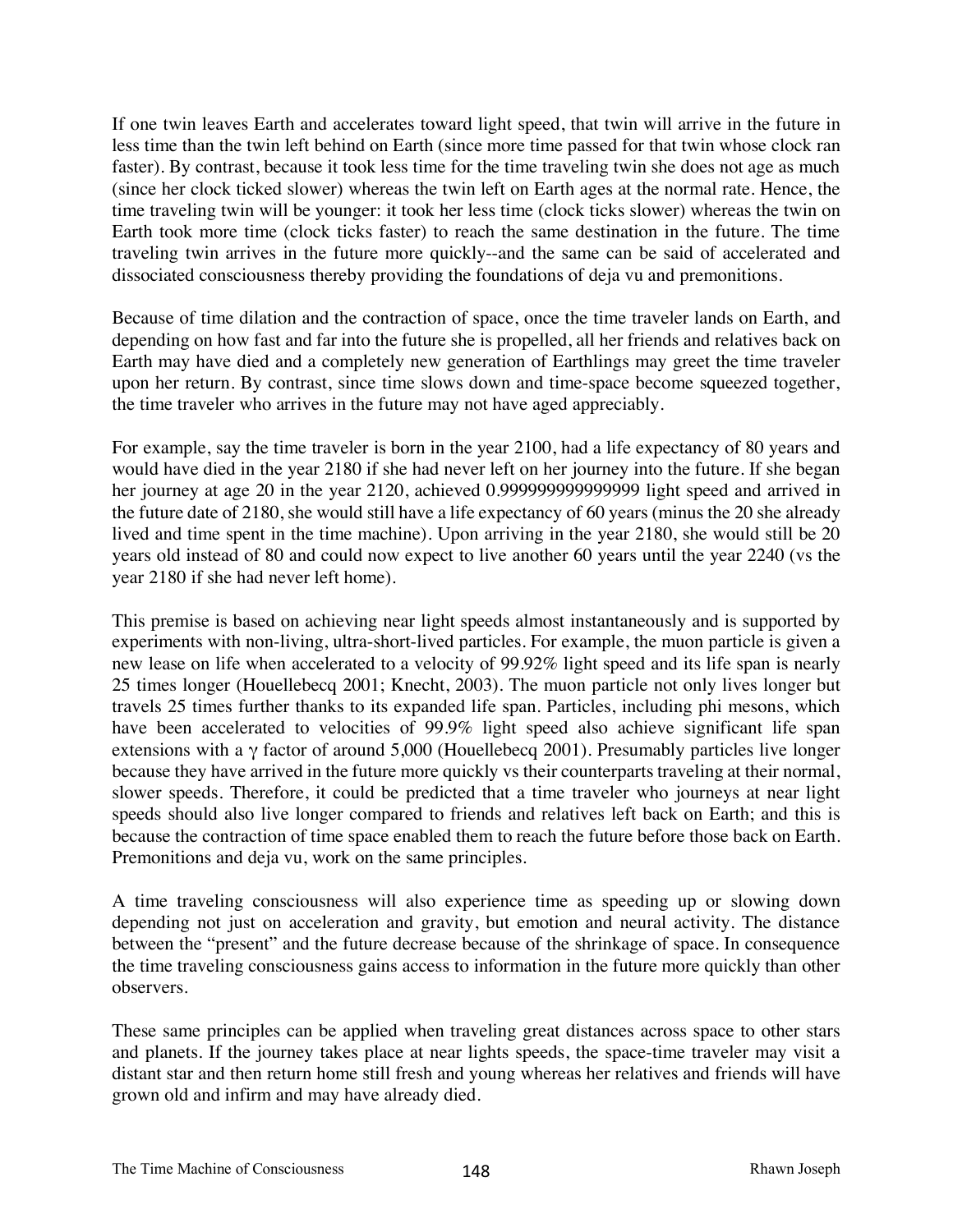For example, if Gaia stays on Earth and her twin, Aurora travels at 80% the speed of light to Proxima Centauri which is 4.2 light years away, then Aurora's trip will take 5.25 Earth years  $(4.2/0.8 = 5.25)$ . One day in the time machine at 80% light speed is equal to 1.67 days on Earth. Thus 1,916.25 days in the time machine (5.25 years) is equal to 3,200 days on Earth (8.76 years). Hence, Aurora's clock will tick 0.599% more slowly than Gaia's clock on Earth (5.25/8.76) and Aurora will age only 3.15 years during the journey  $(0.599 \times 5.25 = 3.146)$  whereas Gaia will age 5.25 years. If Aurora immediately returns to Earth at 80% light speed she will be 6.3 years older and her twin will be 10.5 years older.

## **Atomic Clocks**

Alterations in consciousness, gravity, and velocity can shrink or stretch space-time. Therefore, time-space is also warped, shrunk, stretched, and may even curl up and fold upon and over itself depending on local conditions. Time is asymmetric. Like the weather, time is not the same everywhere, even when measured by atomic clocks.

Atomic clocks tick off time as measured by the vibrations of light waves emitted by atoms of the element cesium and with accuracies of billionths of a second (Essen & Parry, 1955). However, these clocks are also effected by their surroundings and run slower under conditions of increased gravity or acceleration (Ashby 2003; Hafele & Keating 1972a,b). In 1971 Joe Hafele and Richard Keating placed atomic clocks on airplanes traveling in the same direction of Earth's rotation thereby combining the velocity of Earth with the velocity of the planes (Hafele & Keating 1972a,b). All clocks slowed on average by 59 nanoseconds compared to atomic clocks on Earth. These clocks arrived in the future in less than than their counterparts.

It has also been demonstrated that atomic clocks at differing altitudes will show different times; a function of gravitational effects on time. The lower the altitude the slower the clock, whereas clocks speed up as altitude increases; albeit the differences consisting of increases of only a few nanoseconds (Chou et al. 2010; Hafele & Keating, 1972; Vessot et al. 1980). "For example, if two identical clocks are separated vertically by 1 km above the surface of Earth, the higher clock gains the equivalent of 3 extra seconds for each million years (Chou et al., 2010). The speeding up of atomic clocks at increasingly higher altitudes has been attributed to a reduction in gravitational potential which contributes to differential gravitational time dilation.

#### **Accelerated Consciousness: Dissociative Mind And The Slowing Of Time**

Evidence from relativity, quantum mechanics, atomic clocks, and space-tome contraction, demonstrates that the future, or at least, "a" future must have existed so this future could contract closer to the present experienced by the time traveler;. This is also proved by experiments in entanglement (REF), and Einstein's field equations which demonstrate that time is a circle (REF) where the present leads to a future which already exists and that this future leads to the present and then the past. That is, instead of the present moving toward a future which does not yet exist, the future already exists and streams toward consciousness, becoming the present, and then continues into the past relative to that observing consciousness. However, consciousness may also accelerate as reflected by increased brain activity, and this too would contract space-time. Buried deep within the brain are a series of structures referred to collectively as the limbic system, and which includes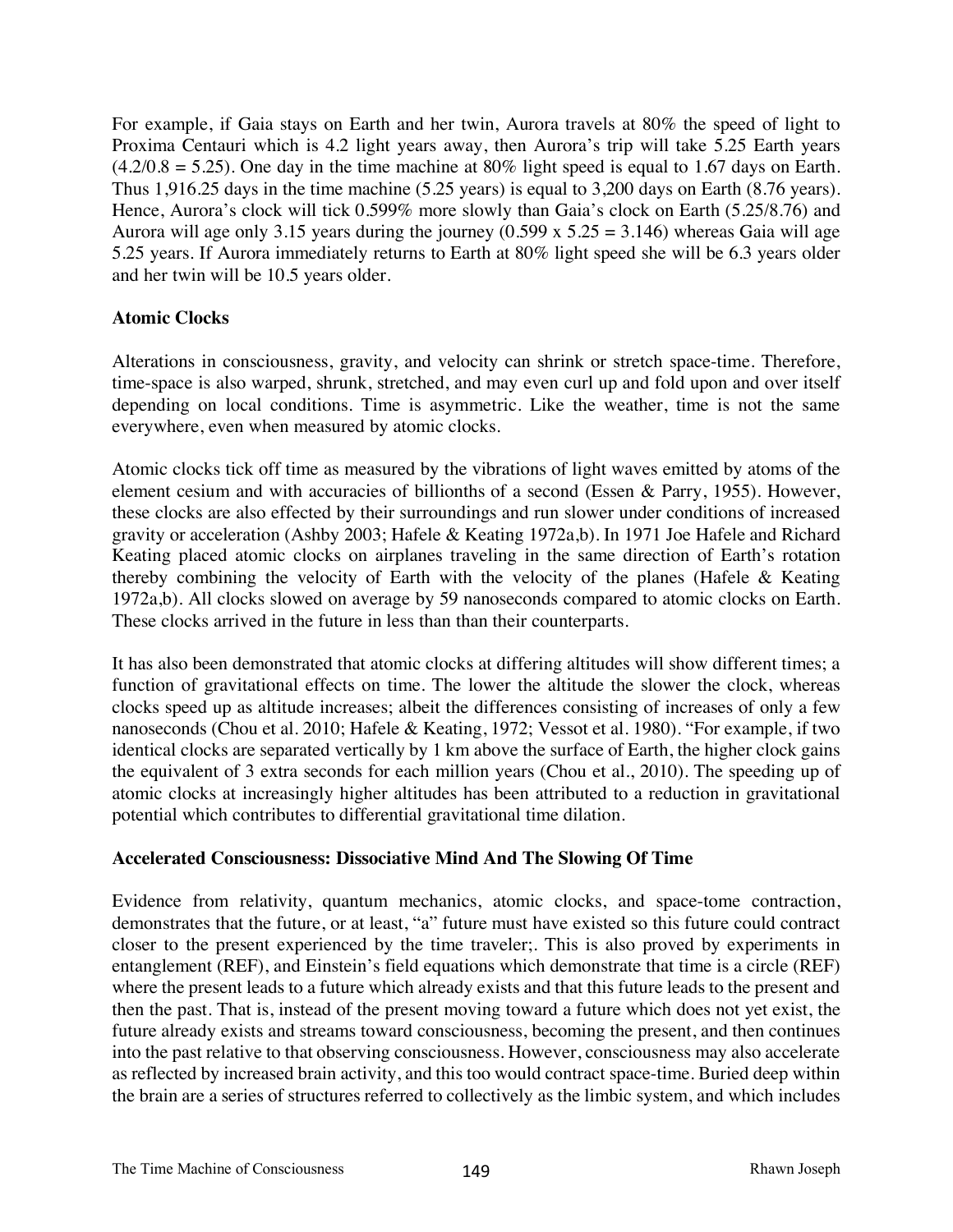the amygdala, hippocampus, and hypothalamus. The limbic system governs all aspects of sexual behavior and emotion, including emotional and non-emotional memory as well as anxiety, fear, and the ability to visualize one's self (Joseph, 1992, 2011). Limbic system structures, such as the amygdala are able to receive sensory information from multiple modalities at the same time and excessive activity in these areas, as reflected by increased EEG activity, are associated with the the reception of information which is normally inhibited and filtered, including the experience of deju vu and other precognitive phenomenon (Daly, 1958; Halgren 1990, Gloor, 1990; Joseph, 1996, 2011; Penfield, 1952; Penfield & Perot 1963; Williams, 1956), such as a splitting of consciousness where time slow down and the dissociated consciousness can observe itself as if up in the air looking down.

"I had a clear image of myself... as though watching it on a television screen." "The next thing I knew…I was looking down from 50 to 100 feet in the air…I had a sensation of floating. It was almost like stepping out of reality. I seemed to step out of this world" (Noyes and Kletti 1977).

Electrode stimulation, or other forms of heightened activity within limbic system structures such as the amygdala, hippocampus and overlying temporal lobe can also cause time to speed up or slow down (Joseph, 1998, 1999b, 2001). Likewise, in response to extreme trauma, stress and fear, the amygdala, hippocampus and temporal lobe become hyper activated resulting not only in a "splitting of consciousness" but the sensation that time has slowed down while the dissociated consciousness seems to speed up (Courtois, 2009; Grinker & Spiegel, 1945; Noyes & Kletti, 1977; van der Kolk 1987).

One individual, after losing control of his Mustang convertible while during over 100 miles per hour on a rain soaked freeway, reported that:

"time seemed to slow down and then... part of my mind was a few feet outside the car zooming above it and then beside it and behind it and in front of it, looking at and analyzing the respective positions of my spinning Mustang and the cars surrounding me. Simultaneously I was inside trying to steer and control it in accordance with the multiple perspectives I was given by that part of my mind that was outside. It was like my mind split and one consciousness was inside the car, while the other was zooming all around outside and giving me visual feedback that enabled me to avoid hitting anyone or destroying my Mustang."

"Tiffany" describes her experience as follows:

"I was a passenger in my boyfriend's sports car and we were laughing and racing along highway 17, going 80, 90 mph. I remember he reached his cigarettes when we were going around a corner and then the car began to slide sideways toward the embankment and all the trees. Everything just suddenly slowed down, like in slow motion, and I could see the car sliding very slowly toward the trees, and I turned and looked at my boyfriend and he had this look of fear and determination on his face. He was gritting his teeth which were very white. I remember looking at his hands tightly gripped on the steering wheel, and I could see the ring I gave him. And outside the car there were other cars and they were also moving in slow motion. We were still sliding, and I turned my head and I could see we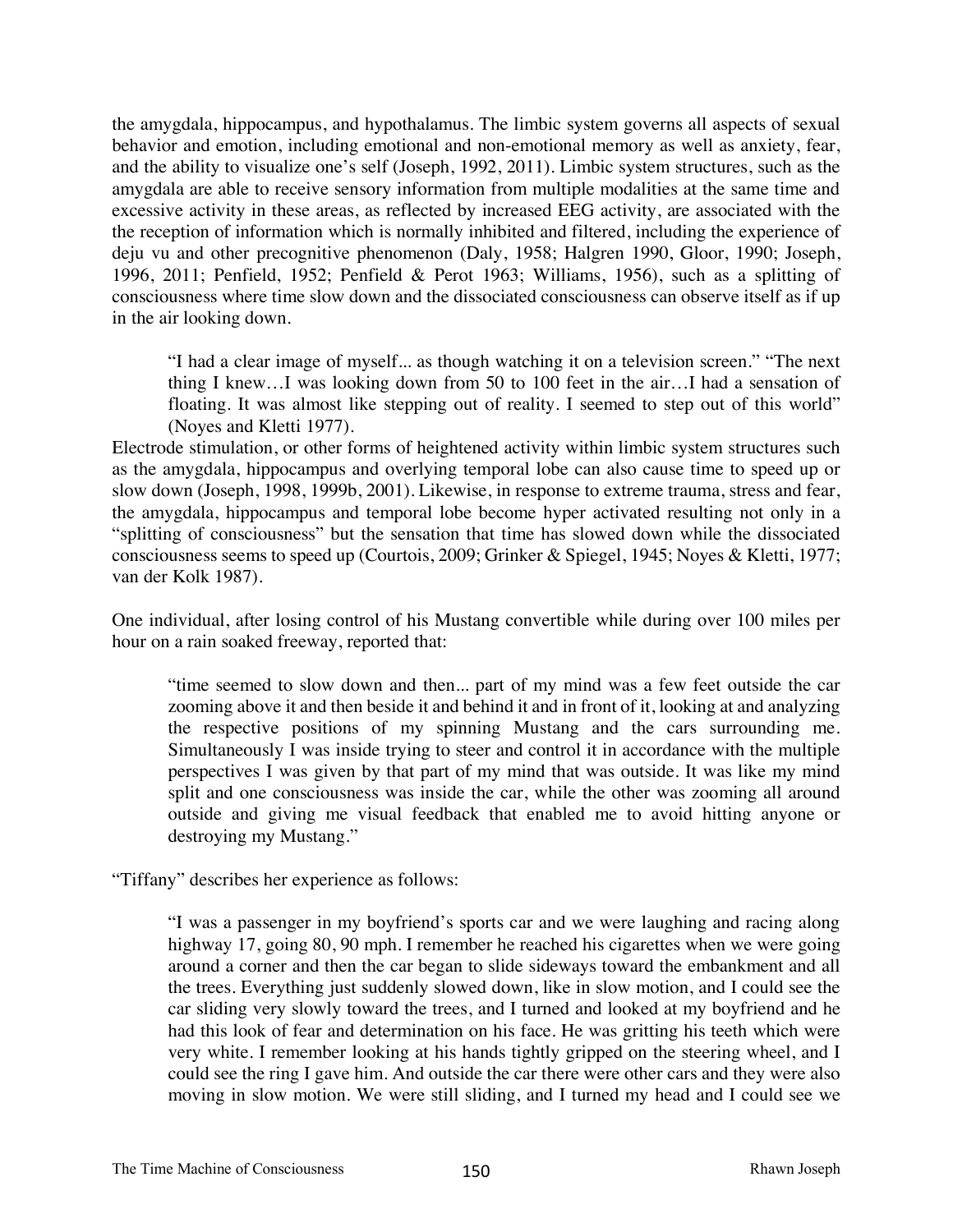were going to slide right into this big tree, and everything was still so slow, and I could see the trunk and bark of the tree, the tree limbs, coming closer and I could see this bird flying out of the tree flapping its wings real slow, then we hit the tree with the back of the car which made the car spin around the tree, but it was all in slow motion, and all this glass blew out the side and back window and I could see little pieces of glass going everywhere moving very slowly through the air. I was wearing my seat belt and was spun toward my boyfriend but he wasn't there. Instead, the driver's side door was open and the car was turning upside down and I could see my purse falling upward and my wallet and phone and eyeliner and lipstick and a pencil were all falling out but going upward very slowly, like floating right in front of me, and I remember thinking that I hoped that pencil did not stick me in the eye, and then the air bags popped out and it was also going in slow motion billowing out toward me and I could see the trees down below because we were falling over and down the embankment and everything was upside down and going sideways and then the airbag hit me in the chest and time suddenly sped up and the car landed upside down and slid down the embankment and hit some trees."

The slowing down of time and the splitting of consciousness, creating twin consciousnesses, are not uncommon under conditions of terror. Terror can accelerate the mind and brain by releasing a cascade of "fight or flight" neurochemicals such as norepinephrine (Joseph 1992, 1994, 1996, 20011). When the brain and mind are accelerated under these conditions one aspect of consciousness may split off and observe itself and the body which houses it. Under certain accelerated conditions, time will also slow down for the dissociated consciousness which has split off and is observing (Joseph 1996, 2000); exactly as predicted by relativity and the twin paradox: acceleration slows time for one observer and speeds it up for the other (Einstein et al. 1927; Einstein 1961).

In fact, time slows down under conditions of terror and accelerated, hyper-brain activity to such a degree that seconds may last minutes, and minutes hours (Joseph 1996). Individuals may become completely motionless, almost catatonic from the perspective of outside observers and may fail to make any effort to save their lives or to respond to assistance such as attempting to evacuate a burning plane or sinking ship even though they have been uninjured (Courtois, 1995; Galliano et al., 1993; Miller, 1951; Nijenhuis et al., 1998). From the perspective of outside observers, those so afflicted appear to be frozen in time; which is exactly how a time traveler accelerating toward light speed would appear to those outside the time machine. Likewise, from the perspective of the dissociated consciousness time also appear to slow down and to contract which gives that dissociated consciousness more time in less space to observe its surroundings; and this too is predicted by relativity and the Lorentz transformations of length and space-time contraction. Under accelerated conditions space-time shrinks and more time is compacted into less space.

"I began moving at a tremendous speed... and I was aware of trees rushing below me. I just thought of home and knew I was going there... I saw my husband sitting in his favorite armchair reading the newspaper. I saw my children running up and down the stairs... I was drawn back to the hospital, but I don't remember the trip; it seemed to happen instantaneously" (Eadie & Taylor 1992).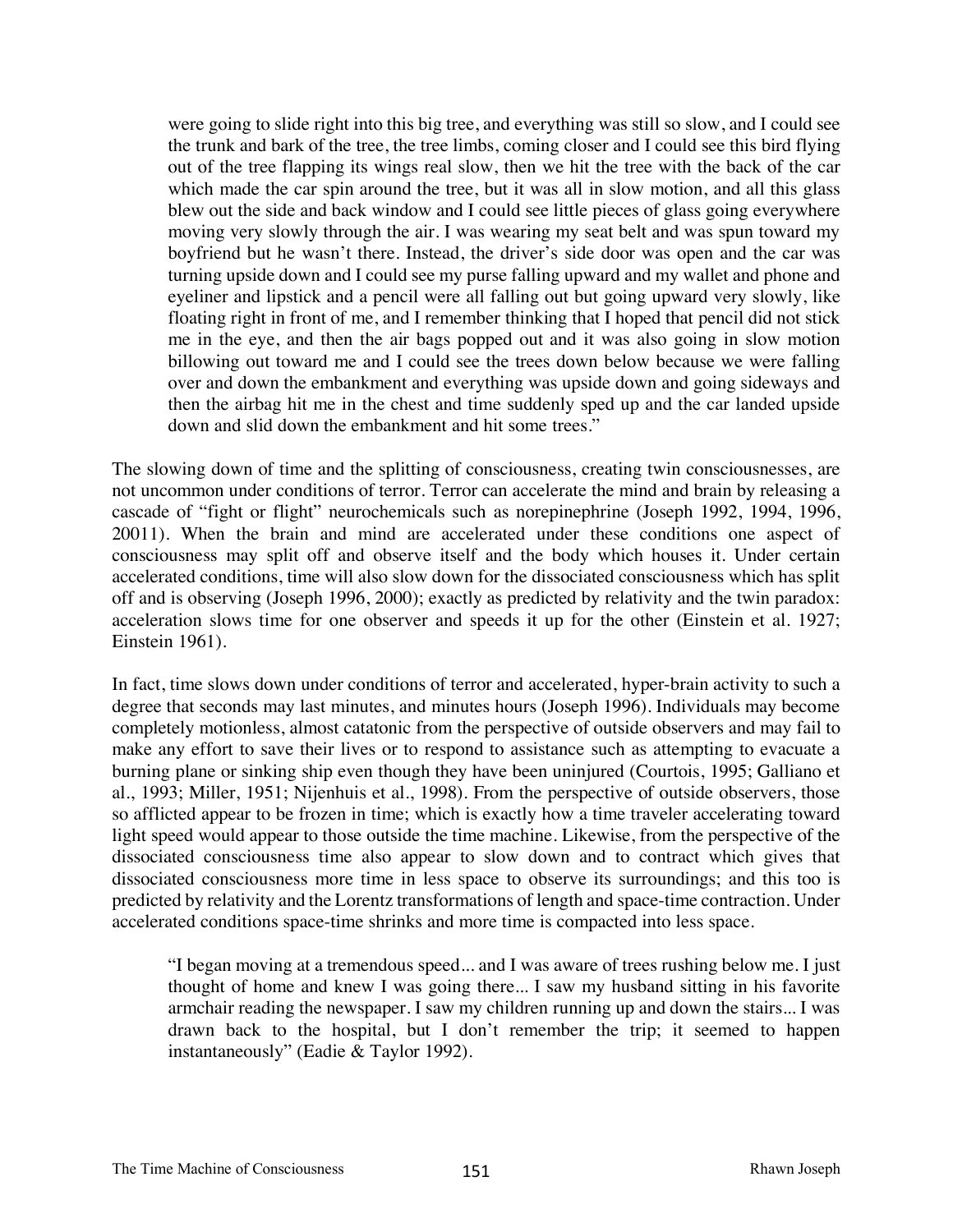Thus time slows down for the consciousness attached to the body, but may speed up for the dissociated consciousness. However, this multiplicity of mind, although dissociated, is still entangled, and as such, time may speed up and slow down simultaneously.

In fact, under conditions of extreme fear and terror and accelerated consciousness, time slows to such a degree and corresponding movements becomes slowed to such a degree that to outside observers the person may appear to be dead: "Far down below I could see houses and towns and green land and streams... I was very happy now. I kept on going very fast... then I started back, going very fast...Then I was lying on my back in bed and the girl and her father and a doctor were looking at me in a queer way...I had been dead three days (they told him)...and they were getting ready to buy my coffin" (Neihardt 1989).

Consider the case of Lisa, a wild blonde 22 year old beauty, a passenger in a sport's car with the top down that struck a telephone pole:

"It felt like a movie in slow motion and everything slowed down just before we crashed. I had a seat belt and my arms and hands stretched out in front on the dashboard... and the windshield shattered and I could see all these cracks forming in the glass in slow motion. Everything was slowed down and the windshield just broken in half and it fell toward me all in slow motion and cut off my arm….I could see it cutting the skin and droplets of blood and then all this blood and my arm falling slowly to the floor of the car. Everything was so slow… and I got out of the car and my arm was spraying blood everywhere. I walked only a few feet and in slow motion fell down…. Then I was in the air, watching everything. Part of the time I was on the ground looking up and at the same time I was in the air looking down at me. I could see people getting out of their cars. They were all around me and I could see them while I was on the ground and at the same time I could see them like I was 50 feet in the air looking down at them. Then the ambulance came and they put a tourniquet on my arm and put me inside… and then everything started going real fast. I was outside the ambulance, like I was inside sticking out and my mind was racing up and down the streets, like I was running very fast alongside…. then I was in the hospital. But I was no longer part of my body. I was racing along, tripping out, bobbing up and down the halls, just checking everything out and everything was going very fast. Then I saw all these doctors and nurses working on this body of a girl. I peaked over their shoulders and then I realized it was me, that girl was me and I could see that my hair was all bloody and this bothered me. It needed to be washed. But I wasn't moving. I looked dead…. The doctors also thought I was dead…. and that's when I fell back into my body with this thump and I started moving and that's when the doctors and nurses realized I was still alive."

Of course, time can also slow down under conditions of extreme boredom. However, boredom does not induce a splitting of the mind or dissociated states of consciousness. Instead of more time in less space, there is less time in more space. The clock ticks more slowly for the consciousness of the observer and more slowly external to that observer. Conversely, under conditions of pleasure, time speeds up and passes more quickly as so eloquently summed up by Einstein.

Time is entangled with and relative to consciousness and the multiplicity of mind.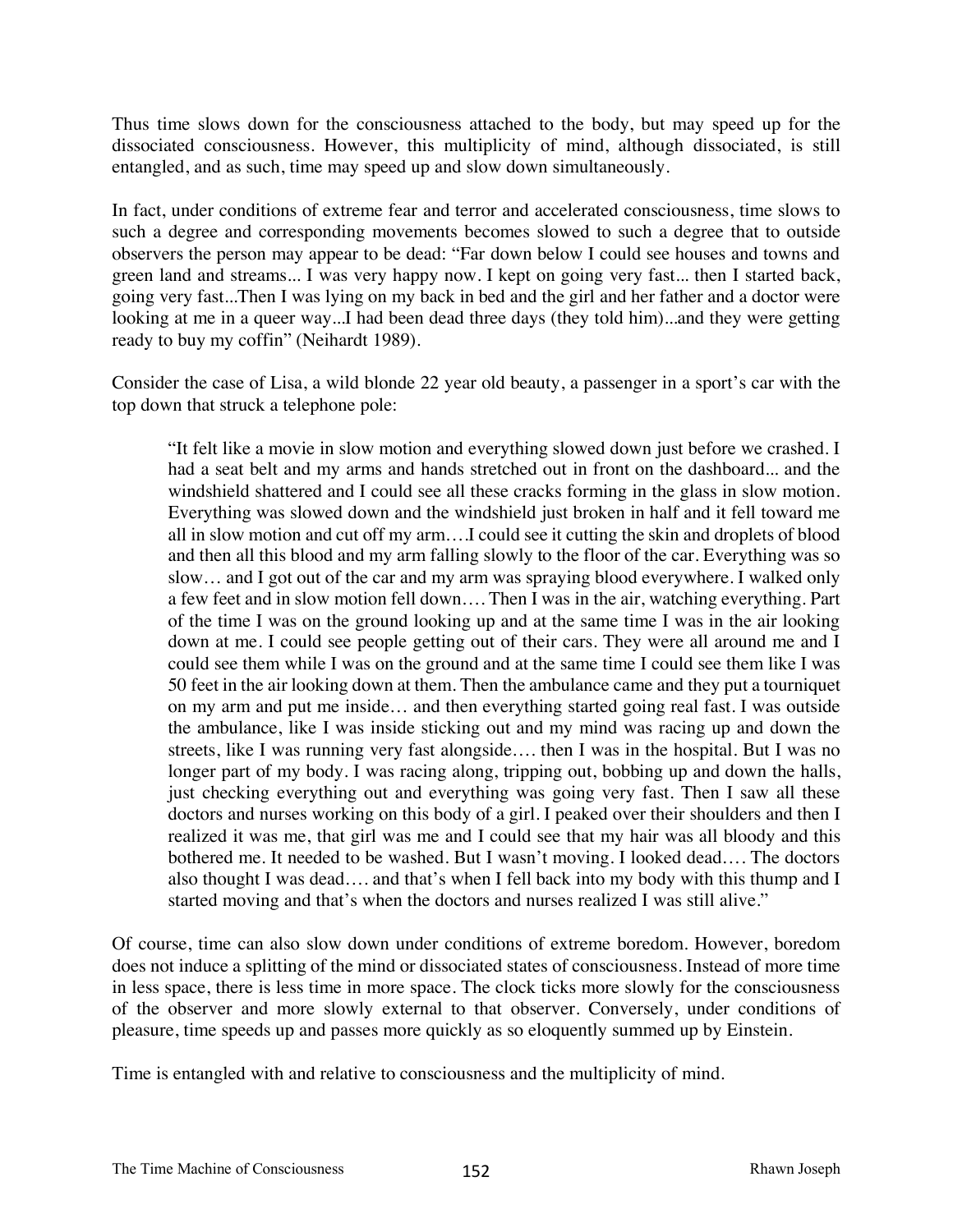## **The Event Horizon of Consciousness: The Eternal Now**

As a thought experiment Einstein imagined that if he flew away from a big clock in the town square precisely at 12 noon, and traveled at the speed of light, the clock would appear to stop and would remain 12 noon forever--and this is because Einstein would be traveling at the same rate of speed as the light coming from the clock, in tandem and in parallel with it. Time would also essentially stop for Einstein, for if he were looking at the light beams on either side of him, they would look like stationary waves of electromagnetic activity consisting of crests and valleys--and this is because he would be moving in tandem and relative to these light beams; like two trains traveling at exactly the same speed, side by side and the only view is of the other train. At light speed Einstein would be captured in an "eternal now" with the future on one side and the past on the other.

All observers in uniform motion (like two trains traveling side by side) view themselves as at rest (so long at they can only see the two trains). If traveling at the speed of light, a light from a flashlight held in that time traveler's hand will never escape from the flashlight. The light from the flashlight will be frozen in place, in an eternal now.

If a star, astronaut, or space-time machine were to approach a supermassive black hole at the center of this galaxy, they would accelerate toward the "event horizon" at light speed (Dieter 2012; McClintock, 2004)--the "event horizon" being the point of no-return, the vortex forming the *mouth* of the hole. The Time Traveler's clock would tick increasingly slower and light trailing behind would become redder (red shifted) as the event horizon is approached. However, for the time traveler, time continues as before.

Once caught by the gravitational grip of the vortex spinning round the event horizon, the star, astronaut, or space-time machine would have a velocity of light speed (Dieter 2012). Time stops. They would be captured and held in the grip of what could best be described as an "eternal now." Light could not escape, and the outside of the hole would appear black, whereas the event horizon would be blazing brightly illuminated with light.

Just as a star will accelerate toward light speed as it approaches the event horizon of a black hole (Bethe et al. 2003; Dieter 2012; McClintock, 2004), the multiple futures flowing toward the event horizon of consciousness may also accelerate toward light speed. Once captured by the event horizon of consciousness these futures have a velocity of light speed becoming the "eternal now." Consciousness of the "present" could be likened to an event horizon illuminated with light. The present, the "eternal now" is the illumination of the event horizon of consciousness at light speed. On one side of the event horizon of "now" would be the future, and on the other, the past.

# **Predicting A Future Which Exists Before It Is Experienced**

Relativity and quantum physics both predict the future exists before it is experienced. However, due to the fact that time is entangled in the frenzied activity of the quantum continuum, the future, or rather "a" future may continually change until the moment it is perceived by consciousness.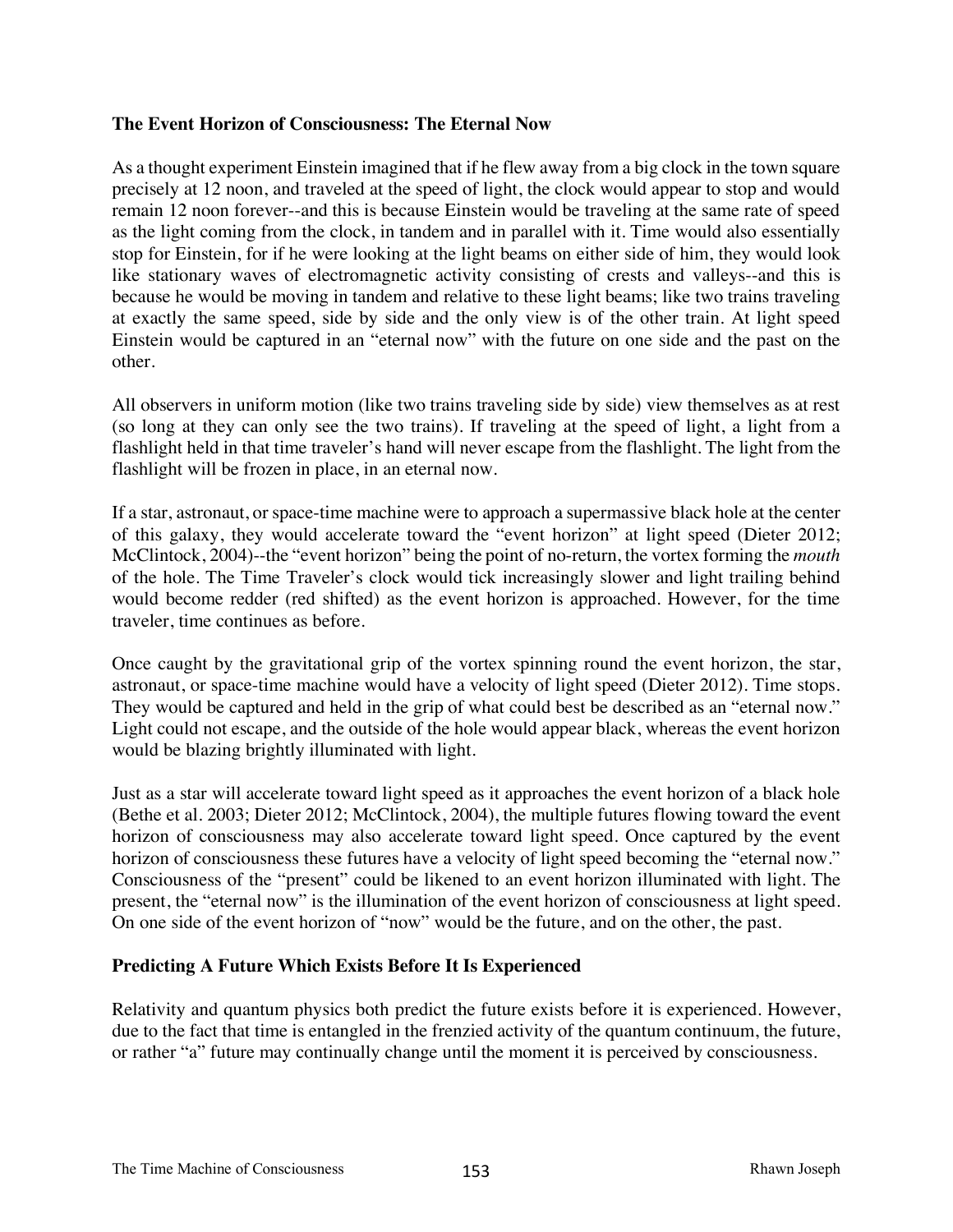Since futures and pasts overlaps and as time-space is coextensive, then time, including local time relative to a single observer, is entangled. The past may effect the future, the future can effect the past, time effects consciousness and alterations in consciousness effect the passage of time.

As a "future" flows toward Earth it can also be effected by whatever it encounters on the way to the consciousness of "now," relative to an observer on Earth--exactly as befalls light. All futures are also entangled with space-time, the quantum continuum, and subject to the Uncertainty Principle. Therefore, future time may be continually altered until perhaps just moments before these futures are experienced by observers who are also entangled with what they experience. Hence, although one may anticipate and predict the future, just like they may predict the weather, the ability to accurately anticipate and predict the future, like predicting future weather, may increase the closer that future is to the *present*. Planning skills, goal formation, strategy, long term investments, concern for consequences, and even the most basic of calendars, all rest upon the ability to make predictions about the future.

The future is like the weather, with the ability to forecast the weather decreasing in accuracy as time and distance from the present increases. In other words, and because of entanglement and classic concepts governing "cause and effect", the future is not already determined but is in flux and subject to continual alteration. The act of observing and other forces related to cause and affect alter the quantum continuum and continually change the future as it approaches. The future may not become fixed until the moment it is perceived by an observer relative to that observer, at which point it is in the present. Hence, predictions about the future will seldom be completely accurate, and become less accurate regarding increasingly distant events in the future, but more accurate but not completely accurate regarding events in the immediate future; a consequence of entanglement and the Uncertainty Principle.

Since the past is also relative and can exist in the future for some observers and in the present for others, and as the past is entangled with the quantum continuum, then the past is also subject to change after it has been experienced and before it is experienced by another observer at a downstream location in space-time. Two historians writing about history interpret and *experience* the past differently. A husband and wife discussing what happened at a party the night before, disagree. Eye-witness accounts differ among eye-witnesses (REF). A peasant living in a small village in western China in 1963 may have never heard of the assassination of president John F. Kennedy. The past is relative. There is no universal "past."

Time is entangled and is affected by consciousness and relative to and effected by the act of observation and measurement--as predicted by quantum mechanics (Bohr, 1958, 1963; Dirac, 1966a,b; Planck 1931, 1932, Heisenberg 1927, 1958; Neumann 1937, 1955).

# **Causes and Effects Are Relative To Consciousness**

Every particle, person, planet, star, galaxy, has a wave function. The brain and consciousness have a wave function (Penrose & Hameroff 2011). Reality, including the reality of time, is a manifestation of wave functions and alterations in patterns of activity within the quantum continuum which are perceived as discontinuous (Bohr, 1958, 1963; Planck 1931; Heisenberg, 1958). This also gives rise to the perception of temporal order and what comes first, second, third,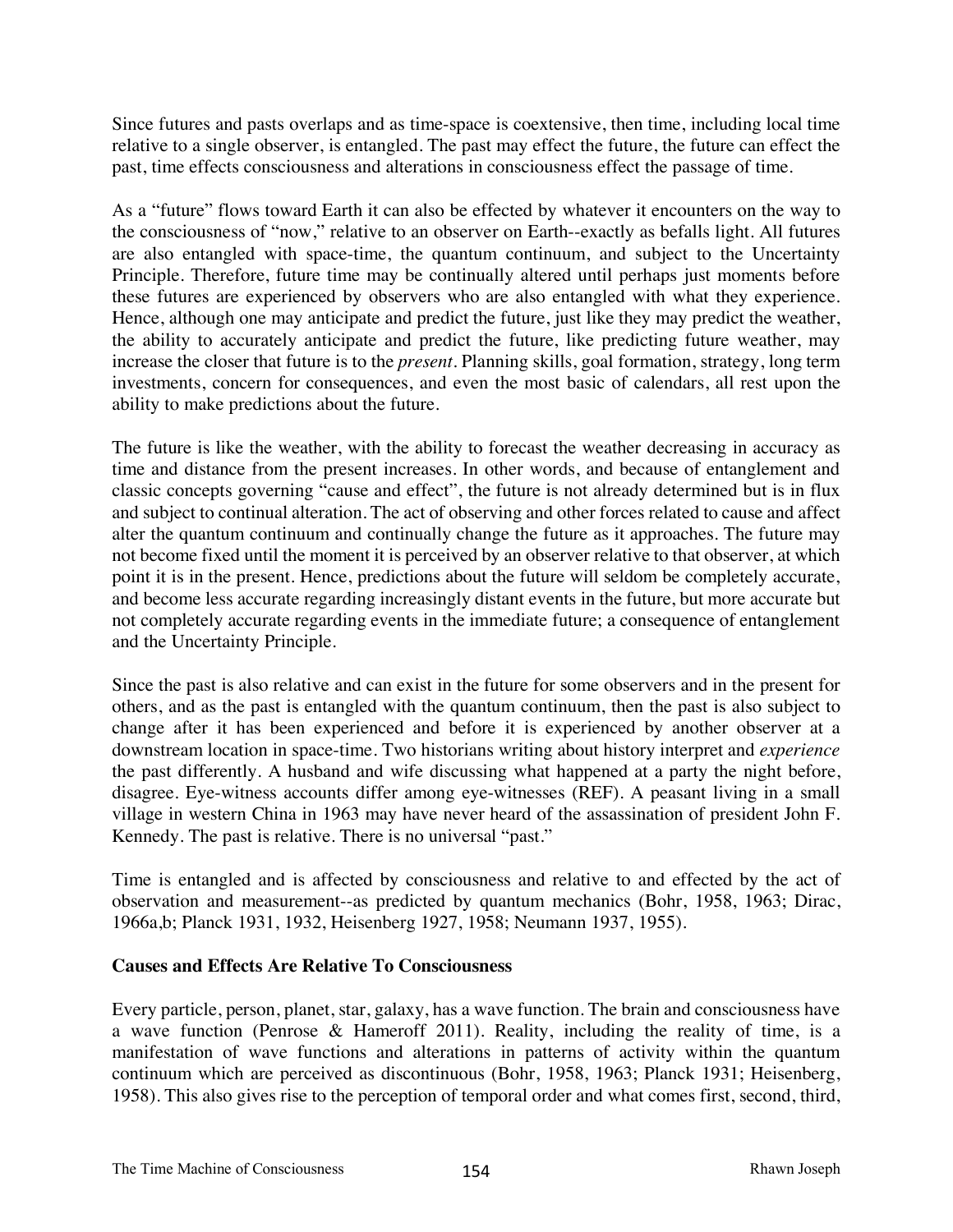and what is in the present and in the past. The perception of temporal order, and structural units of information are not just perceived, but inserted into the quantum state which causes the reduction of the wave-packet and collapse of the wave function.

The brain and mind of a time traveler also has a wave function. As predicted by Einstein's field equations, consciousness can be accelerated into the future, and from the future, into the past. The Time traveler, upon observing his surroundings causes a collapse of the wave function, as predicted by the Copenhagen school of quantum physics: "The discontinuous change in the probability function takes place with the act of registration…in the mind of the observer" (Heisenberg, 1958).

The loss of coherence, the creation of discontinuous states in the quantum continuum is the result of entangled interactions within the environment which results in an exchange of energy and information: quantum entanglements. These entanglements, or blemishes in the quantum continuum, may be observed as shape, form, cause, effect, past, present, future, first, second, last, an so on, all of which are the result of a decoupling of quanta from the quantum (coherent) continuum which leaks out and then couples together in a form of knot which is observed as a wave form collapse. Every moment in time, is a wave form collapse of space-time at the moment of observation (Bohr, 1958, 1963; Heisenberg 1958; Von Neumann 1932, 1937).

However, in the Copenhagen model, the observer is external to the quantum state and is not part of the collapse function but a witness to it (Bohr, 1958, 1963; Heisenberg 1958). The observer is not the creator of reality but registers the transition of the possible to the actual: "The introduction of the observer must not be misunderstood to imply that some kind of subjective features are to be brought into the description of nature. The observer has, rather, only the function of registering decisions, i.e., processes in space and time, and it does not matter whether the observer is an apparatus or a human being; but the registration, i.e., the transition from the possible to the actual, is absolutely necessary here and cannot be omitted from the interpretation of quantum theory" (Heisenberg 1958).

As summed up by Von Neumann (1932), the "experiential increments in a person's knowledge" and "reductions of the quantum mechanical state of that person's brain" corresponds to the elimination of all those perceptual functions that are not necessary or irrelevant to the knowing of the event. Consciousness, therefore, could be viewed as a filter, which selectively attends to fragments of the quantum continuum which are perceived as real: the transition from the possible to the actual.

Therefore, according to the Copenhagen interpretation, the observing consciousness is external and separate from (albeit entangled with) what is observed and external to the ensuing collapse of the wave function which is collapsed by being measured and observed and this includes the observation and experience of time. However, consciousness can also be conscious of consciousness and thus consciousness can be subject to wave form collapse when observed by consciousness (Joseph 2011).

**The Future Already Exists P> In a quantum universe all of existence, including consciousness,** consists of a frenzy of subatomic activity which can be characterized as possessing pure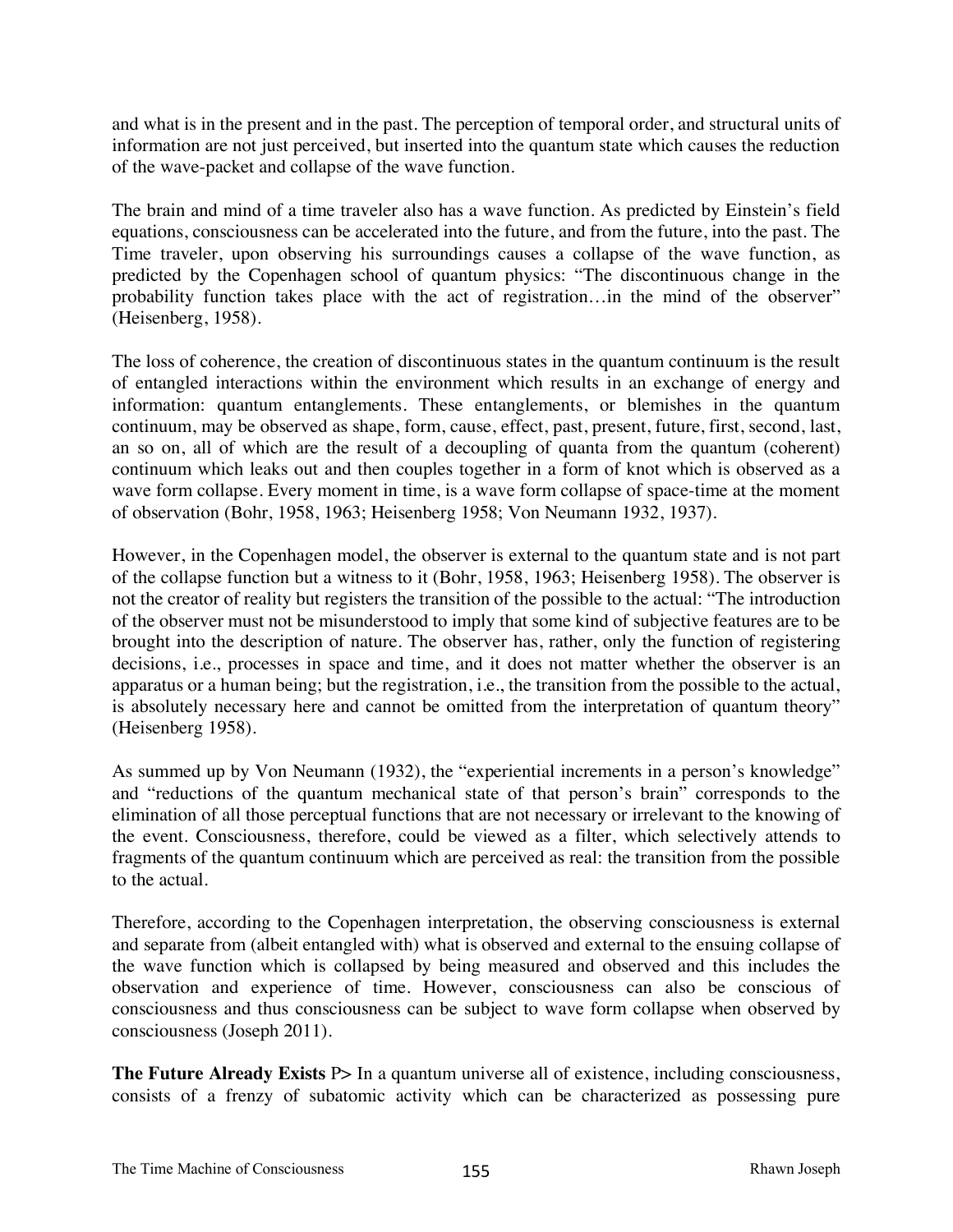potentiality and all of which are linked and entangled as a basic oneness which extends in all directions and encompasses all dimensions including time (Bohr, 1958, 1963; Dirac, 1966a,b; Planck 1931, 1932, Heisenberg 1955, 1958; von Neumann 1937, 1955). Hence, consciousness and the act of observation be it visual, auditory, tactile, mechanical, digital, are entangled with the quantum continuum and creates a static and series of impressions of just a fragment of that quantum frenzy that is registered in the mind of the observer as length, width, height, seconds, minutes, hours, days, weeks, months, first, second, third, and so on; like taking a series of pictures of continual motion and transformation and then believing it consists of temporal sequences when in fact, the conscious mind imposes temporal order (Joseph 1982, 1996, 2010). Just as, according to the quantum physics, the observing mind interacts with the quantum continuum and makes it possible to perceive shape and form, the conscious mind (and the dreaming mind) can perceive temporal sequences where there is none (Joseph 1982, 1986, 2010a); and those sequences include the illusion of future and past. That is, the act of sensory registration, be it a function of a single cell, or the conscious mind of a woman or man, selects a fragment of the infinite quantum possibilities and experiences it as real, and it is *real* but only to that mind or that cell at the moment of registration (Heisenberg 1955, 1958). Hence, "past present future" are a manifestation of consciousness which is entangled with time-space and the quantum continuum.

"I regard consciousness as fundamental. I regard matter as derivative from consciousness" (Max Planck, 1931).

As demonstrated by quantum mechanics and formalized by the Uncertainty Principle (Heisenberg 1925, 1927), what is known, is imprecise (Bohr, 1958, 1963; Dirac, 1966a,b; Planck 1931, 1932, Heisenberg 1955, 1958; Neumann 1937, 1955) and this includes *time*. To know something in its totality, would require a multi-dimensional all encompassing infinite "god's eye" view.

It could be said that consciousness is consciousness of something other than consciousness (Joseph 1982, 2011). Consciousness and knowledge of an object, such as a chair, are also distinct and separate. Consciousness is not the chair. The chair is not consciousness. The chair is an object of consciousness, and thus become discontinuous from the quantum state and entangled with consciousness.

Consciousness is consciousness of something and consciousness can be conscious of not being that object that it is conscious of. By knowing what it isn't, consciousness may know what is not, which helps define what is. This consciousness of not being the object can be considered the "collapse function" which results in discontinuity within the continuum: consciousness of consciousness being conscious.

Moreover, as demonstrated by neuroscience, the mind is not a singularity, but a multiplicity with different aspects of consciousness and awareness directly associated with specific regions of the brain (Joseph, 1992, 1996, 2011). These different mental realms and brain areas can perceive time and the quantum continuum differently. Time may be perceived by one brain region as lacking temporal order but as a continuum or gestalt. The mind is a multiplicity, which can become a duality, and which is often experienced as a singularity referred to as consciousness.

Further, it could be said that consciousness of consciousness, that is, self-consciousness, also imparts a duality, a separation, into the fabric of the quantum continuum. Hence, this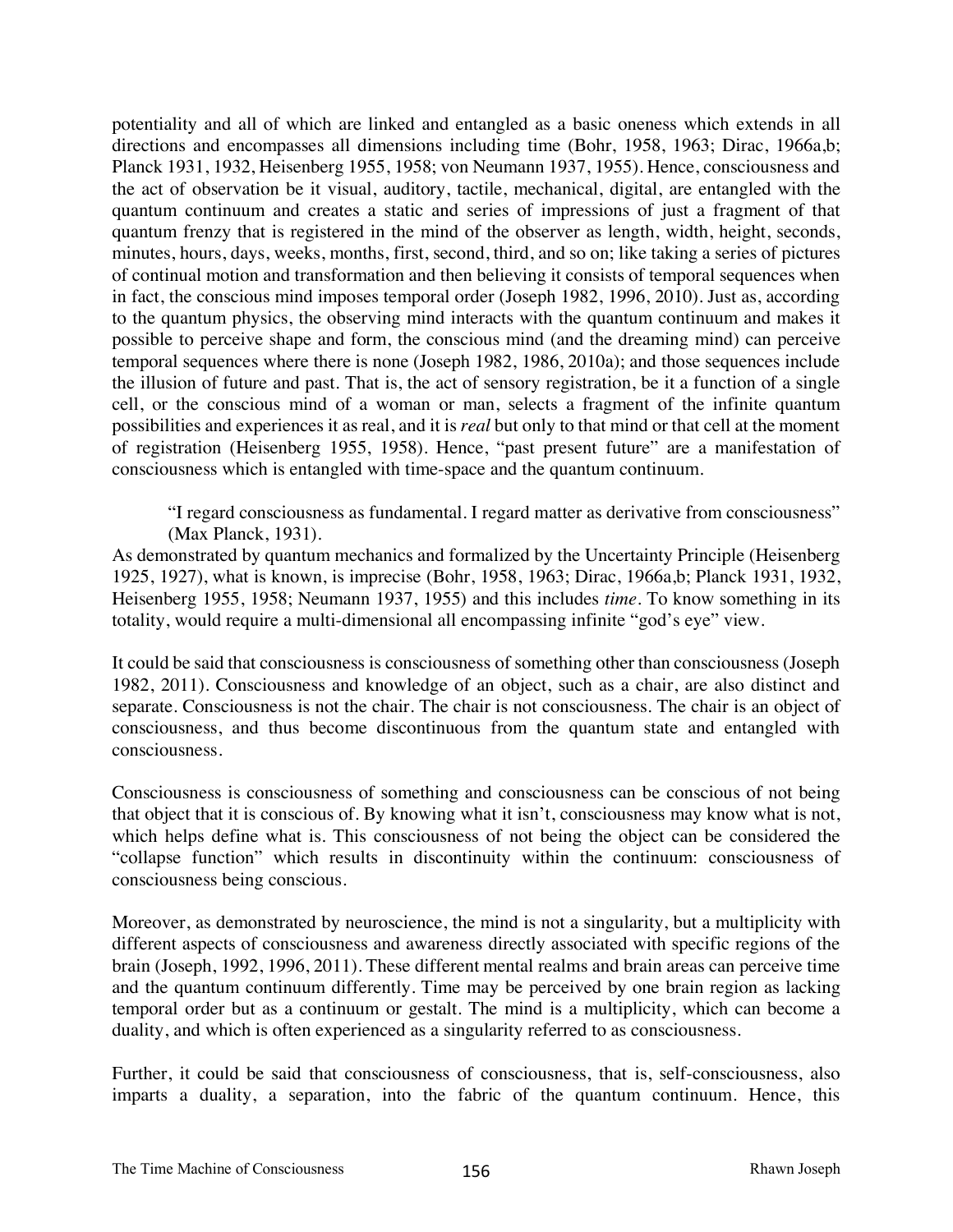consciousness that is the object of consciousness, becomes an abstraction, and may create a collapse function in the quantum continuum (Heisenberg, 1958; Joseph 2011; von Neurmann 1955, 2001). Consciousness may cause itself. That is, continuum which is consciousness, and which exists as entangled in the quantum continuum which includes time, may cause itself to experience the "eternal now" which is simply a collapse of the wave function of time.

#### **Entanglement: The Future Causes the Past**

Time, the fragmentation of time into temporal sequential units and where "causes" precede "effects," are also a "derivative of consciousness." If time is a feature of the quantum continuum, and if considered independent of "consciousness" then causes and effects may be one and the same, a unity and simultaneity, such that causes may cause themselves, or effects may be responsible for the causes.

Sometimes the association between and the classification of one event as coming first or second, or as a "cause" and the other an "effect" are also little more than illusion, as demonstrated by quantum entanglement and "spooky action at a distance" (Francis 2012; Lee et al. 2011; Matson 2012; Olaf et al. 2003; Plenio 2007; Juan et al. 2013). If time is a circle and due to entanglement, there are "effects" without any apparent "cause;" a possible consequence of the future effecting the present and the consciousness mind which experiences a premonition (Aharonov et al. 1988; Bem 2011; Radin 2006' Cho 2011). If time has a wave function and is an integral aspect of the quantum continuum which extends in all direction, not only would the future be linked to the past as a unity, but the conscious mind (with its own wave function) would be linked to the future and the past, thereby accounting for premonitions as well as anticipation of what is going to take place; and this is because what will take place has already taken place. The future is entangled with and causes the premonition. And just as likely, the premonition may cause the future due to entanglement.

However, typically, these "effects" (or premonitions) are written off as "mistakes" or due to "coincidence." Nevertheless, in an entangled universe the wave function of time representing the future can be predicted to interact with the wave function of the present (and vice versa) thereby inducing a causality-violating reduction of the wave form as perceived by the conscious mind.

If the future already exists, and if superluminal particles or information can arrive in the present from the future before they are perceived, this, coupled with entanglement (Plenio 2007; Juan et al. 2013; Francis 2012), may result in causes becoming confused with effects, whereas it is the future which is causing and effecting the present (Bem 2011; Radin 2006).

Consciousness is entangled with the space-time continuum which includes the future. Conscious observers can also engage in "mental time travel" (Suddendorf & Corballis 2007). Upon anticipating or looking into the future the observing consciousness can then engage in behaviors that are shaped and directed by that future. What constitutes a cause and what constitutes an effect, are relative and not uncommonly it is the anticipation of the future which causes the cause in the present.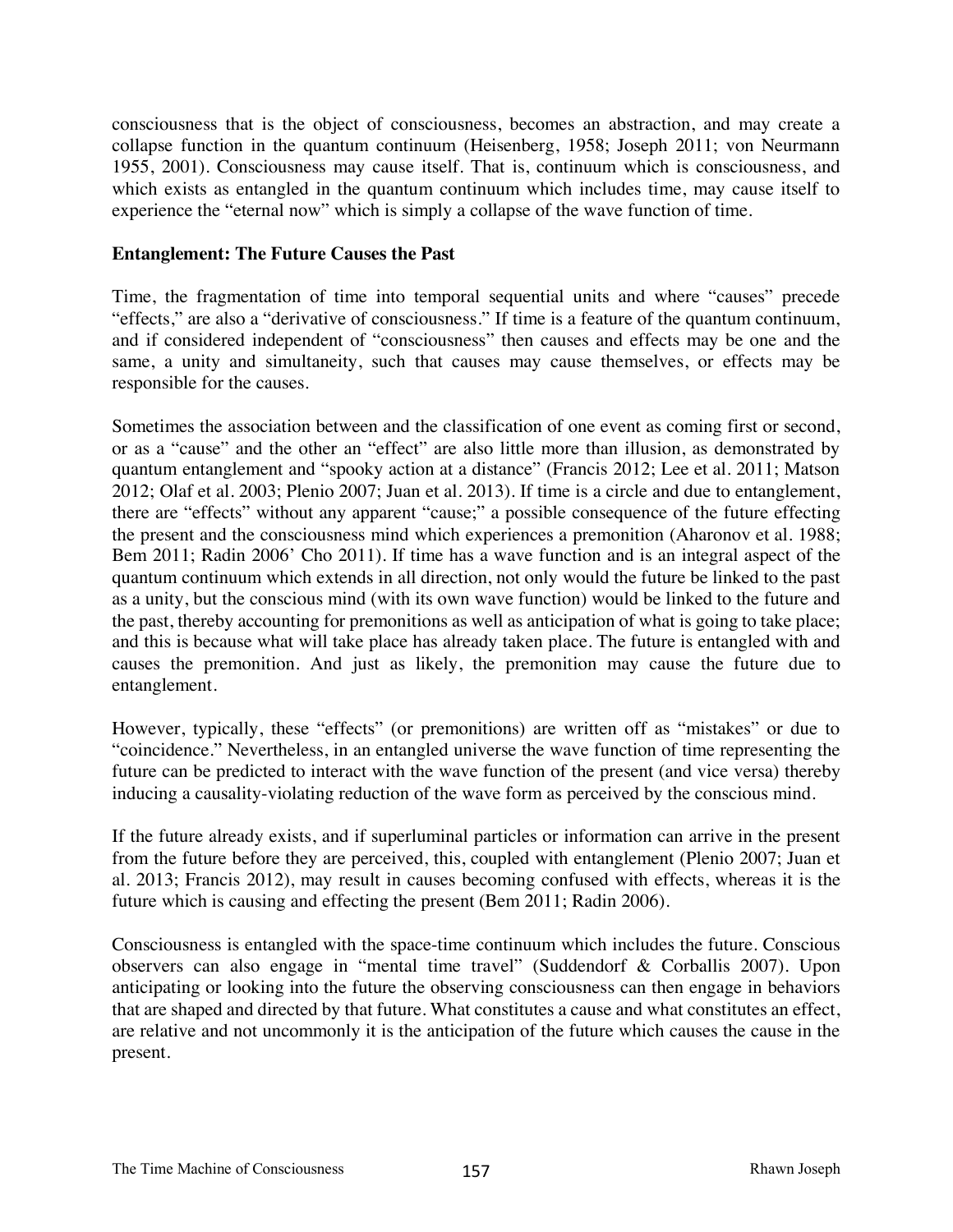A man buys a beautiful woman flowers, candy, jewelry, and an expensive dinner at a five star restaurant. He doesn't lavish these gifts upon the lucky maiden because he loves her, but because he is hoping she will reciprocate, after the date, by giving him sex. The expectation of sex in the future, and thus an event in the future, is the cause of his behavior in the present. The future is the cause which effects and causes his behavior in the present.

Before he bought her these gifts the man may have fantasized about the date, how he would take her to his home, what he would say, what he would do, how she would respond. This could be described as "mental time travel; rehearsing and practicing for a future event before it occurs. As demonstrated by Bem (2011), future practice can effect performance in the present before the practice occurs.

Time is also relative. Hence, when the beautiful woman received these gifts she decided to reward him. Therefore, relative to and from the perspective of the lucky maiden, the effect (sex) is a direct consequence of the cause (his gifts). On the other hand, she also knew that she could cause him to give her gifts by giving him sex in the future. Future sex caused his behavior.

Consciousness is also part of the quantum continuum and so too is the future, present, and past. Thus, consciousness, like gravity and electromagnetic waves, is relative and can affect distant objects and events, including, perhaps, those in the future and the past (Planck 1931, 1932). Moreover, all have a wave function, and time and consciousness are entangled. However, since consciousness is also entangled, then consciousness may also perceive a future event before it occur; a phenomenon known as "precognition"

# **Precognition: Experimental Proof**

Precognition is a form of conscious cognitive awareness which involves the acquisition of future knowledge just prior to its occurrence. Premonitions are a form of presentiment or an emotional feeling that something may happen in the near future, but without conscious knowledge of exactly what it is that is going to happen. Both can be considered forms of quantum entanglement (Radin 2006; Bem, 2011) where some near future event exerts and makes an impression on consciousness before the event occurs even when there is absolutely no way the future event could be inferred as about to happen.

Various surveys have indicated that over 50% of adults have experienced premonitions or phenomenon which could be classified as precognition (Kennedy et al., 1994; Radin 2006). Moreover, numerous rigorous, scientifically controlled experiments and meta-analyses of these experiments have demonstrated statistically significant evidence for precognition and premonitions (Honorton & Ferrari 1989; Radin 2006). For example Honorton and Ferrari (1989) performed a meta-analysis of 309 forced-choice precognition experiments involving over 50,000 subjects, and which had been published in scientific journals between 1936 and 1997. They found a consistent, statistically significant hit rate, meaning that the results could not be due to chance.

As with deja vu, increased brain activity or arousal contributes to precognitive activity (Bem, 2011; Radin 1997, 2006; Spottiswoode & May, 2003). Presentiment effect has also been directly related to increased brain activity as demonstrated in fMRI experiments (Bierman & Scholte, 2002) and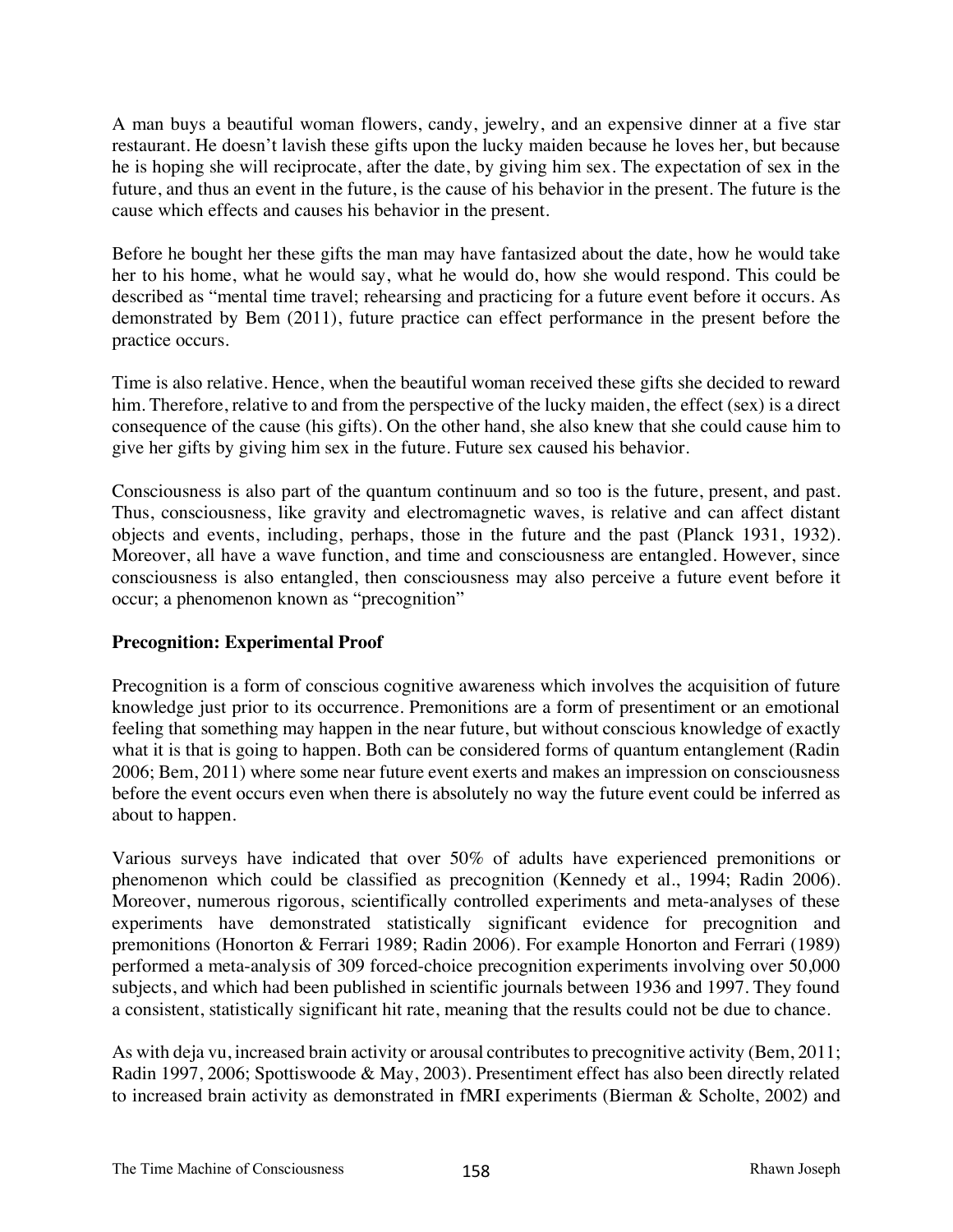with other physiological indices of participants' emotional arousal in which case they become aroused before they see the stimulus (Radin 1997). For example, when participants viewed a series emotionally neutral or emotionally arousing pictures on a computer screen, strong emotional arousal occurred a few seconds before the picture appeared, even before the computer had selected which emotional picture was to be displayed (Radin 1997, 2006).

In 2011, a well respected scientist, Daryl Bem published extensive statistically significant evidence for the effects of future events on cognition and emotion, demonstrating that the effect is in the present whereas the cause can still be in the future. For example, Bem had subjects perform a memory test which required that each subject look at a long list of words and to remember as many as possible. After completing the memory test he had the subjects type various words from that list which were randomly selected. Subjects showed statistically superior memory for the words which they were later asked to type. That is, the practice effect was retrocausal. The practice which was to take place in the future (the typing of words they had already seen) improved their memory of those words before they typed them. Thus, rehearsing a set of words makes them easier to recall even when the rehearsal occurs in the future and after subjects recall the words.

In another set of experiments Bem (2011), allowed a computer to control the entire procedure which involved showing each subject "explicit erotic images." The instructions were as follows: "on each trial of the experiment, pictures of two curtains will appear on the screen side by side. One of them has a picture behind it; the other has a blank wall behind it. Your task is to click on the curtain that you feel has the picture behind it." Statistical analysis of the results demonstrated that based on "feelings" subjects picked the location of the pornographic image at well above chance (even though they couldn't see it), whereas the location of the non-erotic neutral pictures were chosen at the rate of chance, i.e. 49.8% of the time.

Bem (2011) performed nine rigorously controlled experiments involving over 1000 subjects involving erotic stimuli, the avoidance of negative stimuli, and retroactive priming effects on memory and recall. Eight of the nine experiments yielded statistically significant results, and thus evidence for precognition and premonition.

# **Criticism of Precognition Experimental Results: The Baseball Analogy**

A common criticism regarding the validity of research on premonitions and precognition is: if it exists, why doesn't it happen all the time? Why doesn't everyone have these experiences?

Consider major league baseball. In 2013, Miguel Cabrera had a batting average of .348 which was the best of all major league players. Although he is the best hitter in major league baseball, he hit the ball less than 50% of the time when he was at bat, and was able to get a "base hit" less than 35% of the time. Out of 750 major league players, 726 of them got a base hit less than 30% of the time in 2013 during regular season play (http://espn.go.com/mlb/stats/batting). Given that these players had up to 5 opportunities to hit the ball each time at bat, and 3 opportunities to swing, it can be said that professional baseball players actually hit the ball less than 30% of the time. Bem (2011), Raden (1996, 2006) Bonorton and Ferrari (1989) and others have shown a precognition hit rate above 50%. But unlike major league baseball players, those displaying precognition get their hits before they see what is being thrown at them.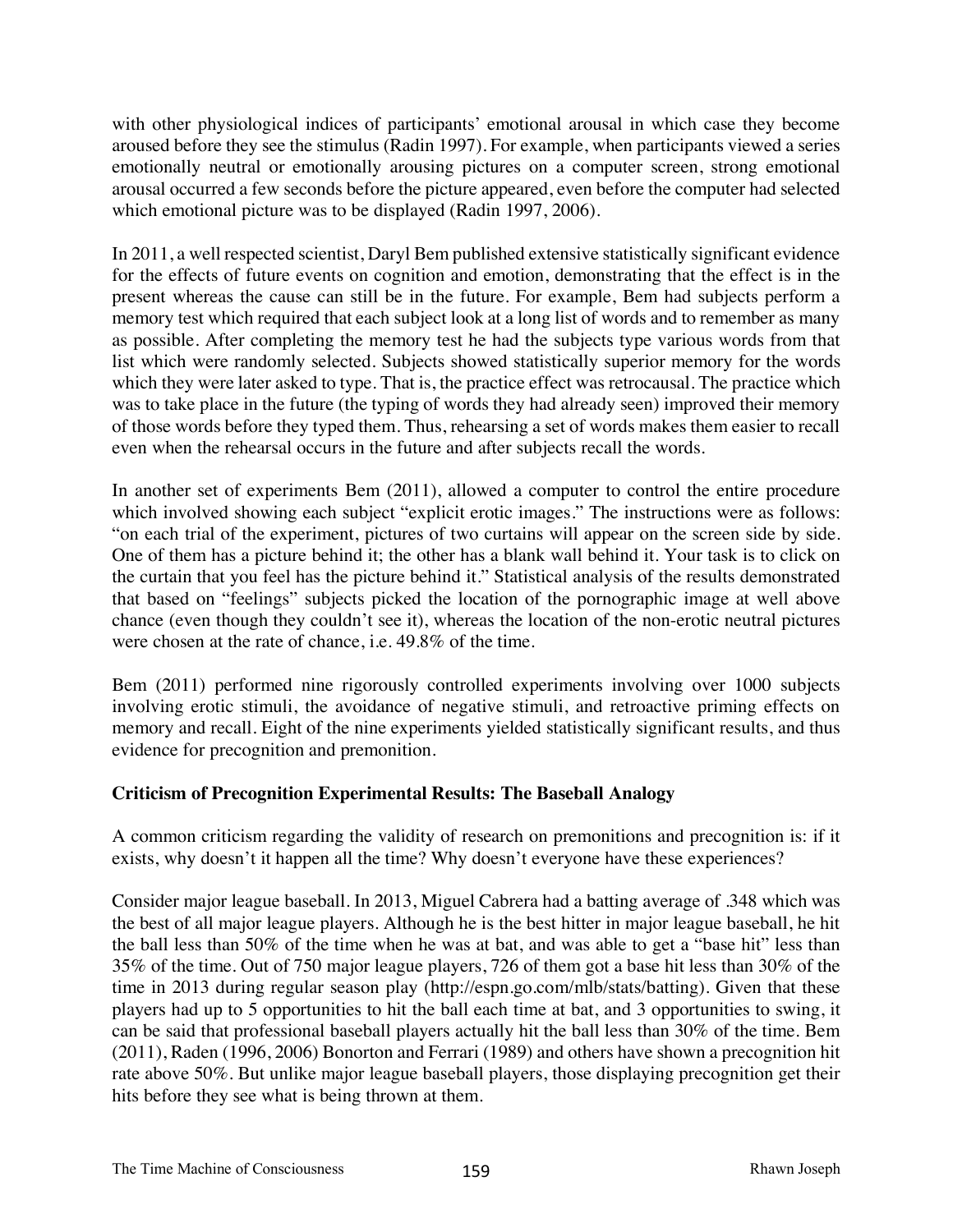Precognition should be treated like all other measures of ability. We should not be surprised that there is variation (Carpenter 2004, 2005; Schmeidler, 1988). Indeed, the same complaints can be made about memory and past events: If it really happened, why does everyone remember it differently. Why do some people have a great memory and others are more forgetful? Why do different eye-witnesses remember the same event differently?

Even highly arousing and emotionally significant "flashbulb memories" are subject to considerable forgetting. For example, Neisser and Harsch (1992) had subjects fill out a questionnaire regarding where they were and how they heard about the Challenger space craft explosion soon after this national tragedy occurred in 1986. When these subjects were questioned again 32-34 months later, 75% could not recall filling out the questionnaire. Many of the subjects in fact had forgotten considerable detail regarding the Challenger explosion and where they were when the heard about it. According to Neisser and Harsch (1992), "As far as we can tell, the original memories are just gone."

Memory is poor. Batting averages are dismal. Should it be any surprise that premonitions and the experience of precognition is also variable?

# **The Quantum Physics of Premonition and Retrocausation**

The phenomenon of premonition must be considered from the perspective of quantum physics not Newtonian physics or Einstein's theories of relativity. As summarized by John Stewart Bell in his 19964 ground breaking paper ("On the Einstein Podolsky Rosen paradox") "any physical theory that incorporates local realism, favoured by Einstein cannot reproduce all the predictions of quantum mechanical theory."

In 2006, the American Association for the Advancement of Science organized an interdisciplinary conference of research scientists and physicists to discuss evidence for retrocausation as related to quantum physics, the conclusions of which were published in 2006: "it seems untenable to assert that time-reverse causation (retrocausation) cannot occur, even though it temporarily runs counter to the macro-scopic arrow of time" (Sheehan, 2006, p vii).

As demonstrated by quantum physics and entanglement, the future may effect and even direct the past or the present. Consider again entanglement between photons. In delayed choice experiments, entanglement was demonstrated among photons even before there was a decision to make a choice regarding these photons, that is, before it was decided to do a measurement (Ma et al., 2012; Peres 2000). Entanglement has also been demonstrated among photons which do not yet exist, where the choice has not even been made to create or measure future photons. Nevertheless, decisions which will be made in the future effect the measurement of photons in the present (Megidish et al 2013). The same principles can be applied to precognition. Information in the future, information which does not yet exist in the present, can effect and is entangled with the consciousness which will directly perceive that information even before it arrives in the present.

The future, past, present, and consciousness are entangled within the quantum continuum. The future exists before it arrives and some people consciously perceive a future before it becomes the present; phenomenon which can be classified as evidence of entanglement and which are variably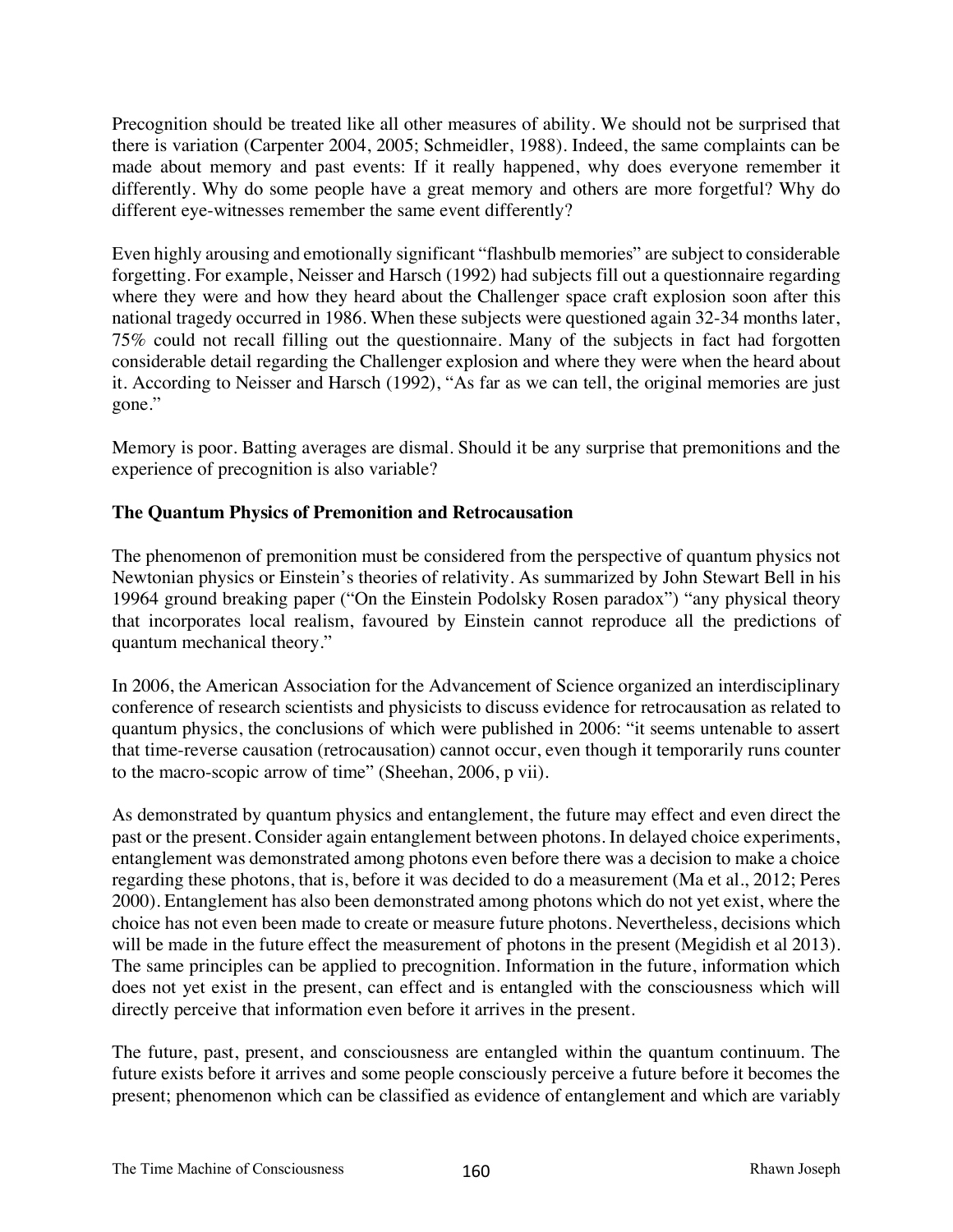experienced as deja vu, premonitions, and precognition and which would only be possible if the future already exists, and if time is a circle.

## **The Circle of Time: The Future Leads to the Past**

Einstein (1915a,b, 1961) theorized that time and space can be unified in the 4th dimension. Like the unification of mass and energy, space-time are two aspects of the same quantity, such that space can be converted into time, and time into space in the 4th dimension. Space-time and time, therefore, have energy, and can be experienced and perceived, and in this respect, time also shares characteristics with light and may have a particle wave duality.

A fundamental principle of physics is that a beam of light takes the shortest path between two points which is a straight line (Fermat's least time principle). However, light bends due to the influence of gravity (Einstein 1911), which means the path is not straight, but curved. Likewise, according to Einstein (1914, 1915a, 1961), space is curved. That curvature would not be a round circle, however,, but would have different geometric characteristics depending on and due to differences in gravity in various regions of the cosmos.

Einstein's curved universe could not be a perfect circle, as galaxy distribution is asymmetry and includes great "walls" of galaxies throughout the cosmos which have clustered together. It is this clustering, and these galactic walls which contribute to the unequal distribution of gravity, which causes space-time not just to curve, but to fold and curl up and to asymmetrically effect the flow of time.

Gravity is always strongest at the center of gravity where its most concentrated. Time-space is also pulled toward the center of gravity, which is why Einstein proposed his "Cosmological constant" a repulsive force which would prevent the universe from collapsing. Einstein later rejected his "cosmological constant" calling it "the biggest blunder" of his life, when in 1929 Hubble reported the universe was expanding. Einstein believed that if not for his "cosmological constant" he could have predicted an expanding universe. Instead, the prediction was made by Alexander Friedmann in papers published in 1922 and 1924.

However, as pointed out by Godel (1949a,b), Einstein's equations do not predict an expanding universe, but a rotating universe; a conclusion that Gamov (1946) also arrived at years before based in part of his observations of rotational patterns throughout the cosmos.

Earth orbits around the sun in a curve. This solar system has curvature and its motion follows a curving path as it orbits this galaxy. Likewise, space-time is curved and light and time follow that curvature (Einstein 1915a,b, 1961; Gödel 1949a,b). All is in motion and has velocity, but because of this curvature, one may travel in a circle and arrive where they began; and the same is true of time. Time is a circle (Gödel 1949a,b). The past leads to the future and the future can lead to the past.

If the entire universe is curved, as predicted by Einstein's theories, then just as traveling in a straight line on Earth will bring the traveler full circle to his starting point, the same could be applied to a curved universe as well as to the trajectory of light and time. Time, like time-space,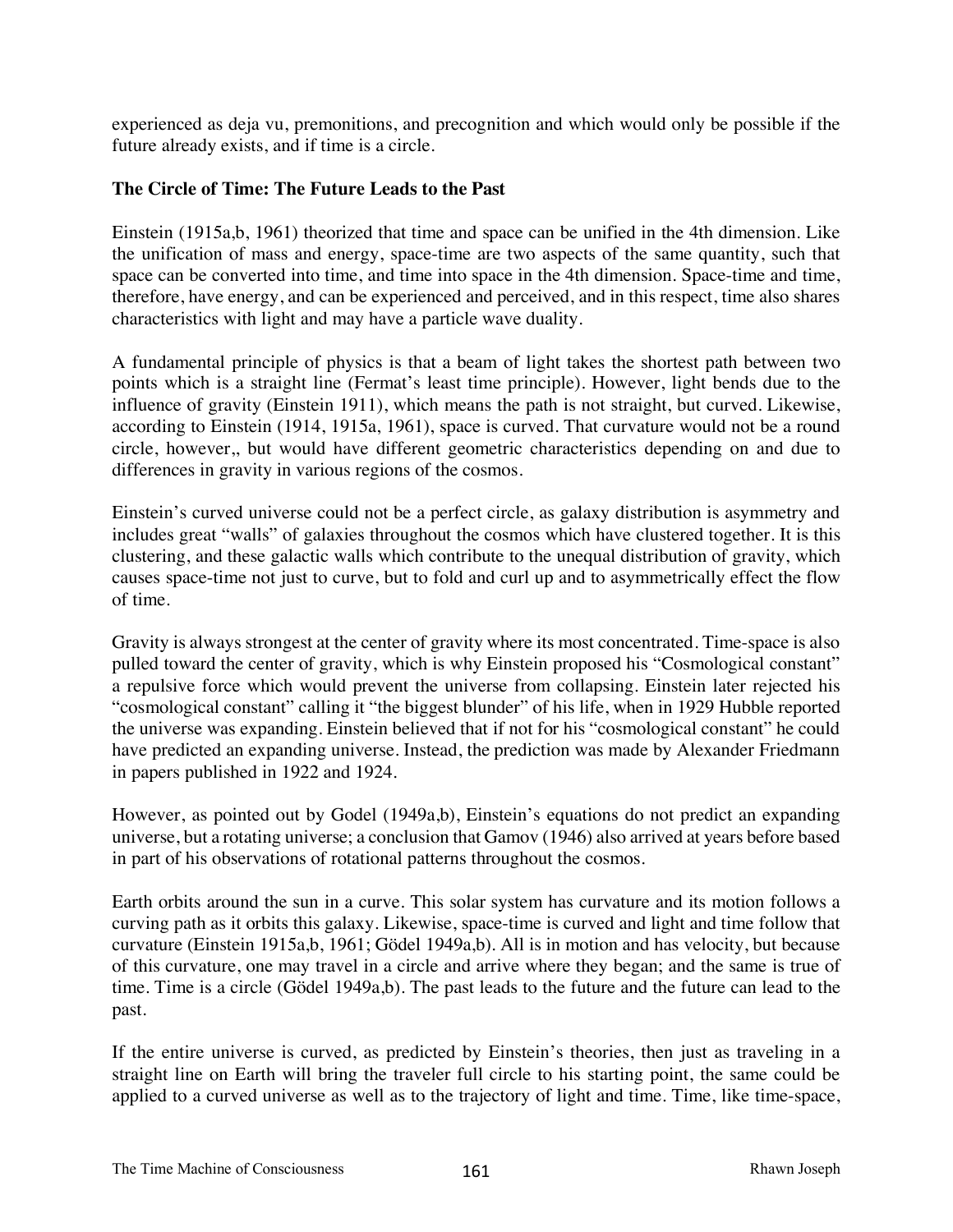has curvature; and just as a journey in a "straight" line will bring a voyager full circle around the globe, the same could be said of a journey across space-time. Time may be a circle; a cosmic clock which ticks at different speeds depending on gravity and the geometry of space-time relative to an observer's velocity and frame of reference. However, what this also implies is that a journey across time will bring the voyager full circle, such that the present leads to the future, and the future leads to present and then the past.

Because gravitational influences vary throughout the cosmos, then every infinitesimal region of space-time may have its own proper time relative to observers in different locations. The present on a distant galaxy, as conveyed by images of time-light, does not arrive on Earth until the future, such that the future and the past overlap in time-space. A logical corollary is that there is no universal "now" past or present, and that "absolute time" does not exist (Gödel 1949a,b).

Beginning in 1949, Kurt Gödel, in a series of papers based on Einstein's field equations of gravity, rejected the Newtonian conception of time and the belief that the "present" consists of infinite layers of 'now' coming into existence in continual successive and immediate sequences. According to Gödel (1949a,b, 1995) if space–time is curved, then the experience of time could be considered a consequence of that curvature.

As based on Einstein's field equations, Gödel (1949a,b) discovered that a particle traveling through space would circle round from the present to the future and then continue to circle around and meet itself in the past; and from the past that particle would circle round and meet itself in the future and from the future it would again travel round and meet itself in the past; an infinitely repeating pattern. Gödel argued, since space-time is curved, then the future and past may also be curved and circle round thereby completing the circle which then continues in an endless loop. Time is a circle.

According to Godel, because of the curvature of time and space it is possible to travel through time: "By making a round trip on a rocket ship in a sufficiently wide curve, it is possible in these worlds to travel into any region of the past, present, and future and back again."

Gödel's formulations also borrowed from George Gamow's (1946) conception of a universe which, like all astral bodies in space-time, is in orbital motion. As pointed out by Gamow, and Pythagoras 2000 years before, patterns repeat themselves in nature from the subatomic to entire galaxies (Joseph 2010c). Electrons orbit the nucleus of the atom. Planets orbit the sun. The sun is just one of billions of stars located throughout the spiral arms of the Milky Way Galaxy, and the entire galaxy is rotating. Perhaps the entire universe is also rotating and thus space-time is rotating, such that time is a circle and the future leads to the present, then the past, which leads back to the future.

# **Closed Time Curves In A Rotating Universe: The Future Leads to the Past**

Gödel (1949a,b) explained that if the universe was rotating and space-time is curved, time should also be curved and curve back upon itself, forming infinitely repeating closed time-like curves (CTCs). Just as it is possible to circle the Earth and return to where one began, if time and timespace circles back on itself in Pythagorean endless loops thereby giving rise to CTCs, it would be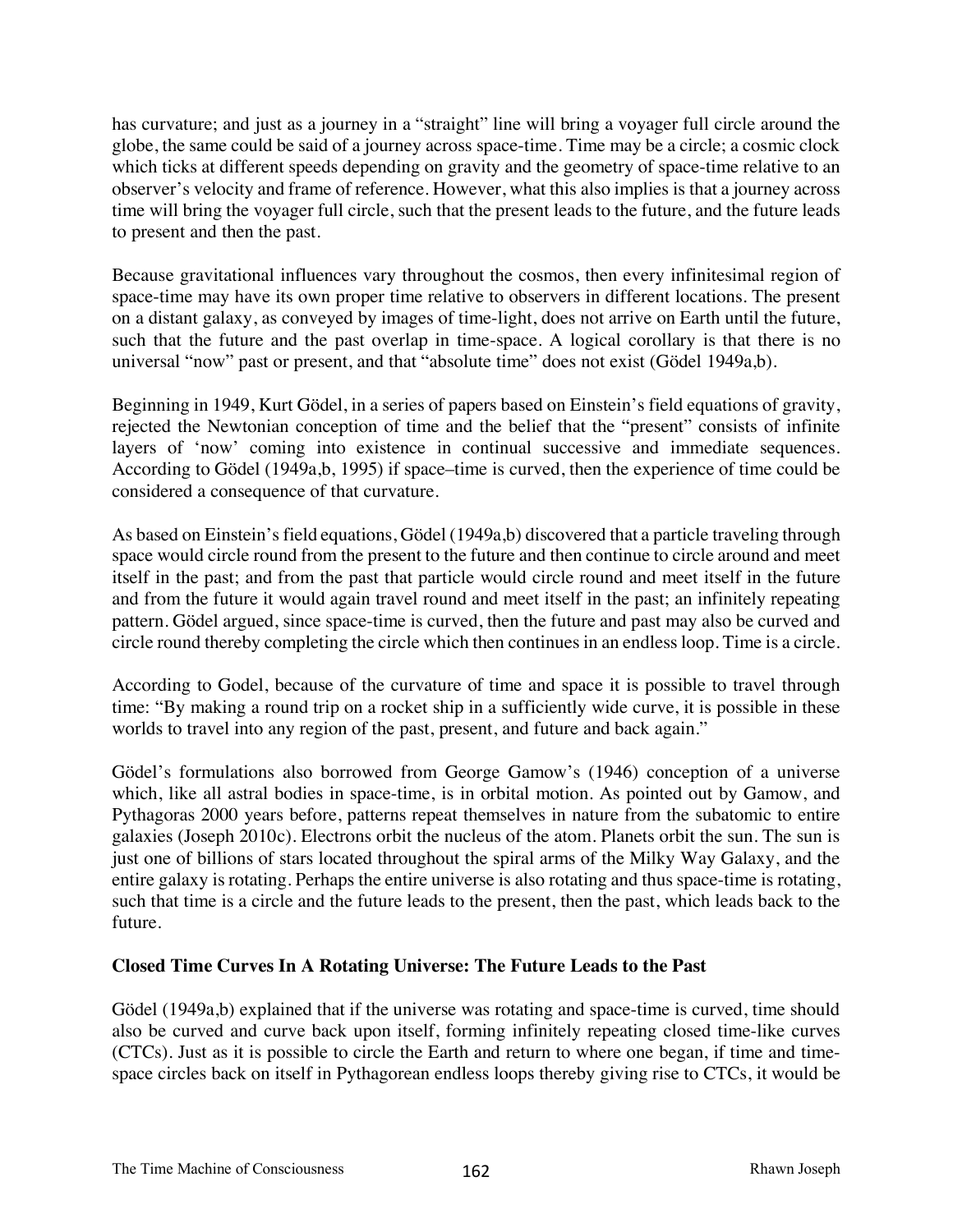possible to journey in a circle back to where one began; which means, one can travel into the future and into their own past.

In a "rotating universe" time is a circle where the future leads to the past and effects precede causes; the future can effect the present, and the past. However, the time-traveler journeying along such a loop does not experience a slowing of time as there is no contraction of space-time. Time would remain the same for the time-traveler and all those on Earth, as the time traveler is merely going in a circle.

A rotating universe and closed time-like curves violate the rules of causality. If time can circle back on itself, then the future can effect the past and the temporal discontinuity between past, present, and future is abolished. Hypothetically, and based on the concept of Karma, since cause and effect are abolished, if, as a child, you do something bad in the future when you become an adult, you may be punished for that future indiscretion while you are a still a child; "karma" in reverse.

Gödel (1949a,b) developed Gamow's (1946) concept of rotating universes as a thought experiment and as a logical extension of Einstein's field equations of gravity. However, the implications were so profound, and so contrary to the predictions of Newtonian physics, Einstein's concept of relativity, and what is now referred to as the "Standard Model" that the possibility of a rotating universe has been almost universally rejected (Buser et al. 2013). Even Gödel (1949a,b, 1995) who published his observations in the 1940s and 1950s, pointed out that there was a yet no evidence of red shifts in the distant regions of the cosmos which would support a rotation model.

Gamow (1946) who first proposed a model of a rotating universe blamed the lack of evidence on the insufficient power of the telescopes available to astronomers and physicists at that time and proposed that proof of rotating universes would have to wait until advanced telescopes became available.

As based on the observation of planets, stars, and the rotation and combined gravity of mass aggregations such as entire galaxies, Gamow (1946) thought it was only logical that the entire universe must also be rotating around some axial point in space. As pointed out by Gamow, "galaxies are found in the state of more or less rapid axial rotation" contrary to the Big Bang theory and in contradiction to the belief that galaxies formed following the condensation and angular momentum of the primordial matter. Gamow posed this question: since planets, stars, and galaxies are rotating then perhaps "all matter in the visible universe is in a state of general rotation around some centre located far beyond the reach of our telescopes?" As detailed elsewhere (Joseph REF) in the 1998, observations published by two separate teams inadvertently provided that evidence, as based on the red shifts of distant stars which had undergone supernova (Perlmutter et al., 1998; Schmidt, et al., 1998); i.e. the observable "Hubble Length Universe" appears to be in orbit around a universe-in-mass black hole (Joseph 2010REF).

Gamow (1946) based his rotating universes model on the rotation and angular momentum of galaxies which appear to orbit an axial point in space. Any rotating body, be it a galaxy, a merrygo-round, or the planets orbiting the sun, shows differential speeds of acceleration and velocity depending on how far away they are from the axial center of rotation. For example, in the inner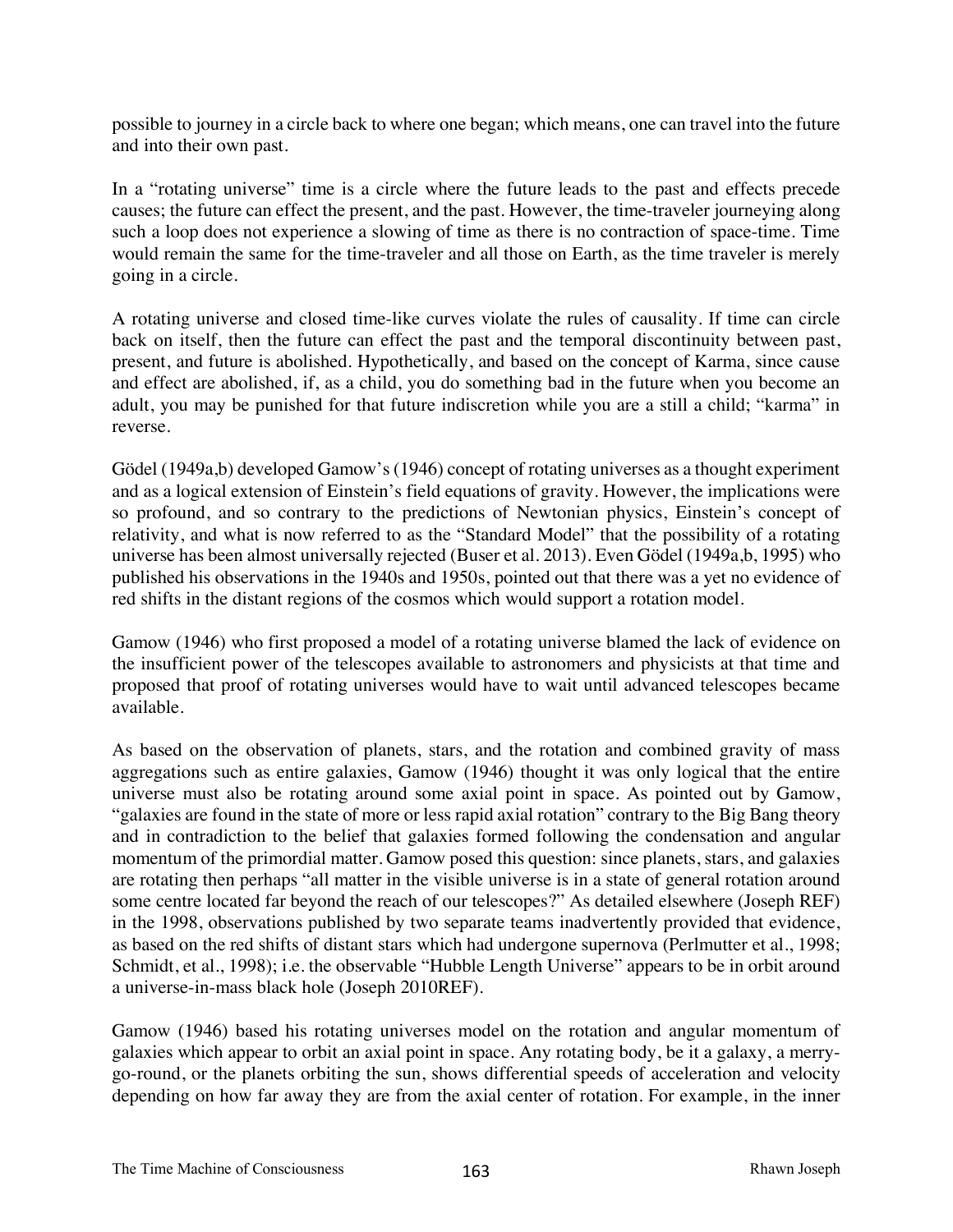galaxy, the rotation speed rises with the radius. By contrast, in the outer galaxy the rotation speed remains constant (Petrovskaya, 1994; Teerikorpi, 1989). The point closest to the axis rotates faster than points closer to the outer rim which rotate at a similar velocity. For example, Earth and our solar system, located on an outer arm of the Milky Way galaxy, orbit the supermassive black hole at the axial center of the galaxy, at a speed of approximately 155 miles/sec (250 km/sec) (or from 965,600 km/h, to 804,672 km/h), taking around 240 million years to complete an orbit. However, those stars closest to the axial galactic center, relative to the stars on the outer rims, are moving more rapidly and display accelerating velocities as they come closer to the central axis (Ghez et al., 2005; Petrovskaya, 1994; Teerikorpi, 1989). In fact, the speeds are so high they are beyond what would be predicted based on the universal law of gravitation (Schneider, 2006); observations which also led Gamow (1946) to question the Big Bang origins model and to propose that the universe may be in rotation.

In 2010, additional evidence, based on red shifts of exploding supernovas, appears to support Gamow's predictions. The entire Hubble Length (observable) universe, appears to be rotating around a universe-in-mass black holes, with those closest to the hole rotating at a faster rate than those future away; exactly as described for stars in the Milky Way galaxy which are closer vs further away from the black hole at the center of this galaxy (Joseph, 2010a,b). If pattern repeat, the the Hubble Length (observable galaxy) is just a spec of dust in an infinitely curved universe where time-space and thus time, are a circle, with the future leading to the present and then the past.

# **Multiple Earth's In the Circle of Time: Patterns Repeat**

A pattern, be it recurring numbers, events, or objects, repeats itself in a predictable manner down to its essential elements (Ball 2009; Novak 2002; Wille 2010). The entire field of mathematics is the "Science of Patterns" and any sequence of numbers that may be described by a mathematical function has a pattern (Wille 2010). The pattern at the elementary level is the basis, model, or template which is repeated on a larger scale to generate larger objects or series of events all of which exhibit the same or similar underlying pattern. Hence, elementary particles have orbits, planets have orbits, stars have orbits, and it can be assumed that, collectively, galaxies have orbits which would mean the "known" Hubble length universe, is also in a rotational orbit as all share similar patterns (Joseph 2010b).

In Euclidean geometry, a pattern known as a translation involves movement of every point at a constant distance in a specified direction and the same can be said of rotation (Johnson 2007). The symmetry of the cosmos is based on the repetition of patterns found throughout nature, from sea shells to spiral galaxies (Joseph 2010b). For example, snail shells, sea shells, vortices, the cochlear nucleus of the inner ear, etc., show similar repeating patterns around an axial center or "eye." The patterns intrinsic to the shell of a snail are replicated repeatedly in nature and typify the structure of whirlpools, cyclones, hurricanes, the Milky Way galaxy and every spiral galaxy so far observed all of which rotate around an axial point (a "black hole") at their center.

Since rotating patterns repeat, as pointed out by Gamov (1946) and 2000 years earlier by Pythagoras, then the universe (including an expanding universe) and time-space would be part of this pattern. The entire universe, therefore, must orbit and rotate around an axial point, as predicted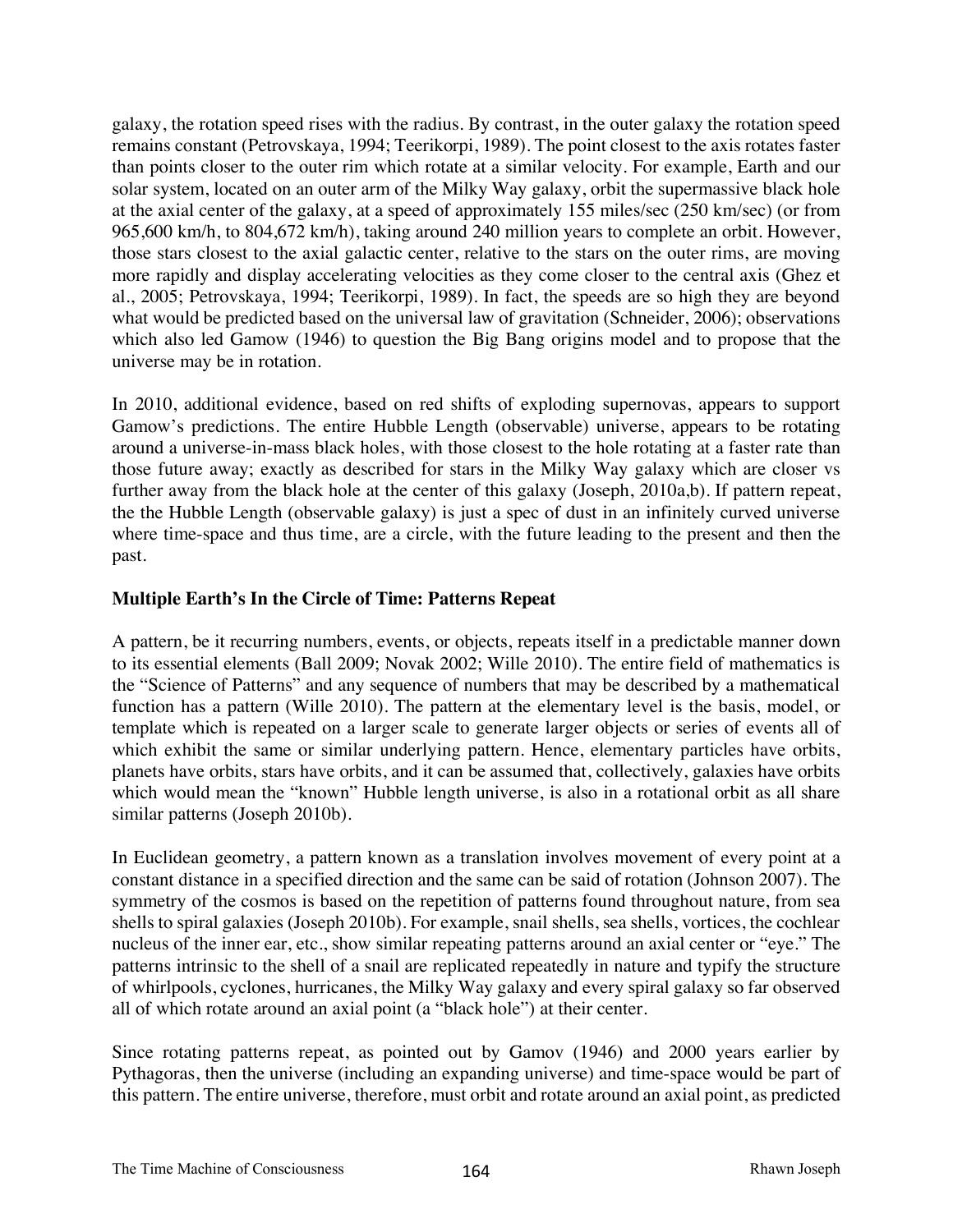by Einstein's field equations (Gödel 1949a,b). Again, however, Einstein's equations do not predict a perfectly curved universe, but a lumpy universe with waves and crests which circles round and which would be pulled inward toward the center of gravity; that is, if the cosmos is considered as a collective single entity. If correct, then curvature of space-time would continue as a repeating pattern of curvature, curving forever inward and outward; which leads to Pythagoras and the "golden ratio" (Joseph 2010b).

Because of gravity, time-space can also be bent backwards in a circle, as happens with whirlpools and eddies along river banks where water flows in a circular motion. If the implications of Einstein's field equations are correct, then the river of time is bent round in a circle and it has no ending or beginning and may include pockets or vortexes of time which pop in and out of existence like vortexes and eddies along the river banks.

Einstein's time-space curvature coupled with gravity and the principle of repeating patterns, and the concept of close-time-like curves, raises the possibility that space-time is like a spiral staircase, so that when circling round at 360 degrees one does not end up in the same space or spot where they began, but above or below it (Buser et al. 2013; Gödel 1995). From the perspective of the Time Traveler, this spiraling circle can lead to the future or the past, or to multiple futures and pasts which may coexist, in parallel, side by side.

One feature of a CTC is that it opens the possibility of a world-line which is not connected to earlier times in this past, but to multiple possible pasts, and futures, which exist in parallel, above, or below, or alongside one another--multiple spiraling staircases of time which lead to parallel worlds of time (Buser et al. 2013; Gödel 1949a,b); and each of which may have probable existences as predicted by Everett's "many worlds" interpretation of quantum physics (REF). Therefore, if one were to travel in a circle across space-time, they may be taken to "a" future and then to "a" past, but not to "the" future or past--rather, to multiple possible futures and pasts some of which may exist *side by side* or one on top of the other--parallel times existing simultaneously.

A Gödel rotating universe implies duality, if not multiplicity; and the same is true of the bending of light. Because gravity increases the curvature of space-time and can bend and split images of light, as illustrated by galactic lensing (Renn et al., 1997; van der Wel et al. 2013), then light reflected from Earth may also be split apart as it curves through space. When these light-images of Earth cross paths with stellar objects of sufficient gravitational strength, these beams of light may be curved round in an 180 degree arc with Earth as its target. That is, light-images, or timelight, may be split apart and circle around numerous gigantic galaxies, and some of these light images will be reflected back toward Earth and become mirror images of Earth's past. Therefore, as we gaze at the various stars which twinkle in the darkness of night, some of those stars may be mirror images of Earth and our solar system from the long ago. Likewise, we may exist in the past relative to other observers on Earths which exist in the future--observers which are then looking upon an mirror image of Earth which exists in our "now" but which also exists in the past of those Earths in the future.

In a Godel spinning universe where time is a circle, the mirror would also be gazing back; meaning that this Earth could also be a mirror from the past of a future Earth; a reflection that those on a future Earth can look back upon.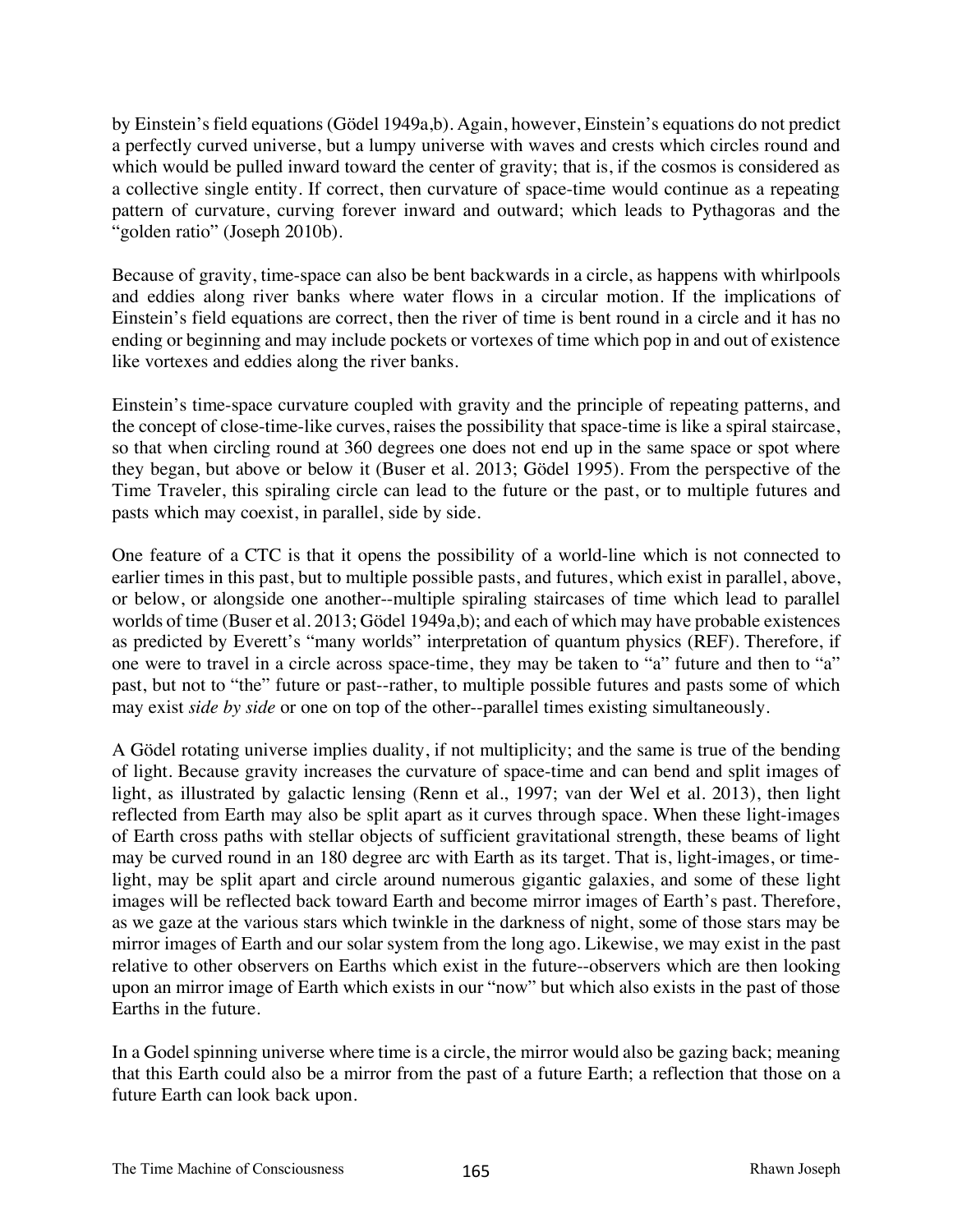The same can be said of consciousness which can anticipate the future, remember the past, and reflect upon itself.

## **Closed Time Light Curves: The Future Causes the Past**

There are two conceptions of time-like curves, open or closed (Bonor & Steadman, 2005; Buser et al. 2013; Friedman et al. 1990). Open time-like curves follow an arrow of time straight into the future, and there is no return to the past unless one can exceed the speed of light.

Time-like curves which are closed, loop back in a circle; meaning that future events could affect past ones. A closed time-like curve (CTC) is a world line in a Lorentzian manifold, such that a particle or time traveler returns to its starting point (Buser et al. 2013). That is, because light is curved, then light can loop back on itself, and it would be possible for an object to move around this loop and return to the same place and time that it started. An object in such an orbit would repeatedly return to the same point in space-time.

The circle of space-time points forwards and backwards in time. If CTCs exist then it would be possible to travel backwards in time. The question becomes: how far back or forward in time? For example, it may be possible to follow the CTC in a negative direction and revisit the day President Abraham Lincoln was assassinated, the morning when Jesus was nailed to a cross, 65 million years ago when a giant asteroid struck this planet exterminating the last of the dinosaurs, and further back still to the Cambrian Explosion 500 million years ago when all manner of complex species with bones and brains appeared almost simultaneously in every ocean of Earth, and to the time when Earth was hellishly hot and populated by only microbes some 4.2 billion years ago.

Although seemingly paradoxical, Einstein's theories of relativity (despite his posting of a cosmic speed limit) predicts that the only way to travel into the past is to travel first to the future and then exceed the speed of light. Upon accelerating toward light speed, space-time contracts and the space-time traveler is propelled into the future. For example, because of the contraction of spacetime, each day in the time-space machine at 90% light speed would propel the time traveler 2.29 days into the future of Earth.

Specifically, and if we accept that time and the speed of light are related, then if the time traveler journeys at 80% speed of light, then one day (1.197 days) from the perspective of the time traveler would be the equivalent of 2 days back on Earth. If he achieves 99% light speed, then 104 days in the time machine (time contraction) would be the equivalent of about 2 years on Earth. At 99.9% the speed of light, then 1 day (26 hours) in the time machine would be the equivalent of 6 years on Earth. If the time traveler wished to experience a future 2190 years distant she would have to spend one year in the time machine traveling at 99.999% light speed. At 99.999999% the speed of light, almost two years pass for every day in the time machine. At 99.99999999999999 % of *c* for every day on board, nearly twenty thousand years pass back on Earth. However, upon reaching light speed, time stops and the contraction of space-time comes close to a zero point, i.e. smaller than a Planck Length. At 100.0000000001% light speed, contraction continues in a negative direction, and time runs backward. The time traveler has entered the mirror universe of the past. It is only upon accelerating beyond light speed, that time runs in reverse and the contraction of space-time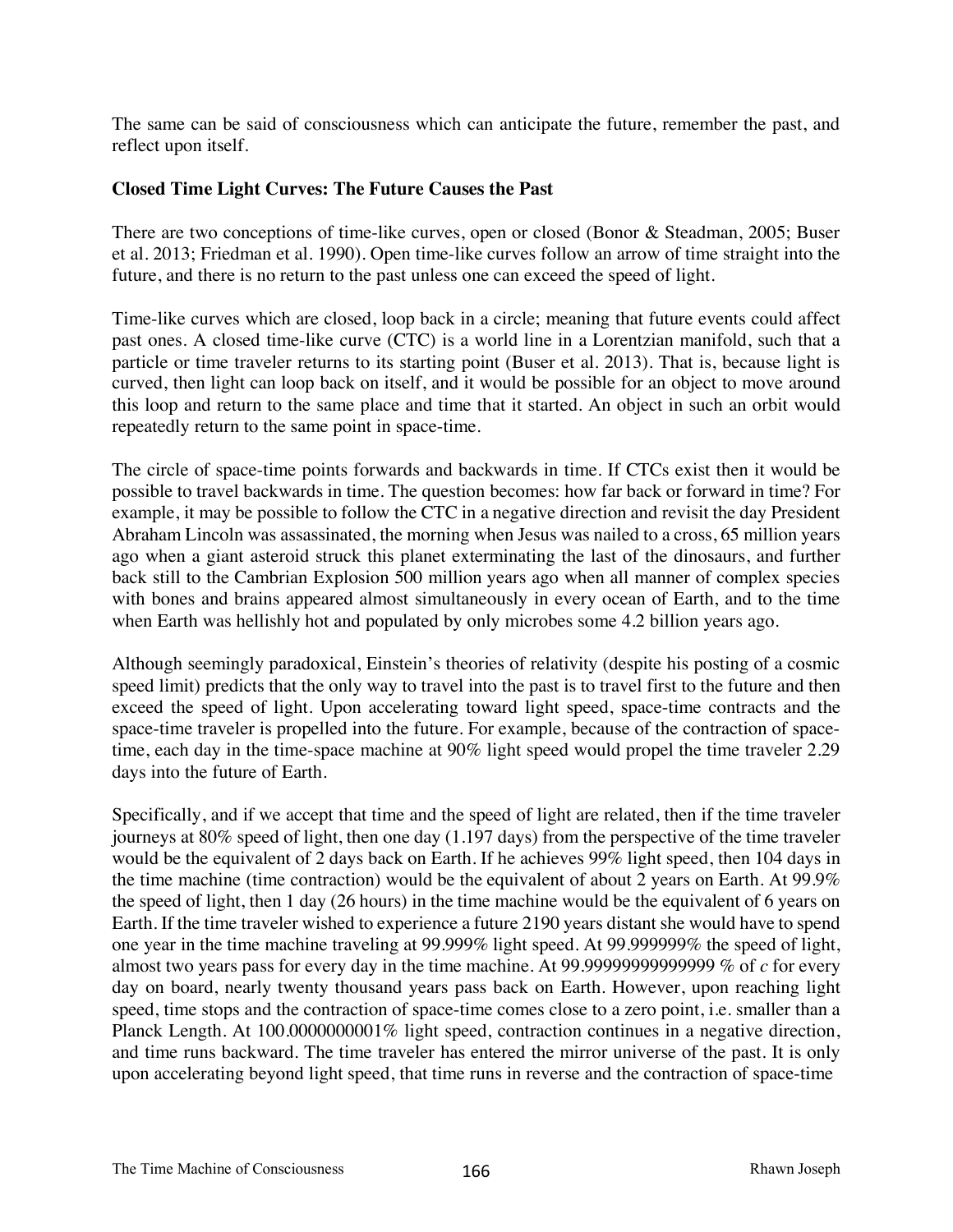continues in a negative direction. One must accelerate toward the future to reach the past. Einstein's general theory of relativity predicts that the future leads to the past. Likewise, as shown by Gödel (1949a,b), Einstein's field equations predict that time is a circle; and this violates the laws of causality (Buser et al. 2013). Therefore, upon reaching superluminal speeds, the time traveler would be headed backwards in time from the future and would pass himself journeying from the past into the future. And the time traveler voyaging toward the future and then the past, would pass himself heading back from the future. And the time traveler heading from the future to the past, could therefore, theoretically alter the past, thereby giving rise to innumerable paradoxes (Joseph 2014).

If time is a circle, then effects cannot always be traced to an earlier cause, for the cause may occur in the future; and this is because, in a closed loop, the future can come before the past and can even catch up with itself in the past so that an an event can be "simultaneous" with its cause or occur before its cause. An event may be able to cause itself.

These are not just thought experiments. There is considerable evidence of what Einstein (1955) referred to as "spooky action at a distance" and what is known in quantum physics as "entanglement" (Plenio 2007; Juan et al. 2013; Francis 2012). It is well established that causes and effects can occur simultaneously and ever faster than light speed (Lee et al. 2011; Matson 2012; Olaf et al. 2003); a consequence of the connectedness of all things in the quantum continuum including time which flows in all directions and which can circle round such that events in the future effect events in the present and in the past. The circle of time predicts that the future, present, and past exist simultaneously as a unity, and that this interconnectedness can result in effects in the future causing themselves.

Time is a circle, and this too is predicted by Einstein's theories of relativity, where accelerating toward light speed takes the voyager to the future, and upon exceeding the speed of light, the traveler heads back from the future into the past and thus effect the present and the past, as demonstrated by experiments in entanglement.

# **Quantum Entanglement And Causality: The Future Effects the Past**

The river of time is bent round in a circle and it may have no beginning and no end. Since spacetime is curved, warped and littered with vortexes surrounding black holes and effected by the gravity of innumerable stellar objects, the river of time may also be split apart and bent backwards in a circle, with circles within circles, as happens with whirlpools and eddies along river banks. Likewise, the geometry of time may flow differently in various regions of the cosmos and split off into innumerable tributaries of time each with their own unique trajectory and velocity.

Because space is "isotropic" there is nothing in the law of physics indicating that a particular direction is preferred; down, up, sideways, backwards, its all the same. Why should space-time, or time, be any different? Since the past, present and future overlap and are relative to observers and differ according to location, gravity, and speed of movement, then as Einstein stated, the distinctions between the past present and future are an illusion. If time is a circle, then time is a unity and there is no future, past, or present, except from the perspective of an observer.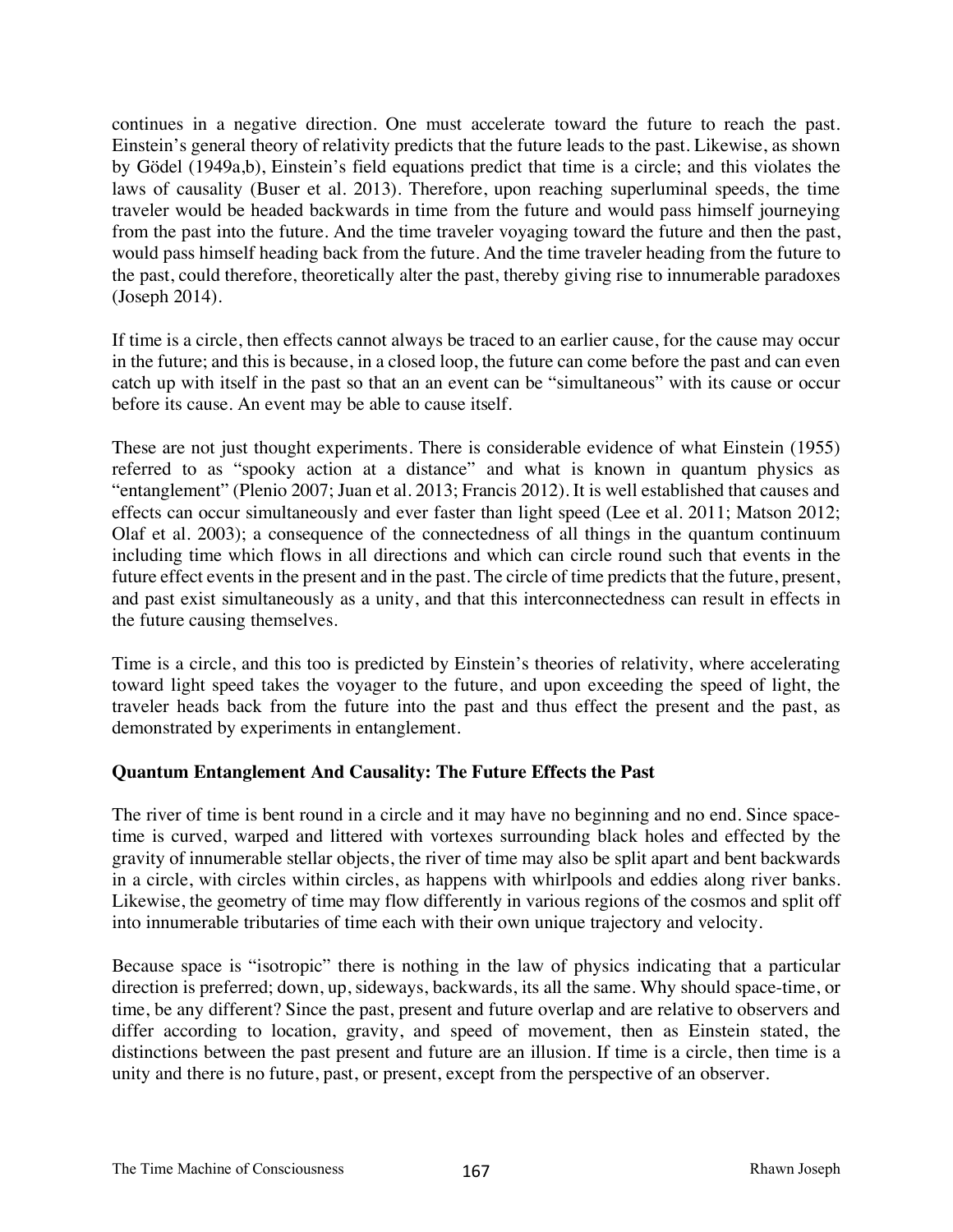The laws of electromagnetism do not make a distinction between past and future (Pollack & Stump, 2001; Slater & Frank, 2011). And yet, although light waves travel in a direction, it is assumed that these waves are traveling from the present into the future, when in fact they are traveling into the past and the future and from the future and from the past relative to different observers on different worlds and even on the same planet.

A light wave from Earth takes 4.2 light years to reach Proxima. However, since it will not be received on Proxima for 4.2 light years it will not arrive until some future date on Proxima. The light wave from Earth is in the future relative to observers on Proxima, although it is from the past relative to those on Earth. Likewise, light-images which just left Proxima are from Proxima's past but will not arrive on Earth until some day in their future. The future and the past are relative. Moreover, once light-images from Proxima arrive on Earth, they continue into the past relative to those on Earth, but not relative to those on a planet 4.2 light years in the opposite direction from Earth and 8.4 light years from Proxima, in which case although they are from the past relative to Earth and Proxima. However, these same light waves will not be received until some future date for those denizens of that more distant alien world. This conception of time is entirely consistent with Einstein's theories of relativity and Maxwell's equations of electromagnetism.

The past and future exist simultaneously in different and overlapping locations in space. Since space is isotropic, then, theoretically, there are no roadblocks to prevent a time traveler from choosing a location at will and then speeding into the future or the past; just as he may decide to go up-river or down-river.

The past, present and future, however, are like the weather, and differ in distant locations. There is no universal "now" and there are innumerable pasts, presents and futures which increasingly diverge as distance from any particular observer increases. Time is relative and the same can be said of the future and the past which only remains approximately and generally similar relative to observers sharing the same local, or personal, frames of references. Only when frames of reference are shared locally can observers agree on what took place first and last and what is in the past and what is still in the future.

# **Entanglement: The Future Effects the Present and the Past**

Light can travel to the future and from the past relative to the observer's frame of reference. However, light and time are not the same. The speed of light, and time, be it past or future, are not synonymous, though both may be affected by gravity (Carroll 2004; Einstein 1961). Moreover, just as light has a particle-wave duality and can physically interact with various substances, time also can be perceived and therefore must have a wave function if not a particle-wave duality.

Time-space is interactional, and can contract to near nothingness and then continue to contract in a negative direction such that the time traveler can journey into the past. Therefore, time, and timespace are embedded in the quantum continuum and can effect as well as be effected by other particle-waves even at great distances; a concept referred to as "entanglement." Time and spacetime are entangled.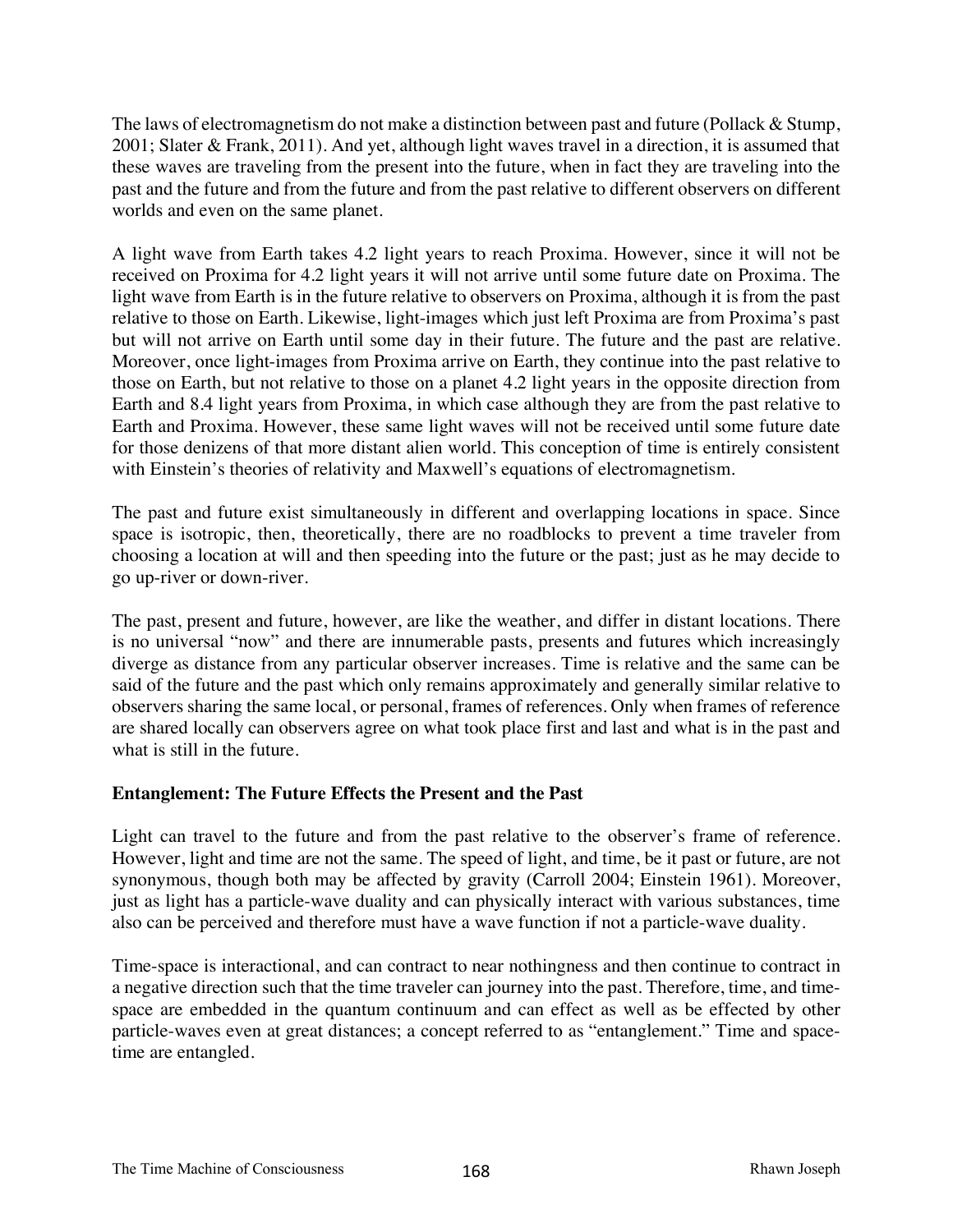It is well established that particles respond to and can influence and affect distant particles at speeds faster than light. This "spooky action at a distance" has been attributed to "fields," "mediator particles," gravity, and "quantum entanglement" (Bokulich & Jaeger, 2010; Juan et al. 2013; Sonner 2013).

For example, it is believed that an electric "field" may mediate "electrostatic" interactions between electromagnetic charges and currents separated by great distances across space. However, these changes can also take place at faster than light speeds. Charged particles, for example, produce an electric field around them which creates a "force" that effects other charges even at a distance without any time lapse. Maxwell's theories and equations incorporate these electrostatic physical "fields" to account for all electromagnetic interactions including action at a distance.

Since mass can become energy and energy mass, the "field" is therefore a physical entity that contains energy and has momentum which can be transmitted across space. Therefore, "action at a distance" may be both distant and local, a consequence of the interactions of these charges within the force field they create. However, the problem is: the effects can be simultaneous, even at great distances, and occur faster than the speed of light (Plenio 2007; Juan et al. 2013; Francis 2012; Schrödinger & Dirac 1936), effecting electrons, photons, atoms, molecules and even diamonds separated by great distances instantaneously (Lee et al. 2011; Matson 2012; Olaf et al. 2003; Schrödinger & Born 1935). The effect may even precede the cause since it takes place faster than light.

For example, photons are easily manipulated and preserve their coherence for long times and can be entangled by projection measurements (Kwiat et al. 1995; Weinfurter 1994). A pump photon, for example, can split light into two lower- energy photons while preserving momentum and energy, and these photons remained maximally entangled although separated spatially (Goebel et al 2008; Pan et al. 1998); the measurement of one simultaneously effects the measurement of another although separated by vast distances. It has been repeatedly demonstrated that entanglement swapping protocols can entangle two remote photons without any interaction between them and even with a significant time-like separation (Ma et al., 2012; Megidish et al. 2013; Peres 2000). Another example, two particles which are far apart have "spin" and they may spin up or down. However, an observer who measures and verifies the spin of particle A will at the same time effect the spin of particle B, as verified by a second observer. Measuring particle A, effects particle B and changes its spin. Likewise observing the spin of B determines the spin of A. There is no temporal order as the spin of one effects the spin of the other simultaneously through the simple act of measurements. Even distant objects are entangled and have a symmetrical relationship and a constant conjunction (Bokulich & Jaeger, 2010; Plenio 2007; Sonner 2013). If considered as a unity with no separations in time and space, then to effect one point in time-space is to effect all points which are entangled; and one of those entangled connections is consciousness (Joseph 2010a). And this gives rise to the uncertainty principle (Heisenberg, 1927) as the laws of cause and effect are violated. Correlation is not causation and it can't always be said with certainty which is the cause and which is the effect and this is because the cosmos is entangled.

Moreover, the decisions and measurements made in the future can effect the present. In one set of experiments entanglement was demonstrated following a delayed choice and even before there was a decision to make a choice. Specifically, four photons were created and two were measured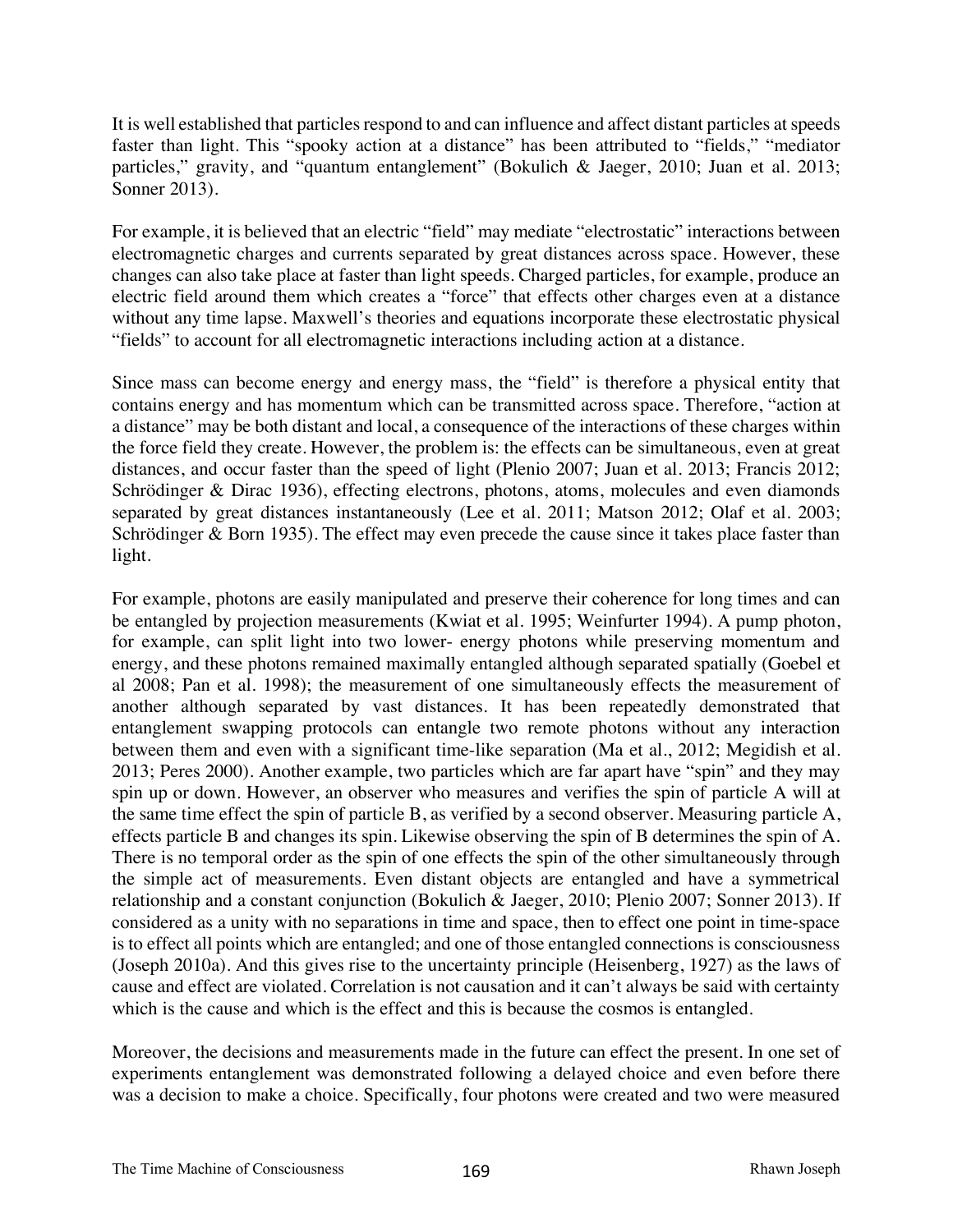and which became entangled such that the measurement of one effected the other simultaneously. However, if at a later time a choice was then made to measure the remaining two photons, all four became entangled before it was decided to do a second measurement, before the choice was even made in the future (Ma et al., 2012; Peres 2000).

Entanglement can occur independent of and before the act of measurement and choices made in the future can effect the present. "The time at which quantum measurements are taken and their order, has no effect on the outcome of a quantum mechanical experiment" (Megidish et al. 2013). Moreover, "two photons that exist at separate times can be entangled" (Megidish et al. 2013). As detailed by Megidish et al (2013): "In the scenario we present here, measuring the last photon affects the physical description of the first photon in the past, before it has even been measured. Thus, the "spooky action" is steering the system's past. Another point of view...is that the measurement of the first photon is immediately steering the future physical description of the last photon. In this case, the action is on the future of a part of the system that has not yet been created."

Hence, entanglement between photons has been demonstrated even before the second photon even exists; "a manifestation of the non-locality of quantum mechanics not only in space, but also in time" (Megidish et al 2013). In other words, a photon may become entangled with another photon even before that photon is created, before it even exists. Even after the first photon ceases to exist and before the second photon is created, both become entangled even though there is no overlap in time. Photons that do not exist can effect photons which do exist and photons which no longer exist and photons which will exist (Megidish et al. 2013); and presumably the same applies to all particles, atoms, molecules (Wiegner, et al 2011).

The same principles can be applied to conscious phenomenon, including the experience of deja vu and premonitions; i.e. experiencing an event before it occurs. In fact, the same could be said of feelings such as "anxiety" about what may happen before it happens, or logical thought processes of predicting what will happen before it happens--all of which may be made possible not by anticipation but by the future effecting the present. Premonitions and entanglement also prove the future exists before it becomes the present.

# **Deja Vu**

Entanglement commonly occurs at superluminal speeds (Francis 2012; Juan et al. 2013; Plenio 2007; Lee et al. 2011; Matson 2012; Olaf et al. 2003). However, if an entangled consciousness is effected by the passage of that superluminal information from the future into the present, this can give rise to retro-cognition (Bem 2011; Radin 2006); knowing something has happened or will happen before it happens.

As illustrated by light-images from distant stars which are from the past but which will arrive on Earth in the future, various "futures" exist prior to being experienced by various observers. If time has a wave function and is entangled with space-time and the quantum continuum, and as the brain and consciousness are part of that continuum (Heisenberg 1958; Planck 1931, 1932), then under certain circumstances a future may effect consciousness prior to being experienced by consciousness due to entanglement of their wave functions. However, as discussed, consciousness too may exist in the future which is coextensive with the consciousness existing in the *now*. Since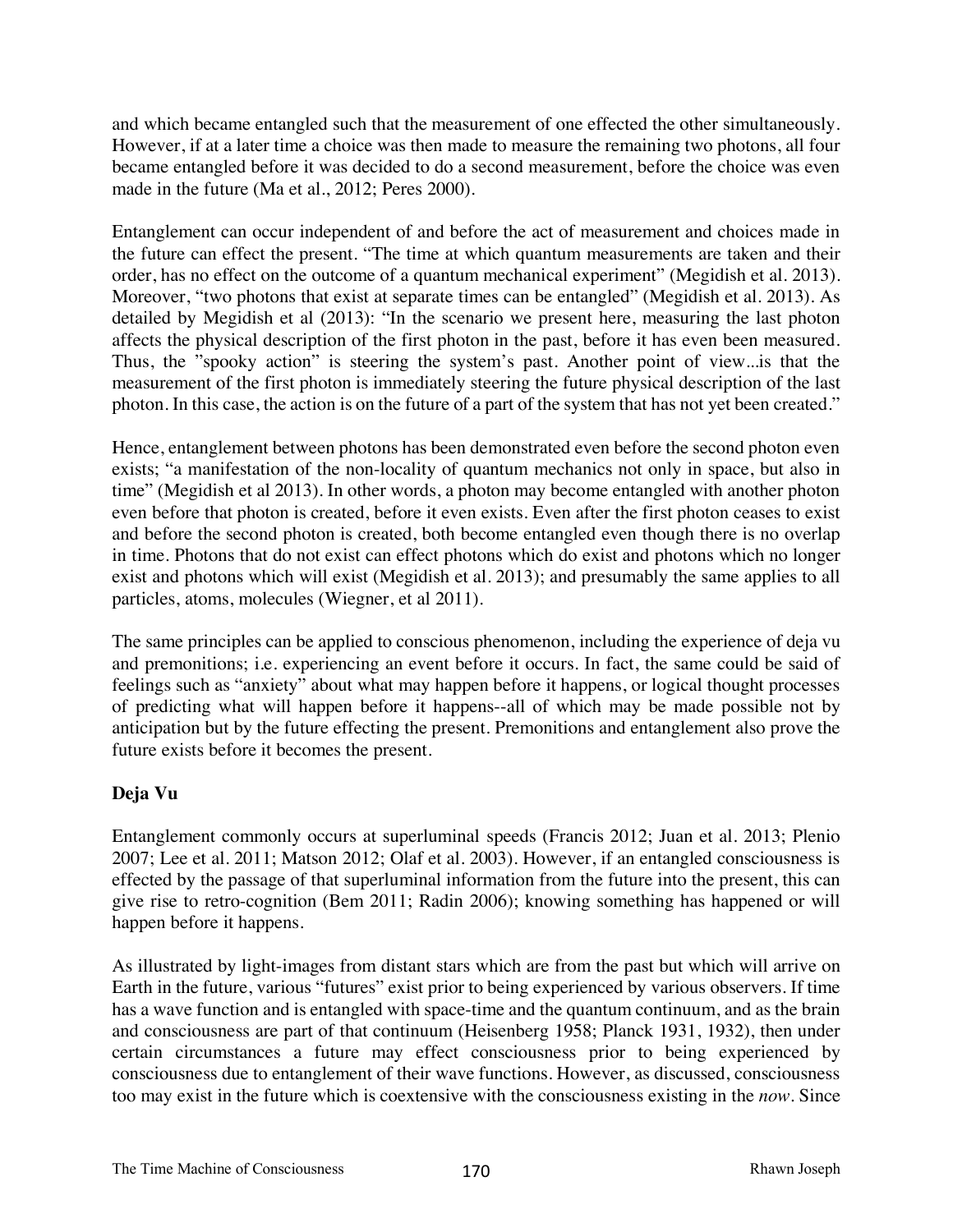entanglement takes place faster than light speed, the leading edge of a future experience may be registered in various conscious minds at superluminal speeds before the future actually arrives in the *now*. The experience of this "time echo" is not uncommon, and has been referred to as deja vu, pre-cognition, and premonitions.

Deja vu is the conscious experience of having experienced some events just moments before the events take place. For example, a man opens the front door, step outsides, drops his keys and then a dog barks and the phone rings, and then he again *experiences* himself opening the door dropping his keys and then hearing a dog bark and then the ringing of his phone; like a time echo. He thus has the experience that all this has happened before or that he has done this before it happens. He may even say: "I've done this before" and then a few nanoseconds later he experiences himself saying "I've done this before."

Deja vu has been attributed to a delay in the transfer of sensory experiences from one region of the brain to another which receives that information twice, or the transmission of the same experience to the same area of the brain by two different brain areas such that the information is received twice following a brief delay (Joseph 1996). Hence, someone may experience deja vu because two or more areas of the brain are receiving or processing the same message with a slight delay between them. For example, the right and left halves of the brain are interconnected by a massive rope of nerve fibers called the corpus callosum. Each half of the brain is capable of conscious experience (Joseph 1988a,b; 2010a). Usually information is shared between the cerebral hemispheres. However, if there is a delay in transferring these signals, then one or both halves of the brain may sense it has had this experience just moments before thereby giving a sense of familiarity (Joseph 1996).

Brain areas communicate via neurons, and neurons communicate with each other by sending signals over axons which are transmitted to and received by dendrites (at the synaptic junction) belonging to other neurons which in turn may transmit message via their axons at synaptic junctions to the dendrites of other neurons. Impulses between neurons travel at various speeds, ranging from 10 to 50 m / s (Joseph 1996) whereas the speed of light is 300,000 km/sec.

The experience of deja vu has been reported under conditions of altered and heightened brain activity (Bancaud et al., 1994; Gloor 1990; Joseph 1996). Moreover, deja vu has been reported in cases involving the ingestion of anti-viral flu vaccines, such as amantadine and phenylpropanolamine (Taiminen & Jääskeläinen 2001) which increases brain activity by acting on dopamine receptors and increasing dopamine activity.

Heightened brain activity can be likened to an accelerated state of consciousness. Accelerated states are also associated with the contraction of space-time such that future arrives more quickly.

Deja vu, is also associated with heightened and accelerated activity in the inferior temporal lobe which houses the limbic striatum and amygdala, the later of which receives multi-modal sensory information and which normally filters out most of these sensations so the brain is not overwhelmed (Joseph 1996, 2011). Deja vu has been reported by patients when these areas of the brain have been activated due to direct electrode stimulation (Halgren 1990; Gloor 1990), drug ingestion (Taiminen & Jääskeläinen 2001) or seizure activity (Joseph 1996).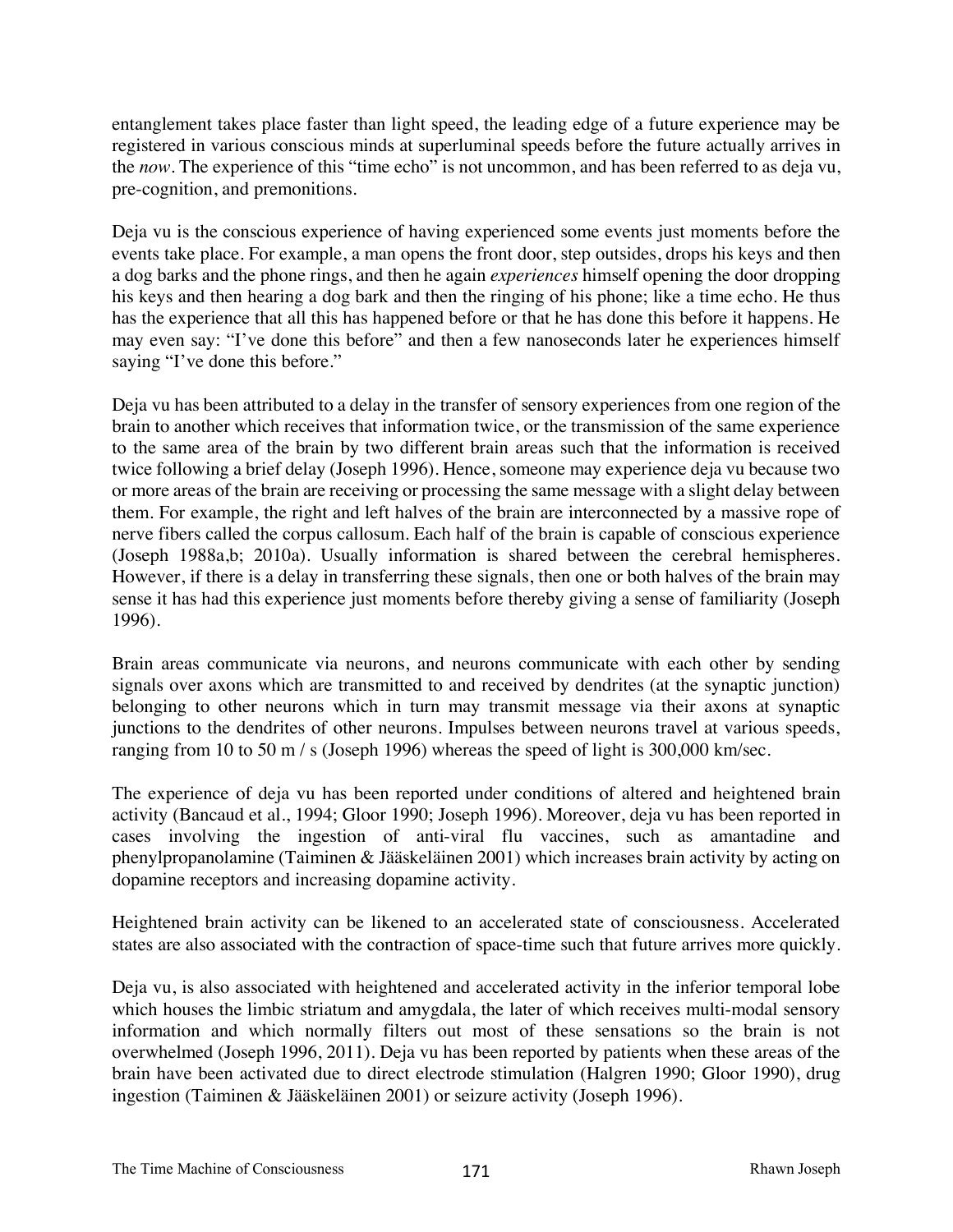Therefore, when brain activity increases and neurons fire more rapidly and process more information, one of the consequences is Deja vu. In other words, just as a Time Traveler will come closer to the future as he accelerates toward light speed, when brain activity accelerates the future may also come closer such that the leading edge of a future event is experienced by this accelerated state of consciousness just before the event happens in the present.

## **Consciousness and Entanglement**

As demonstrated in quantum physics, the act of observation, measurement, and registration of an event, can effect that event, causing a collapse of a the wave function (Dirac 1966a,b; Heisenberg 1955), thereby registering form, length, shape which emerges like a blemish on the face of the quantum continuum. Likewise, a Time Traveler or particle/object speeding toward and then faster than light and from the future into the past will affect the quantum continuum. By traveling into the future or the past, the Time Traveler will interact with and alter every local moment within the quantum continuum and thus the future or the past.

If the past or the future are not altered, this means that these dimensions of time are hardwired as part of the quantum continuum, that these events were already woven into the fabric of time and had always happened and always will happen and cannot be altered because they already happened, albeit in different distant locations of space-time which are linked as a unity within the quantum continuum.

If the future/past are not altered by voyaging through time then this is because the Time Traveler had already journeyed into the past and future before he journeyed into it. Likewise, a person not only exists in the present, but they will exist in the future. Thus, a future self would also be entangled with a past self and that self which exists in the present. Consciousness is thus entangled in time, and consciousness is entangled with its own consciousness which exists in the future, present, or past--such that a future self can effect a past self, including what the past self thinks and feels and anticipates.

The future already exists; a concept which is intrinsic to space-time relativity and Einstein's field equations. The future and the past exist in various overlapping locations in space-time which are in motion. And the same can be said of consciousness. Therefore, just as the end of a movie already exists as one begins watching the movie, then perhaps the same may be said of the river of time and consciousness as related to the future and the past. If this premise is correct, then one's consciousness also exists in the future and in the past.

# **World Lines, Causality, and Entanglement**

Time is entangled. Future, past, present, are relative and overlap, and what is the future in one galaxy can be the past in another; all are entangled in the fabric of space-time and the quantum continuum. To get to the past, the Time Traveler must accelerate toward light speed into the future, and then, upon achieving superluminal velocities length contraction continues in a negative direction, time runs in reverse, and the destination becomes the past. Time is a circle and the future flows to the present, and the past and this is because time is entangled in the oneness of the quantum continuum.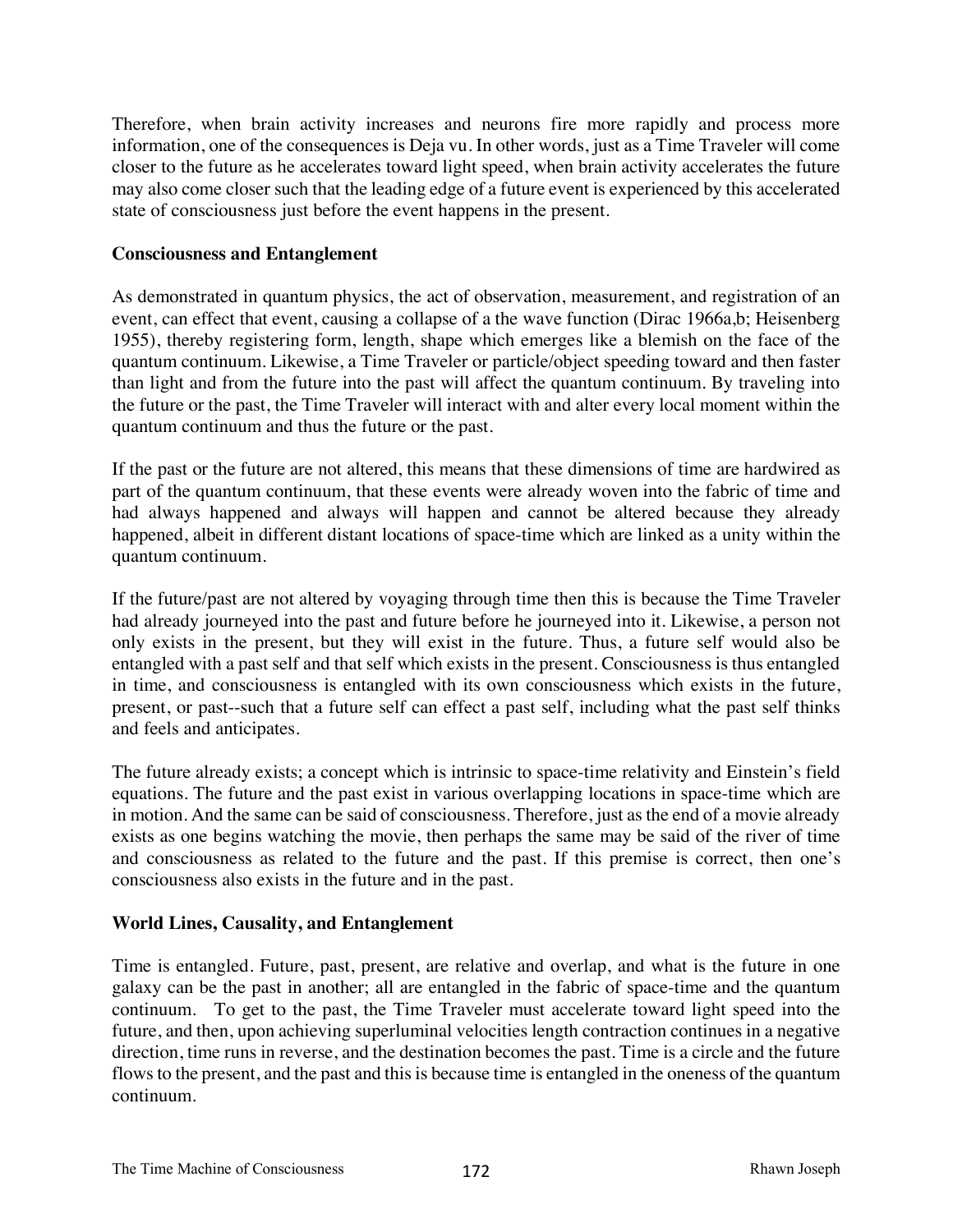If time is conceived as a spatial gestalt, an interconnected continuity of length, width, height, and extent but without temporal order, then what takes place in one location of space-time can effect what takes place in another, even if the distance is measured in miles, minutes, hours, light years, or as the future vs the past.

For example, in the Great Basin, White Mountains of California, there are "bristlecone pine" trees over 5000 years old, and which stand over 50 feet high. However, if the tree is measured in spacelike intervals and not time-like intervals these same trees could be viewed as having a length of 5000 years. That is, if its "world line" is visualized as a thick strand of rope moving through space, that rope would begin with the seed and extend to the top of the tree.

The "world line" of the tree, encompasses it's entire history and although the tips of some branches and roots may have only recently grown, they are connected with the entire tree from the roots to the crown, and thus to the youngest and oldest parts of the tree. And what takes place in the roots can effect the twigs, branches, and crown of the tree, and the condition of the crown can effect the roots, branches and twigs. However, if viewed from a space-like intervals, the seeds of the tree and the 50 foot tree also becomes an interconnected continuity.

Likewise, if the orbit of Earth was viewed as a strand of rope, that rope would circle around the sun; for in fact, the movement of Earth is a continuity and is not separated into intervals which take place one after another like the ticking of a clock. If the genes of the first life forms to take root on Earth were viewed as a rope, then it would extend from the present to 4.2 billion years ago and perhaps even to the DNA of life forms whose bacterial ancestors journeyed here from the stars.

If time is considered from the perspective of space-like intervals and not time-like intervals, then causality can be forward, backward, or simultaneous (Bonor & Steadman, 2005; Buser et al. 2013; Carroll 2004; Gödel 1995). The future and the past are entangled as a continuity in space-time and this means information can be transmitted from the past to the future, and from the future to the past simultaneously.

Consciousness, however, would also have a world line, which extends from the birth to the death of that consciousness. Consciousness is therefore entangled with itself, and could transmit information from itself to itself, even if that consciousness exists in the illusionary present, past, or future.

# **Tachyons: Messengers From The Future**

It is well established that various particles have a velocity close to or at the speed of light (Houellebecq 2001). Many of these high speed particles were hypothetical until their existence was verified experimentally. Photons and electromagnetic waves travel at light speed whereas some particles, such as positrons, and hypothetical "tachyons" are, or were believed to travel faster than light (Bilaniuk & Sudarshan 1969; Chodos 2002; Feinberg, 1967; Feynman 1949; Sen 2002) whereas others, such as . Superluminal tachyons, however, if they exist, may have negative energy and negative mass (Chodos 2002; Feinberg, 1967) and this may be a requirement for traveling at superluminal speeds where time flows in reverse.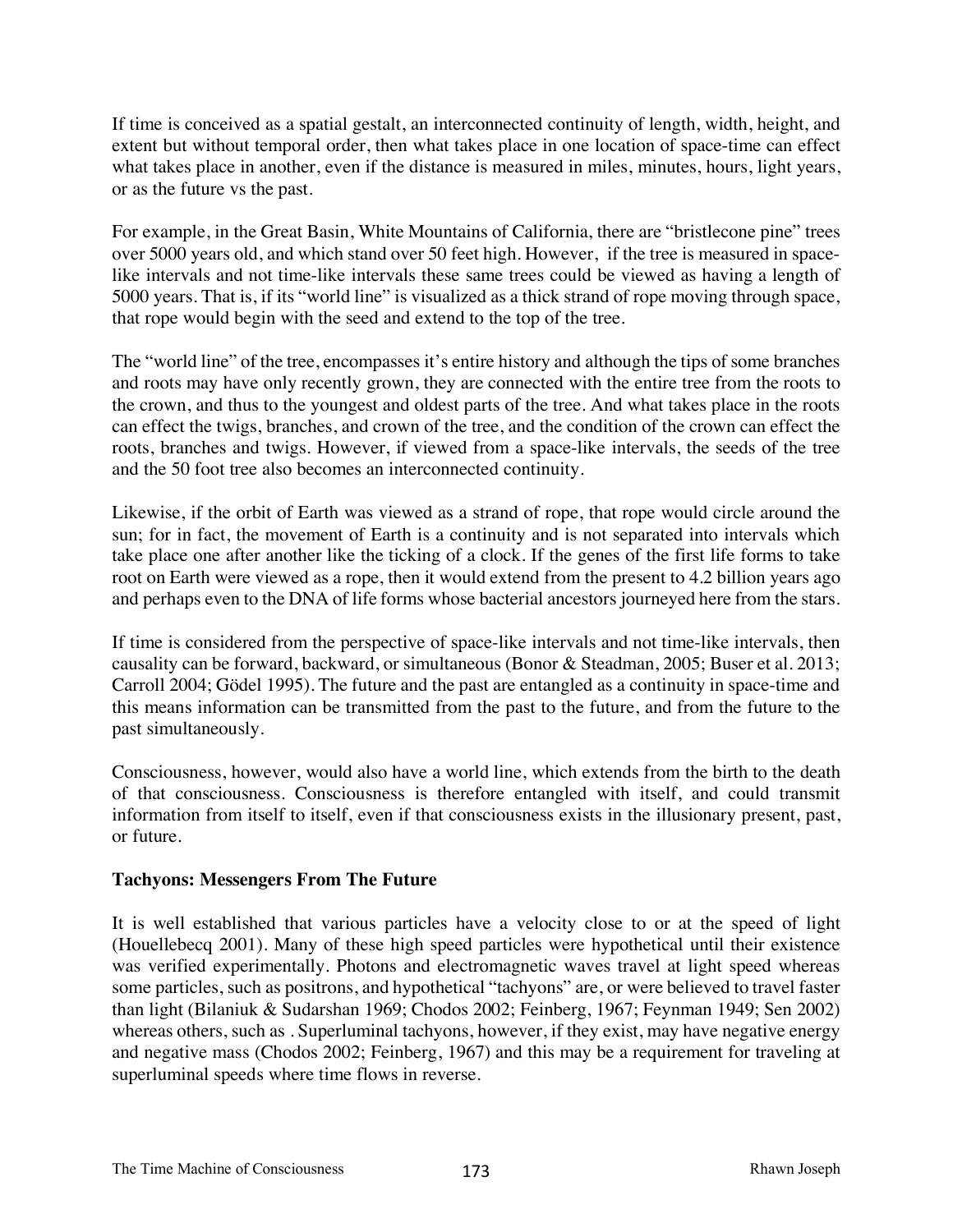Electromagnetic waves are a fundamental quality of matter and are subject to the effects of gravity as exemplified by galactic lensing (Slater & Frank, 2011; van der Wel 2013). When the electromagnetic force is stripped of its particle, it has no mass, and this is what is believed to occur when particles, or time machines enter a black hole (Everett  $\&$  Roman 2012); what emerges has no mass, and it may possses negative mass and negative energy and may journey at faster than light speeds.

Wheeler and Feynman argued in 1945 that electromagnetic waves emitted by an electron proceed into the future and the past (Wheeler & Feynman 1945, 1949). When these waves collide with waves in the future they send waves back in time and further into the future due to the collision. Those sent to the past can also collide with those in the past sending them again in opposite directions, into the future and further into the past. Depending on if these waves collide crest to trough their energy levels may double, but if they collide crest to crest (or trough to trough) they cancel each other out; a phenomenon referred to, respectively, as constructive and destructive interference.

Some hypothetical particles, such as the "tachyon" are believed to be time-independent and to travel faster than light speed (Bilaniuk & Sudarshan 1969; Chodos 2002; Feinberg, 1967; Sen 2002); meaning that these particles are constantly arriving in the present from the future and continue their high speed journey into the distant past.

In contrast to slower than light particles which have "time-like four-momentum" tachyons and other hypothetical superluminal particles have "space-like four-momentum." For example, if two events have a greater separation in time than in space, they have a time-like separation which is indicated by a negative (minus) sign. If the sum is positive, the two events have a space-like separation which is greater than their separation in time. If the result is 0, then the two events have a light-like separation and are connected only by a beam of light.

Tachyons are believed to have worldlines which are space-like and not time-like such that the temporal order of events would not be the same in all inertial frames (Bilaniuk & Sudarshan 1969; Chodos 2002; Feinberg, 1967; Gibbons, 2002; Sen 2002); meaning cause and effect would be reversed or abolished. Tachyons, because they travel from the future to the past, would violate the laws of causality.

The existence of a tachyon particle was first proposed by Gerald Feinberg in 1967. According to Feinberg's theories and calculations, a tachyon could be similar to a "quanta" of a quantum field but with negatively squared mass; that is, it would have no mass or anti-mass. Its energy, nevertheless, would be real. Objects traveling toward light speed gain energy and mass, only to implode and come to consist of negative energy and negative mass (Joseph 2014). Tachyons would have negative mass and negative energy, thus avoiding any violation of the laws of thermodynamics. If the tachyon increases it superluminal speed it loses energy as it journeys faster into the past. If it accelerates to 200% light speed its negative energy diminishes to zero, time stands still and its negative mass becomes smaller than a Planck Length due to length contraction. Upon accelerating to 200.00001 light speed, what had been a negative contraction implodes and it contracts in a positive direction and gains positive energy and positive mass and turns around and travels from the past back to the future.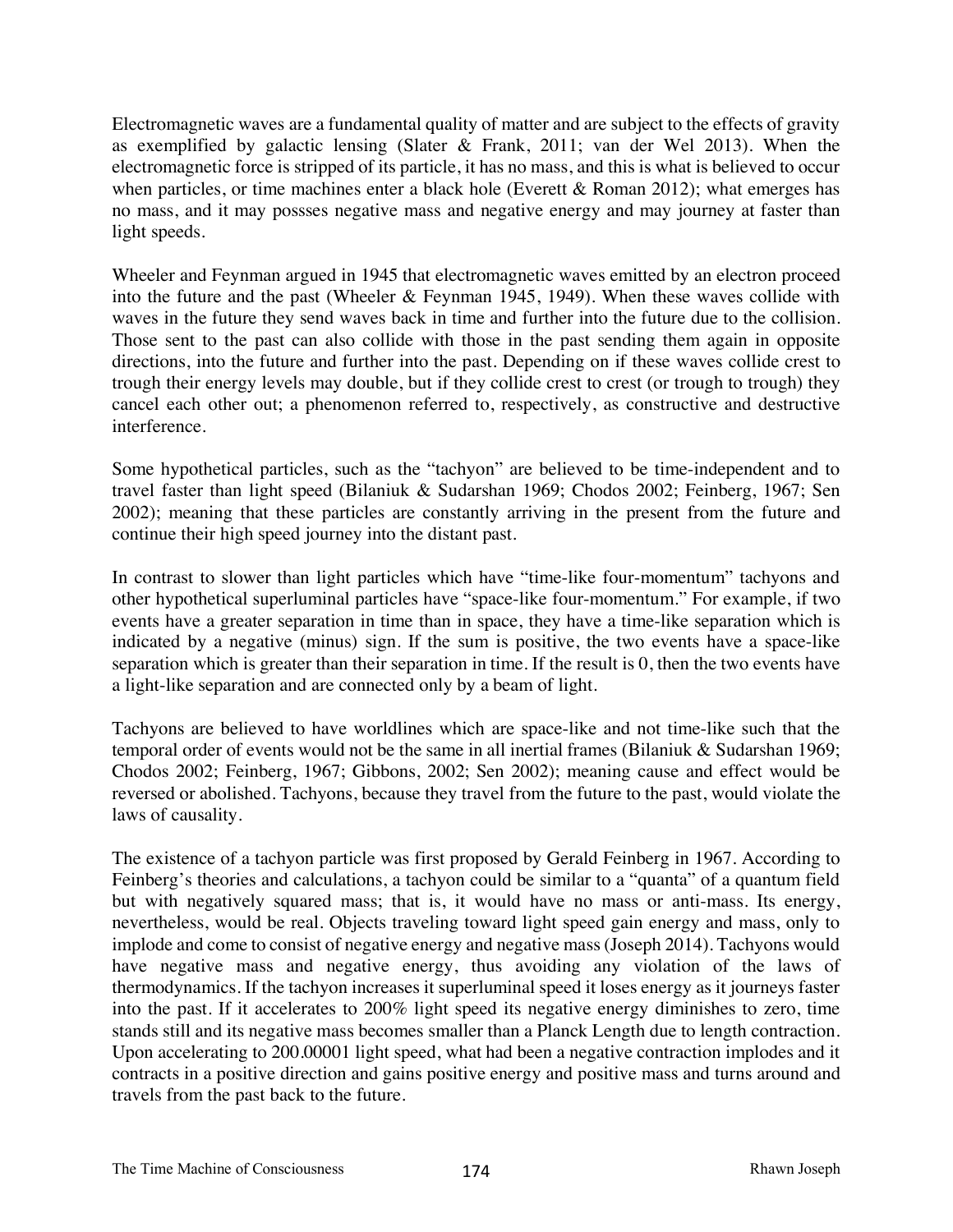Therefore, whereas objects are believed to reach "infinite velocity" upon attaining light speed, the tachyon can only reach infinite velocity upon accelerating to speeds twice that of the speed of light, at which point there would be another time reversal and the tachyon would journey from the past into the future.

Einstein's field theories predict the curvature of space-time, such that the universe and time circles back upon itself (Gödel 1949a,b). The future leads to the past; a realization which greatly troubled Einstein. The existence of particles which travel from the future to the past are a logical extension of Einstein's theories and field equations (Gödel 1949a,b). Time is a circle which may be orbited by positive and negatively charged particles. If correct, then these negative and positively charged particles would also create a neutral state of equilibrium (Feynman 2011; Pollack & Stump, 2001; Slater & Frank, 2011; Wheeler & Feynman 1949); much like the positively charged nucleus of an atom counters the negative charge of an electron--the amount of positive charge determining the number of electrons.

Electrons may also circle in and out of time and changing charges as they do so, with negatively charged electrons directed toward the past and positively charged electrons, referred to as "positrons" directed toward the future. John Wheeler proposed that all electrons and positrons (the antiparticle to the electron) have identical mass but opposite charges (see also Feynman 1949). According to Wheeler (2010; Wheeler & Feynman 1949), all electrons in the universe zig zag backward and forward in time, and when zigging backward it is an electron and when zagging forward it is a positron. And when zigging and zagging they interact as an electron-positron pair, moving in and out of the past and future. Richard Feynman (2011) incorporated these ideas in his formulations for quantum electrodynamics which earned him a Nobel Prize. However, these pairs are not necessarily being created or annihilated; though annihilation could be predicted if they were to come in contact. Rather, like the positive and negative charged tachyon, they chase each other in a circle of time.

If we were building an atom-of-time, then it could be proposed that positively charged positrons and negatively charged tachyons circle toward the past, maintaining an equilibrium of charges in the past, whereas negatively charged electrons and positively charged tachyons do the same in the future; with all four circling around each other, in and out of the future and the past and without violating the laws of conservation of energy and mass.

Therefore, if a negative energy negative mass tachyon and a positron traveling from the future to the past was able to circle round and go from the past back toward the future, the tachyon would become a positive energy anti-tachyon and the positron a negatively charged electron. If time is a circle, the positron/electron and tachyon/anti-tachyon may circle from the future to the past to the future and back again; as if time was composed of particles which orbit the nucleus of "eternal now." Positrons, electrons, and tachyons would therefore provide time with the energy and atomic structure to emerge from the quantum continuum and be perceived as something real.

The existence of "tachyon" like particles has been rejected because they would violate the laws of causality and Einstein's theory of special relativity (Aharonov et al. 1969). Feinberg (1967), however, determined that special relativity did not prohibit faster than light travel so long as the object had always maintained superluminal velocities and had never had a velocity below the speed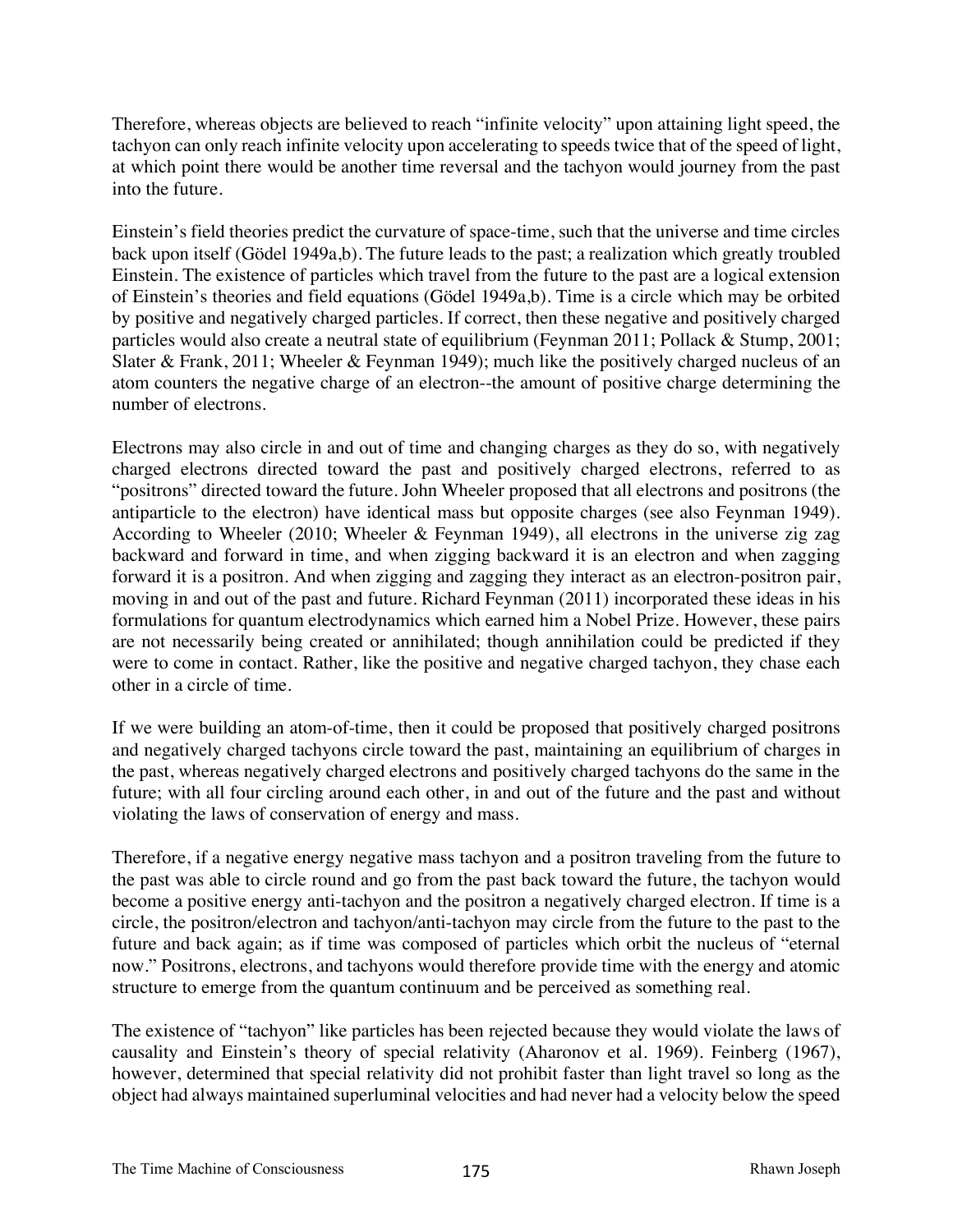of light. According to special relativity (but not general relativity or quantum mechanics) the acceleration of matter to beyond light speed could cause the energy of this mass to becomes infinite and the Lorentz transformations would then have no meaning. However, if superluminal velocities are the norm for these faster than light particles, then there would be no need to break the cosmic speed limit except at 200% light speed. By the same token, these particle would never be able to reduce velocity to below light speed. Therefore, if these and other particles are traveling beyond the velocity of light they may have always journeyed at superluminal speeds and never had a velocity below light speed.

Others have argued that particles with negative mass cannot travel faster than light and would have negative energy and become unstable and undergo condensation (Ahraonov et al. 1969). These arguments were countered by Chodos (1985) who proposed that neutrinos can behave like tachyons and travel at superluminal speeds. By violating Lorentz invariance, neutrinos and other particles would undergo Lorentz-violating oscillations and travel faster than light while maintaining high energy levels. However, over time superluminal neutrinos would also lose energy, probably as Cherenkov radiation (Bock 1998).

Although theoretical, the implications are that information can travel from the future to the past; thus making it possible to anticipate, or *see* the future before it becomes the present, thereby giving rise to premonitions and related conscious experiences, including perhaps, anxiety, or conversely, an uncanny ability to correctly plan future courses of action which almost always lead to success and follow a course or result in a specific outcome exactly as predicted.

Although there have been numerous proposals and arguments to and fro it appears that objects or particles would lose mass and energy upon reaching superluminal speeds and those which travel faster than light would have negative mass and negative energy. Further, it could be said that tachyon-like particles once they accelerate to superluminal velocities, or, if they have always journeyed at faster than light speeds, may be unable to slow down to a velocity less than the speed of light. It has also been theorized that tachyons must maintain a constant speed, for if the Tachyon were to accelerate and increase velocity it loses energy which becomes zero if the speed reaches infinite velocity; i.e. 200% light speed; a velocity which would trigger a time reversal with negative contraction imploding and continuing in a positive direction back toward the future from the past.

According to some theories, if a tachyon were to slow toward light speed, the energy of a tachyon would increase and would becomes infinite as its velocity equals the speed of light; and the same would be true at 200% the speed of light. This is a mirror image of what is theorized to occur when particles or objects reach light speed as they are also supposed to gain infinite mass and infinite energy. Thus particles which always travel above and those which always travel below light speed are mirror images of each other and may have the same barriers and non-traversable event horizon, with the past on one side and the future on the other.

In other words, the transformation from positive to negative energy/mass, may be the event horizon which separates the future from the past. Thus, relative to a conscious observer, the future may consist of positive energy, and the past becomes the negative.

# **The Future and Past Exist Simultaneously: Circle of Time**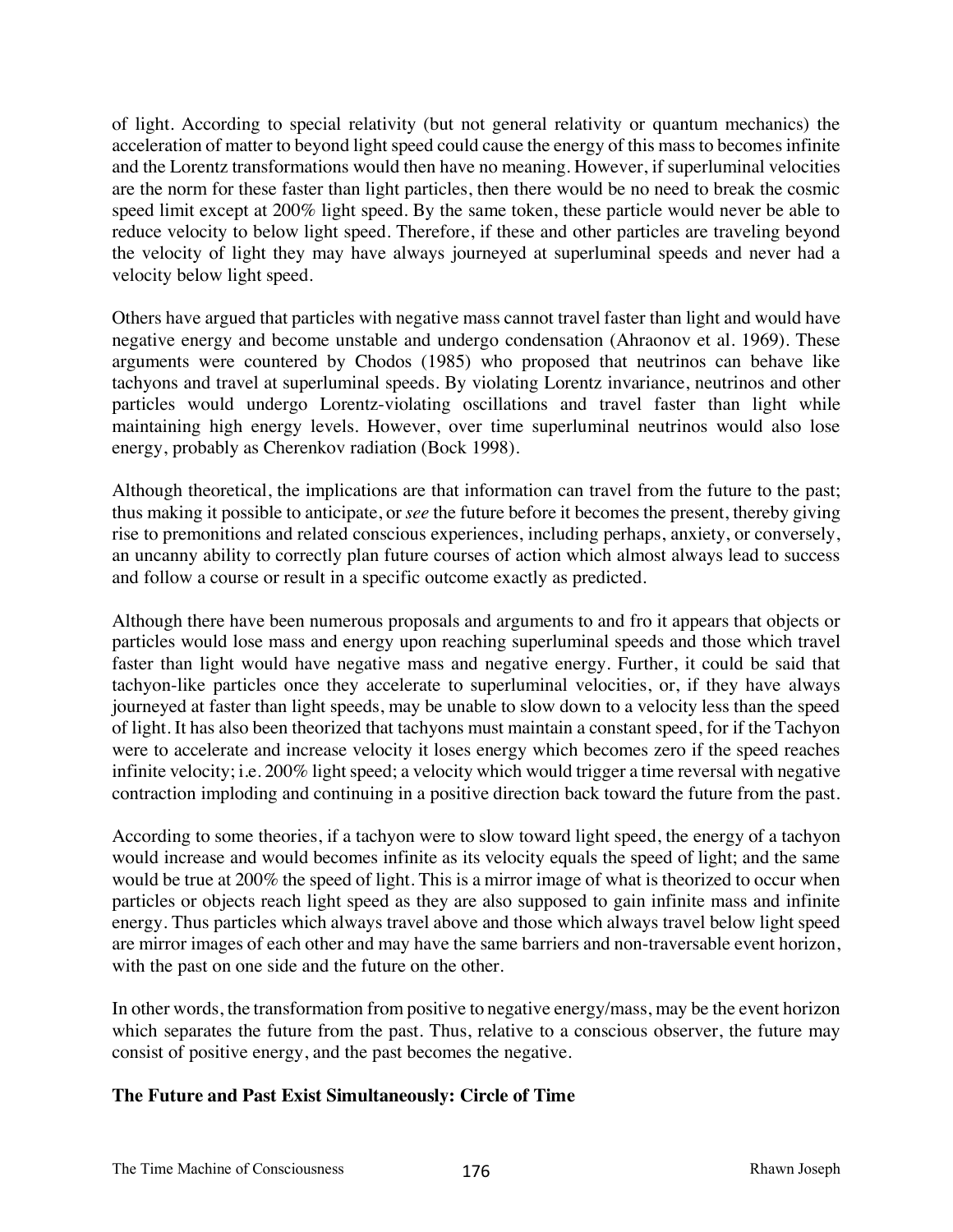As implied by the Lorentz transformation (Einstein et al 1923), a tachyon would always have negative energy. The Lorentz transformation indicates that the sign of a particle's energy is the same in all inertial frames, just as the sign of the temporal order of two points on the world line remain the same. All observers will see that the particle has positive or negative energy, though they may disagree on how much energy it has. However, if the particle has positive energy according to one observer, and negative according to another, then the observers, or the particles, are occupying different inertial frames (e.g. one in the present the other in the future/past; and this implies duality.

If tachyons or other objects did not have the same energy sign in all inertial frames, that is, if they were sometimes positive and at other instances negative, then perhaps they are looping in and out of the past and future, becoming positive when below the speed of light and negative above it as predicted by superluminal Lorentz transformations (Everett & Roman 2012). Because they would have positive energy when heading toward the future and negative energy when traveling into the past they could both exist even in the same inertial frame. The future and the past would exist simultaneously.

The dichotomy between positive vs negative energy and mass implies duality; the tachyon which voyages beyond light speed is the antithesis of the tachyon or time machine at a velocity below light speed. For example, the tachyon below light speed could be considered an anti-tachyon. The antiparticle of a tachyon would be a positive energy tachyon which is traveling forward in time. The negative energy tachyon would be coming from future heading into the past. As such, they would seem to be continually circling around each other from the perspective of an observer: one coming the other going in parallel continuously.

Negative energy and positive energy are repulsive and attractive. Therefore, if the future consists of positive energy and the past negative energy, and both consist of particles with positive vs negative energy/mass respectively, then the future and the past would be continually chasing and escaping from each other, with the positive energy tachyon showing attraction and the negative repulsion and with both maintaining the same distance from each other. Positive and negative tachyons, or a positive vs negative future and past, therefore, would create a circle of time.

For example, if a negative object and a positive object of the same size came into contact, the negative would be repelled away and the positive would accelerate toward--a push pull scenario which could result in the negative and positive objects circling round and round each other as they are attracted and repelled at the same time--like a very bad romantic relationship.

An object with negative energy falls down just like an object with positive energy. However, if a negative particle swerved near a planet, the gravitational effect would be repulsive and it would be pushed away. Negative mass is repelled by positive mass and vice versa. If both were negative, they would also be repelled and this is because the two minus signs (-m and -m) cancel each other out.

Positive energy would propel the negative energy object to accelerate in the direction it is already going. If the universe and time are curved and lead back to their starting point in a circle, then the positive (heading toward the future) and the negative (head from the future to the past) would also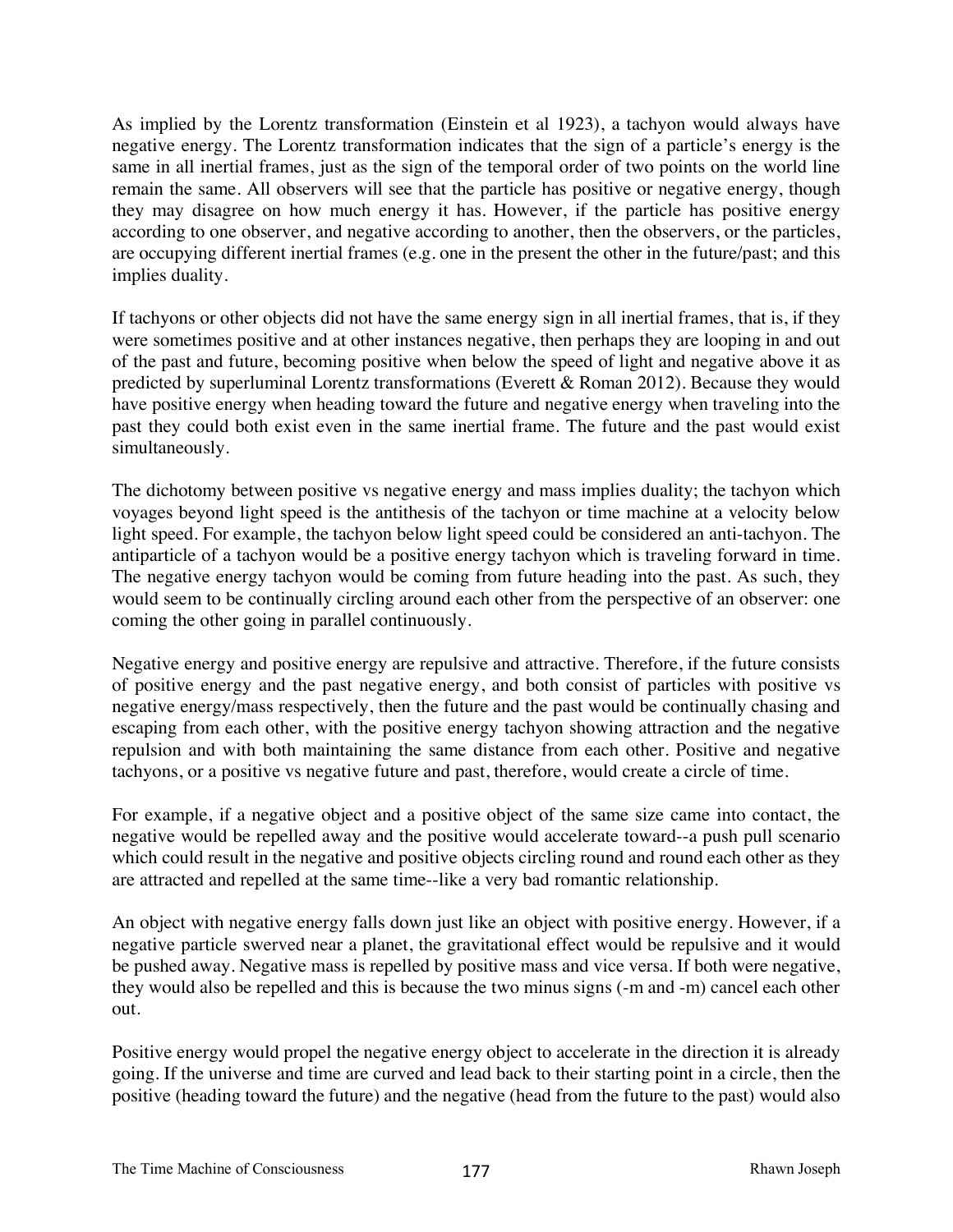circle round each other, with the future leading to and following into the past. If the positive particle actually caught up with and bumped into the negative particle, such as might be expected at the event horizon, the positive would force the negative to speed up in the negative direction it is already going.

Moreover, although the the positive and the negative particles might maintain the same distance from each other, they would accelerate to greater and greater speeds--and this is because both have acceleration; despite the fact that this seemingly violates the conservation laws of momentum and energy which requires that they remain constant.

For example, the positively charged anti-tachyon would accelerate toward the future coming closer and closer to light speed, and upon crossing the event horizon separating future from past, would lose positive energy and attain negative mass and then accelerate backwards into the past at superluminal values. However, they would also chase one another, such that both increase in speed; the positively charged tachyon toward the velocity of light, and negatively charged tachyon to twice the speed of light; or, in a mirror universe where all is reversed, the negative would be forced to below the speed of light. That is, as the positive speeds up, the negative, going in a negative direction, might slow down, with both exchanging energy at the event horizon of "eternal now." Alternatively, the tachyon may accelerate until reaching twice the speed of light thereby losing negative energy and gaining positive energy as the contraction of time-space implodes and collapses in a positive direction.

At this juncture, we can only theorize and hypothesize: negative energy tachyons become positive energy anti-tachyons and positrons become electrons; and the circle of time continues to circle around with the positive chasing the negative which is chasing the positive, like the hands of a clock.

Coupled with Einstein's field equations which predict time is a circle, if tachyon-like particles exist, this would mean the future could effect and alter the present and the past. If true, then the past present and future would be in continual flux and undergoing constant change--which is exactly what might be expected if time is merely a *perceived* aspect of the quantum continuum (a function of wave form collapse)--such that even events which already *occurred* in the past may or may not have occurred. Time therefore becomes uncertain and what has or will take place can only be determined imprecisely by means of a probability distribution; all of which leads to the Many Worlds Interpretation of quantum physics. If true, this may explain why premonitions of future event are not always accurate; since that future may rapidly change, and may represent just one of many futures.

# **Consciousness, Wave Functions and Many Worlds**

Quantum mechanics, in theory, governs the behavior of all systems regardless of size (Bohr, 1934, 1947, 1958, 1963; Dirac 1966a,b; Heisenberg, 1930, 1955, 1958). Central to quantum mechanics is the wave function (Bohr, 1963; Heisenberg, 1958). All of existence has a wave function, including light. Every aspect of existence can be described as sharing particle-like properties and wave-like properties. The wave function is the particle spread out over space and describes all the various possible states of the particle. According to quantum theory the probability of findings a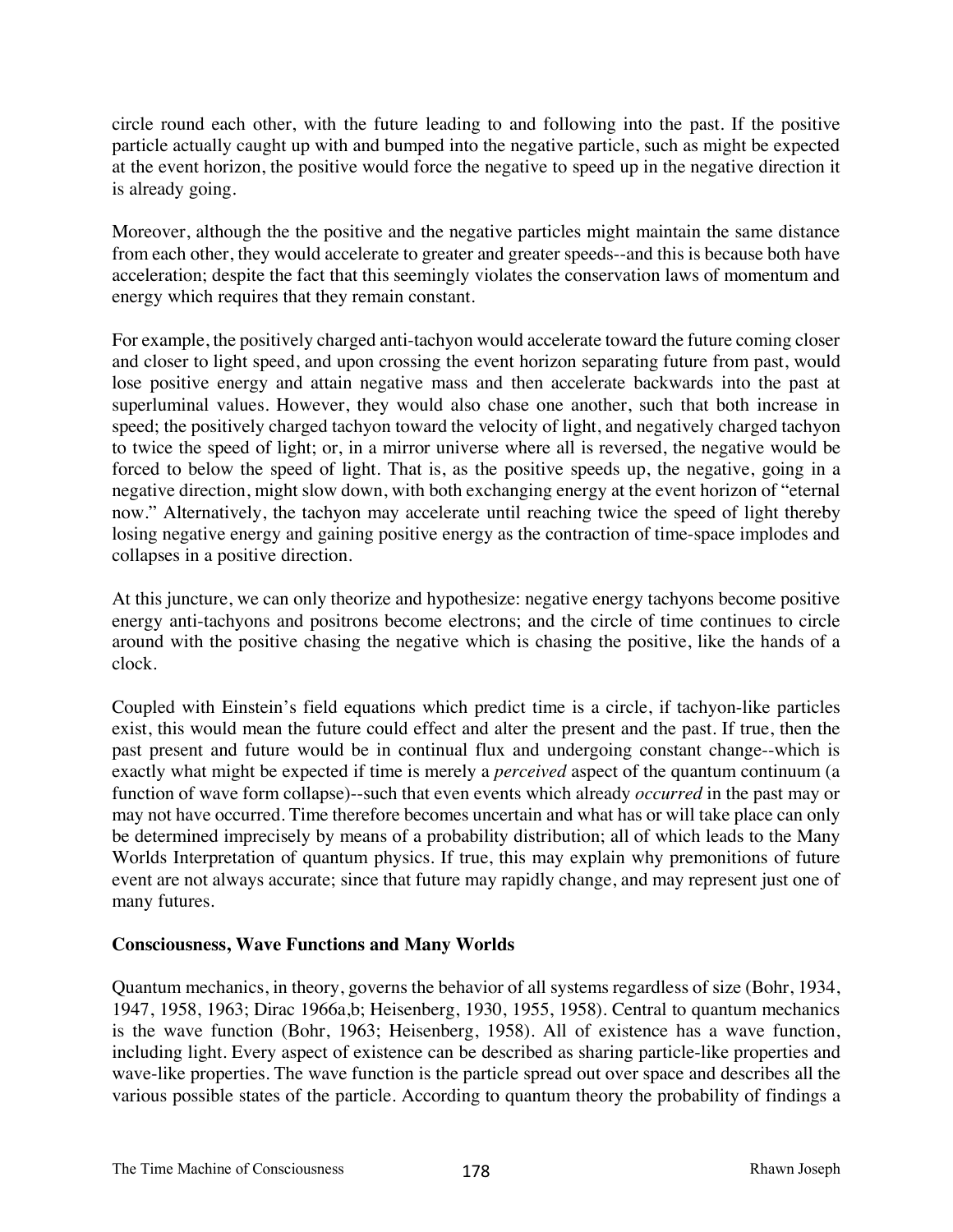particle in time or space is determined by the probability wave which obeys the Schrodinger equation. Everything is reduced to probabilities. Moreover, these particle/waves and these probabilities are entangled.

Reality is a manifestation of wave functions and alterations in patterns of activity within the quantum continuum which are entangled and perceived as discontinuous, and that includes the perception of time: past, present, future, and consciousness. The perception of a structural unit of information is not just perceived, but is inserted into the quantum state which causes the reduction of the wave-packet and the collapse of the wave function. It is this collapse which describes shape, form, length, width, and future and past events and locations within space-time (Bohr, 1963; Heisenberg, 1958).

Consciousness can also reflect upon and become conscious of being conscious, and in so doing, creates a collapse of the wave function which is experienced as a dissociated consciousness observing itself; conditions which are not uncommon during accelerated states of brain-mind activity typical of terror and other emotional extremes. Consider the case of U.S. Army Specialist Bayne:

"I could see me... it was like looking at a mannequin laying there... I was burnt up and there was blood all over the place... I could see the Vietcong. I could see the guy pull my boots off. I could see the rest of them picking up various things... I was like a spectator... It was about four or five in the afternoon when our own troops came. I could hear and see them approaching... I could see me... It was obvious I was burnt up. I looked dead... they put me in a bag... transferred me to a truck and then to the morgue. And from that point, it was the embalming process."

"I was on that table and a guy was telling a couple of jokes about those USO girls... all I had on was bloody undershorts... he placed my leg out and made a slight incision and stopped... he checked my pulse and heartbeat again and I could see that too...It was about that point I just lost track of what was taking place.... [until much later] when the chaplain was in there saying everything was going to be all right.... I was no longer outside. I was part of it at this point" (Wilson, 1987).

One woman stated: "it was though I were two persons, one watching, and the other having this happen to me." Another patient stated "it was as though the patient were attending a familiar play and was both the actor and audience."

"I was struck from behind...That's the last thing I remember until I was above the whole scene viewing the accident. I was very detached. Everything was very quiet. This was the amazing thing about it to me... I could see my shoe which was crushed under the car and I thought: Oh no. My new dress is ruined... I don't remember hearing anything. I don't remember anybody saying anything. I was just viewing things...like I floated up there..." (Sabom, 1982; p. 90).

In instances of dissociation, consciousness is also conscious of itself as a consciousness. The dissociated consciousness creates a collapse of the wave function which includes the body, its brain, consciousness, and the surrounding space-time continuum which includes time; time which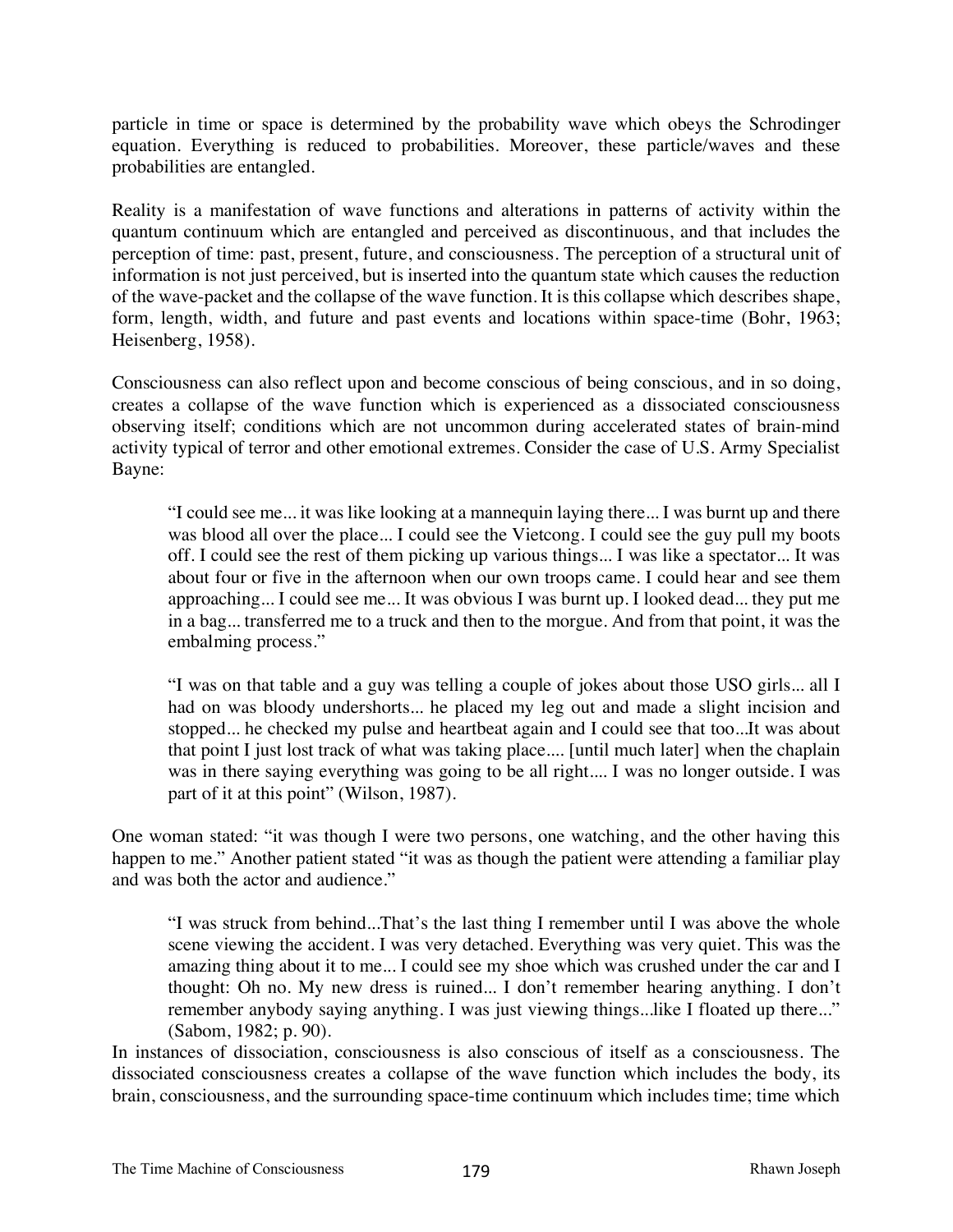may speed up or slow down. Similar phenomenon also occur when dreaming and can be attributed to a collapse of the wave function; consciousness creating itself by dissociating itself form the quantum continuum.

In quantum physics, the wave function describes all possible states of the particle and larger objects, thereby giving rise to probabilities, and this leads to the "Many Worlds" interpretation of quantum mechanics (Dewitt, 1971; Everett 1956, 1957). That is, since there are numerous if not infinite probable outcomes, each outcome and probable outcome represents a different "world" with some worlds being more probable than others.

For example, an electron may collide with and bounce to the left of a proton on one trial, then to the right on the next, and then at a different angle on the third trial, and another angle on the fourth and so on, even though conditions are identical. This gives rise to the Uncertainty Principle and this is why the rules of quantum mechanics are indeterministic and based on probabilities. The state of a system one moment cannot determine what will happen next. Instead, we have probabilities which are based on the wave function. The wave function describes all the various possible states of the particle (Bohr, 1963; Heisenberg, 1958).

Since the universe, as a collective, must also have a wave function, then this universal wave function would describe all the possible states of the universe and thus all possible universes, which means there must be multiple universes which exist simultaneously as probabilities (Dewitt, 1971; Everett 1956, 1957). And the same would be true of time. Why shouldn't time have a wave function?

The wave function of time means there are infinite futures, presents, pasts, with some more probable than others.

# **Everett's Many Worlds**

As theorized by Hugh Everett the universal wave function is "the fundamental entity, obeying at all times a deterministic wave equation" (Everett 1956). Thus, the wave function is real and is independent of observation or other mental postulates (Everett 1957), though it is still subject to quantum entanglement.

In Everett's formulation, a measuring apparatus MA and an object system OS form a composite system, each of which prior to measurement exists in well-defined (but time-dependent) states. Measurement is regarded as causing MA and OS to interact. After OS interacts with MA, it is no longer possible to describe either system as an independent state. According to Everett (1956, 1957), the only meaningful descriptions of each system are relative states: for example the relative state of OS given the state of MA or the relative state of MA given the state of OS. As theorized by Hugh Everett what the observer sees, and the state of the object, become correlated by the act of measurement or observation; they are entangled.

However, Everett reasoned that since the wave function appears to have collapsed when observed then there is no need to actually assume that it had collapsed. Wave function collapse is, according to Everett, redundant. Thus there is no need to incorporate wave function collapse in quantum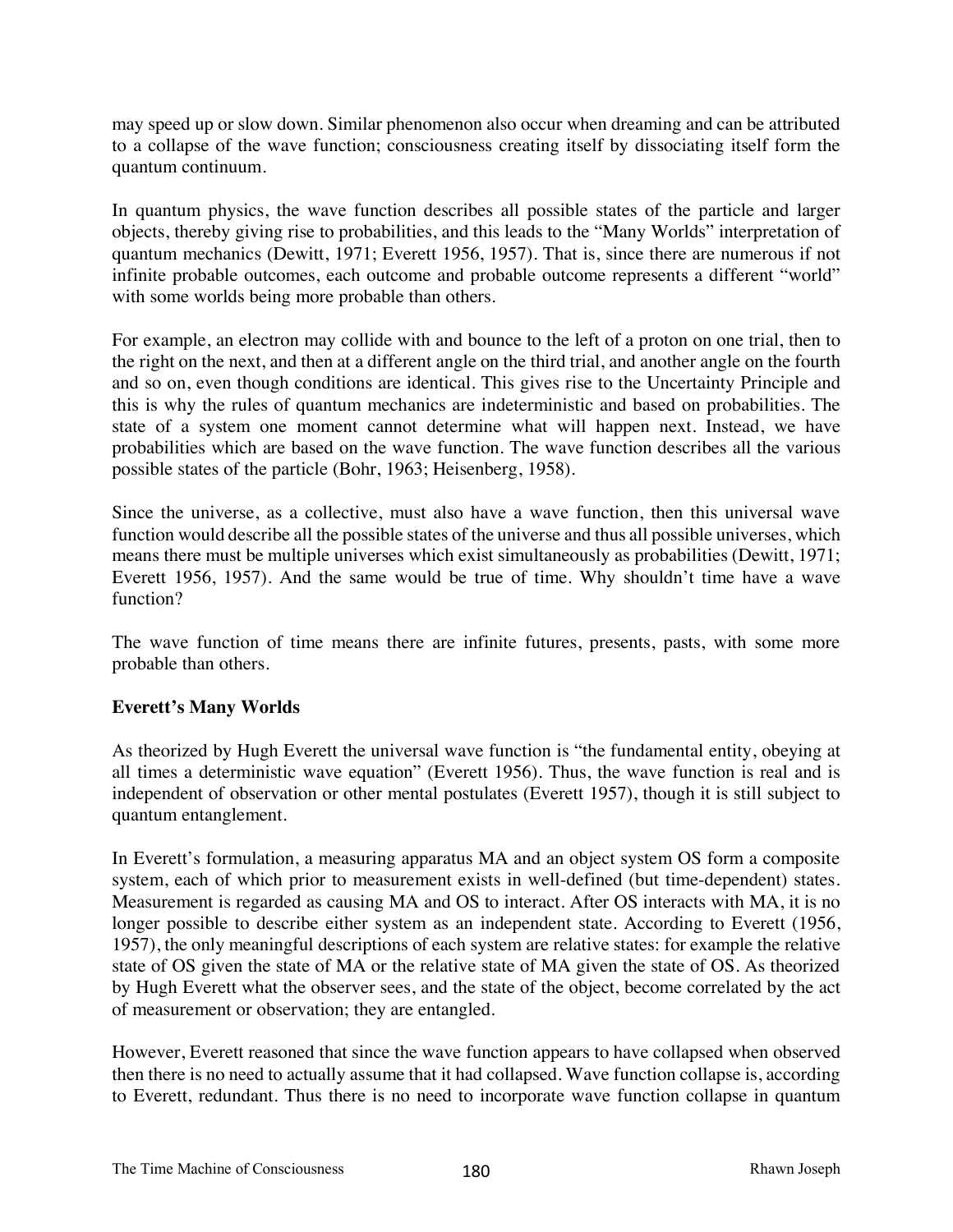mechanics and he removed it from his theory while maintaining the wave function, which includes the probability wave.

According to Everett (1956) a "collapsed" object state and an associated observer who has observed the same collapsed outcome have become correlated by the act of measurement or observation; that is, what the observer perceives and the state of the object become entangled. The subsequent evolution of each pair of relative subject–object states proceeds with complete indifference as to the presence or absence of the other elements, as if wave function collapse has occurred. However, instead of a wave function collapse, a choice is made among many possible choices, such that among all possible probable outcomes, the outcome that occurs becomes reality.

Everett argued that the experimental apparatus should be treated quantum mechanically, and coupled with the wave function and the probable nature of reality, this led to the "many worlds" interpretation (Dewitt, 1971). What is being measured and the measuring apparatus/observer are in two different states, i.e. different "worlds." Thus, when a measurement (observation) is made, the world branches out into a separate world for each possible outcome according to their probabilities of occurring. All probable outcomes exist regardless of how probable or improbable, and each outcome represent a "world." In each world, the measuring apparatus indicates which of the outcomes occurred, which probable world becomes reality for that observer; and this has the consequence that later observations are always consistent with the earlier observations (Dewitt, 1971; Everett 1956, 1957).

Predictions, therefore, are based on calculations of the probability that the observer will find themselves in one world or another. Once the observer enters the other world he is not aware of the other worlds which exist in parallel. Moreover, if he changes worlds, he will no longer be aware that the other world existed (Everett 1956, 1957): all observations become consistent, and that includes even memory of the past which existed in the other world.

The "many worlds" interpretation (as formulated by Bryce DeWitt and Hugh Everett), rejects the collapse of the wave function and instead embraces a universal wave function which represents an overall objective reality which consists of all possible futures and histories all of which are real and which exist as alternate realities or in multiple universes. What separates these many worlds is quantum decoherence and not a wave form collapse. Reality, the future, and the past, are viewed as having multiple branches, an infinite number of highways leading to infinite outcomes. Thus the world is both deterministic and non-deterministic (as represented by chaos or random radioactive decay) and there are innumerable futures and pasts.

As described by DeWitt and Graham (1973; Dewitt, 1971), "This reality, which is described jointly by the dynamical variables and the state vector, is not the reality we customarily think of, but is a reality composed of many worlds. By virtue of the temporal development of the dynamical variables the state vector decomposes naturally into orthogonal vectors, reflecting a continual splitting of the universe into a multitude of mutually unobservable but equally real worlds, in each of which every good measurement has yielded a definite result and in most of which the familiar statistical quantum laws hold."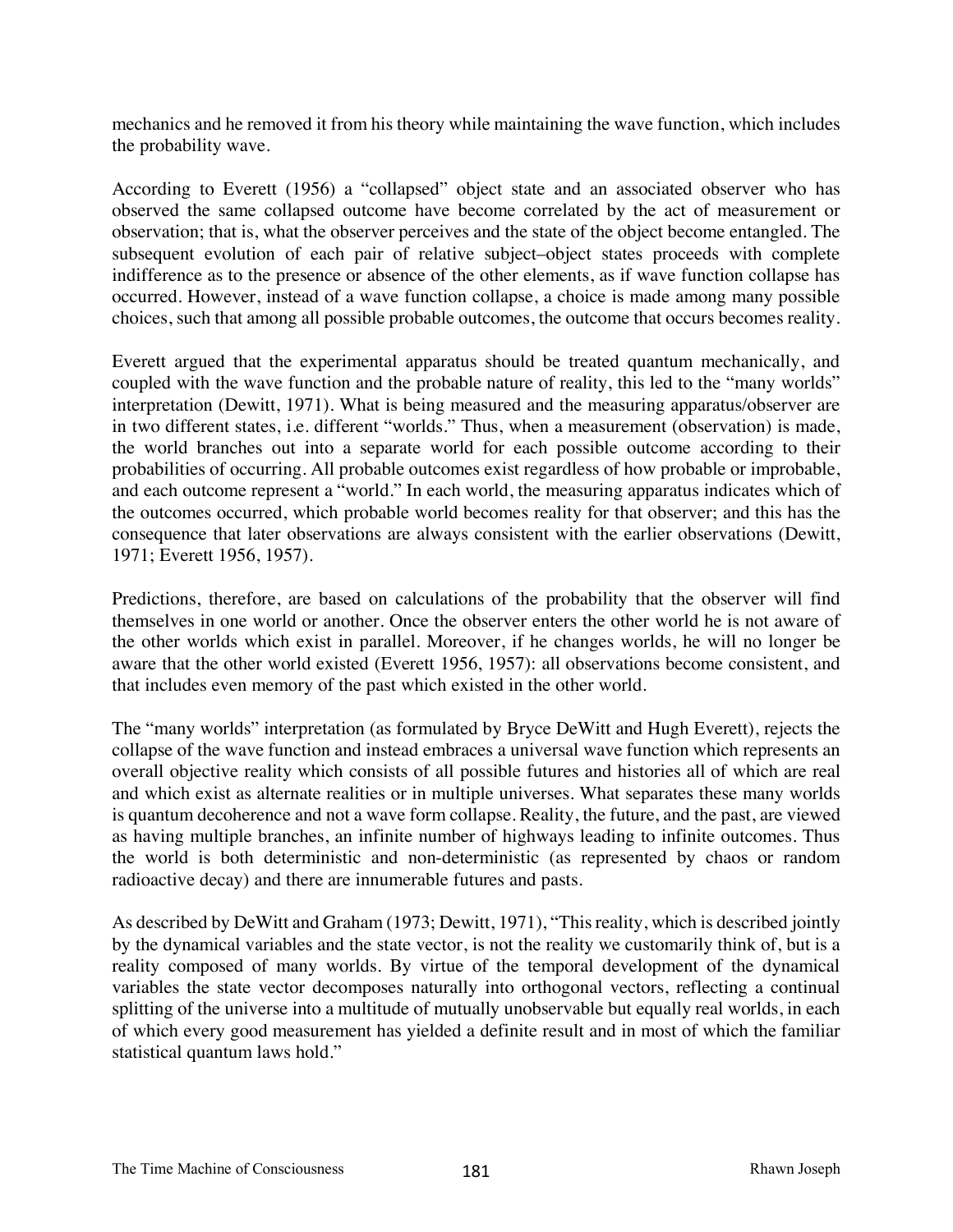DeWitt's many-worlds interpretation of Everett's work, posits that there may be a split in the combined observer–object system, the observation causing the splitting, and each split corresponding to the different or multiple possible outcomes of an observation. Each split is a separate branch or highway. A "world" refers to a single branch and includes the complete measurement history of an observer regarding that single branch, which is a world unto itself. However, every observation and interaction can cause a splitting or branching such that the combined observer–object's wave function changes into two or more non-interacting branches which may split into many "worlds" depending on which is more probable. The splitting of worlds can continue infinitely.

Since there are innumerable observation-like events which are constantly happening, there are an enormous number of simultaneously existing states, or worlds, all of which exist in parallel but which may become entangled; and this means, they can not be independent of each other and are relative to each other. This notion is fundamental to the concept of quantum computing.

Likewise, in Everett's formulation, these branches are not completely separate but are subject to quantum interference and entanglement such that they may merge instead of splitting apart thereby creating one reality.

# **Many Worlds of Quantum Dream-Time**

When considered as a unity within the quantum continuum, time and consciousness exist in the future, past, present, simultaneously. Consciousness which exists in the future is entangled with consciousness which exists in the present and the past--like a rope of string stretched out and extending in all directions from the birth to death of that consciousness. Therefore, just as the hypothetical tachyons can travel from the future to the past, and the circle of time circles round from the present to the future and back again, information may also be conveyed from the future to the past, perhaps along the rope of consciousness which extends in all directions and dimensions and is an aspect of the quantum continuum.

Acceleration leads to a compression of time-space, such that the future comes closer to the present. The same can be said of accelerated consciousness, thereby giving rise to phenomenon such as deja vu, premonitions, precognition, as well as anticipation and prediction about the immediate future. Dream time is a form of accelerated consciousness; i.e. dream consciousness.

Consciousness and dreaming are not synonymous. Dreams may be observed by consciousness and as such, dreaming and consciousness are entangled as dream-consciousness. However, consciousness is generally little more than a passive witness during dreaming, an audience before the stage upon which the dreams are displayed in all their mystery and majestic glory. It is rare for consciousness to become conscious that "it" is observing a dream, and when such rarities occur the dreamer may awaken or briefly take an active role in what has been described as "lucid dreaming" (LaBerge, 1990).

Unlike conscious-time and the conscious mind, the dream-kaleidescape of dream-time and dreamconsciousness could best be described as manifestation of the "Many worlds" interpretation of quantum physics where all worlds are possible and past and future and time and space are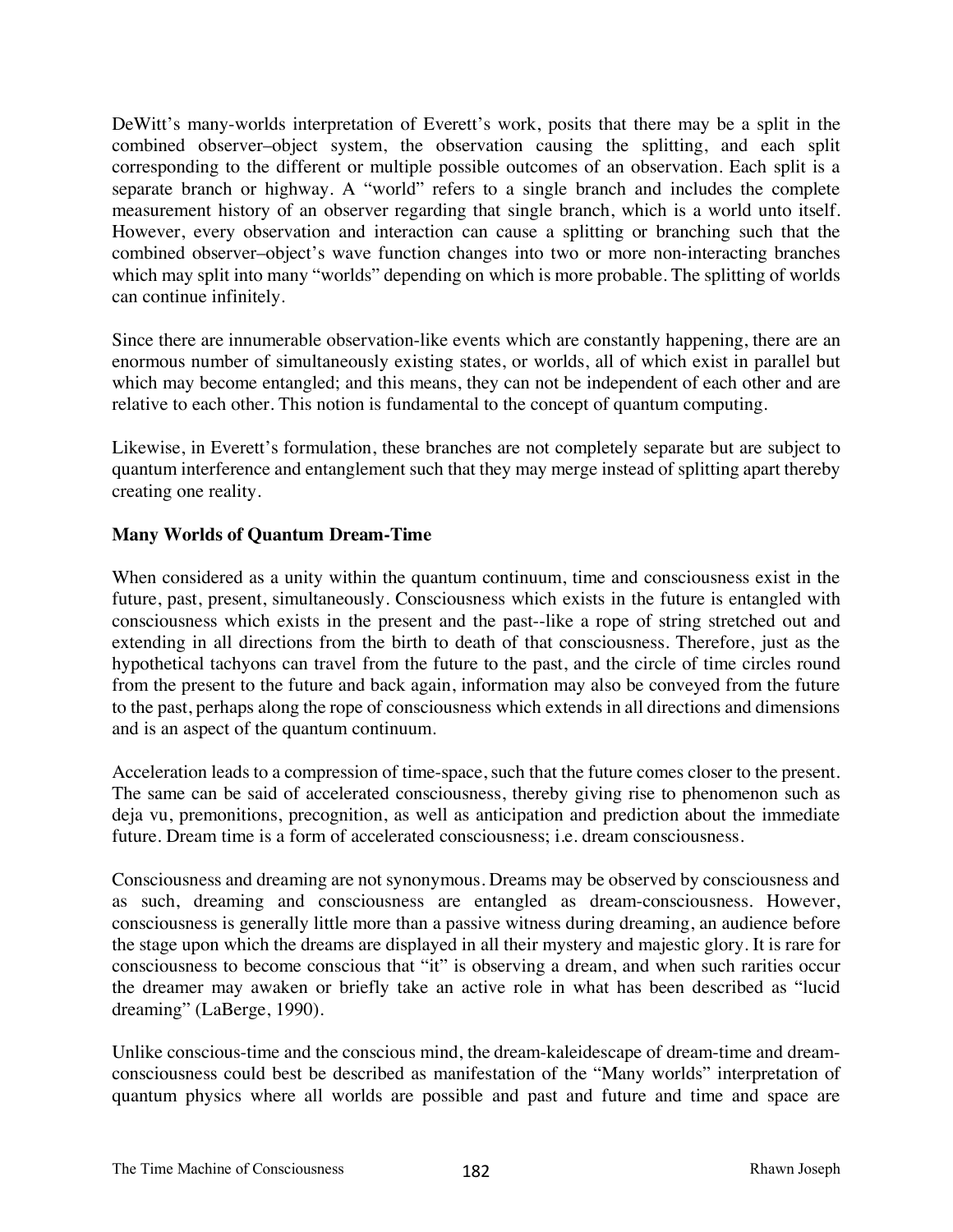juxtaposed and intermingled; time can run backward and forward simultaneously and at varying speeds, and multiple realities come and go no matter now improbable.

During dream-time the brain is in a "paradoxical" state of accelerated activity, known as paradoxical sleep, as demonstrated by rapid eye movement (REM) and electrophysiological activity (Frank, 2012, Pagel, 2014, Stickgod & Walker, 2010). As predicted by Einstein's (1961) relativity, under accelerated states time contracts and the future arrives more quickly. Dream-time represents accelerated states of brain activity and is entangled with the "many worlds" and the space-time quantum continuum of future and past, and as such, while dreaming, the dreamer may obtain a glimpse of the future before it arrives. Therefore, in dream-time and dream consciousness one may visit the future or the past during the course of the dream.

It is through dreams that we may be transported to worlds that defy the laws of physics and which obeys their own laws of time, space, motion and conscious reality, where the future is juxtaposed with the past and where time runs backwards and forwards (Campbell, 1988; Freud, 1900; Jung, 1945, 1964). Throughout history it has been believed that dreams open doors to alternate realities, to the future, to the past, and the hereafter, where the spiritual world sits at the boundaries of the physical; hence the tendency to bury the dead in a sleeping position even 100,000 years ago (Joseph 2011a,b). Although but a dream, the dream is experienced during dream consciousness much as the waking world is experienced by waking consciousness. The dream is real. Thus, throughout history dreams have been taken seriously especially when they gave glimpses of the future.

Dream are often of events from the previous day and may concern the future. It is through dreams that the dreamer may gain insight into problems which have plagued him or which he anticipates encountering in the near future. Just as one can think about the future or the past and make certain deductions and predictions, a dream may include anticipations regarding the future, and in this respect, the dream could be considered an imaginal means of preparation for various possible realities. As such, dream-time and dream-consciousness could be considered obvious manifestations of the "Many Worlds" theory of quantum physics.

Not uncommonly the dream will include so many branching and overlapping multiple realities that it makes no sense at all, except to those skilled in the art of interpreting dream symbolism (Freud 1900; Jung 1945, 1964). Indeed, it is due to the non-temporal, often gestalt nature of dreams which require that they be consciously scrutinized from multiple angles in order to discern their meaning, for the last may be first and what is missing may be just as significant as what is there.

Relativity predicts that observers with an accelerated frame of reference experience timecontraction and a shrinking of time-space such that the future and the present come closer together relative to those with a different frame of reference (Einstein et al. 1923, Einstein 1961). Thus, since dream-consciousness and dream-time are also associated with accelerated levels of brain activity, during dream-time, the dreamer may see or experience the future before that future is experienced by the awake conscious mind or the consciousness of those external observers who have a different frame of reference as regard to the contraction of time.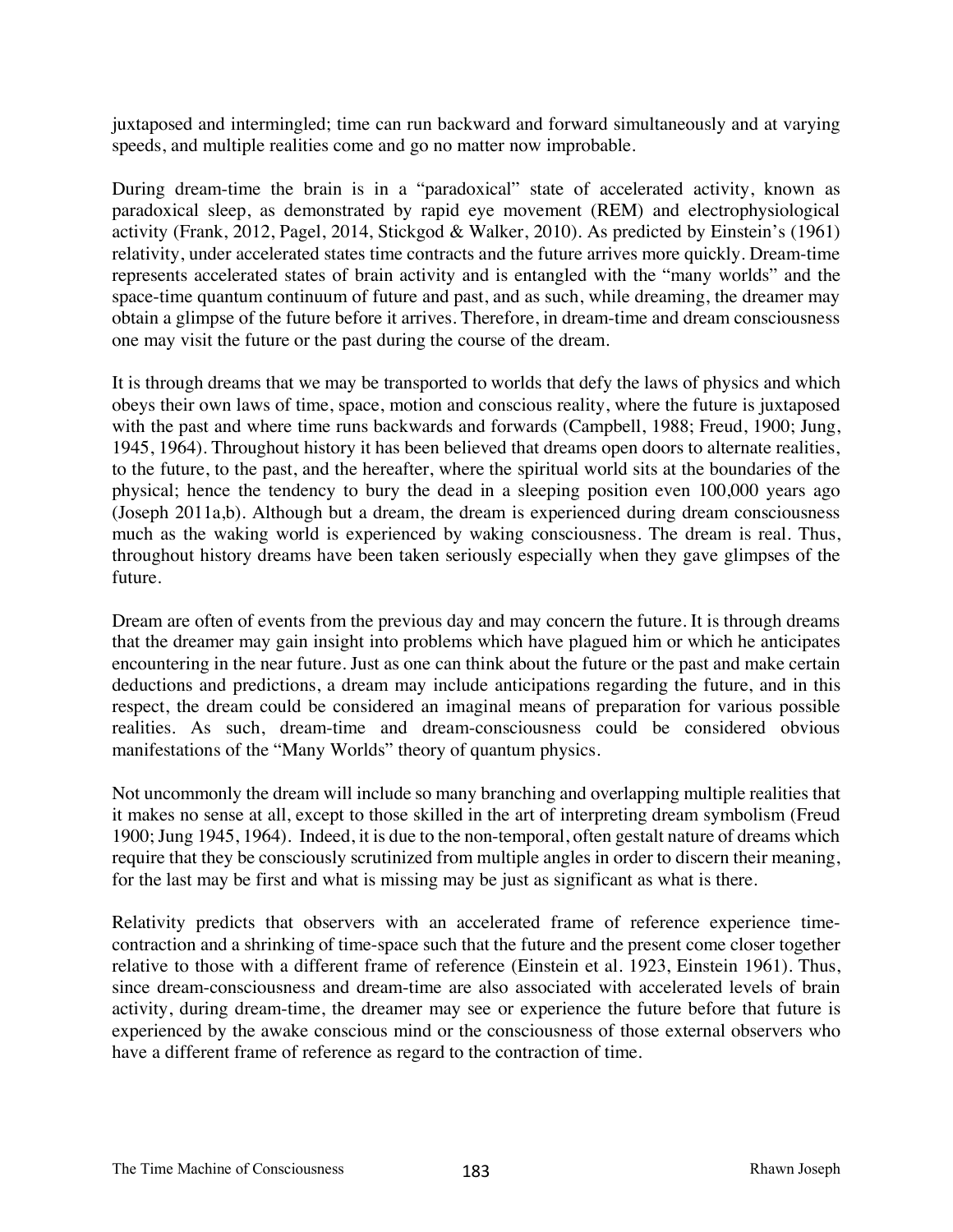## **Abraham Lincoln Dreams Of His Death**

In April of 1865, less than two weeks before he was gunned down by an assassin's bullet, President Abraham Lincoln dreamed of his own assassination (Lamon 1911). Lincoln told this dream to his wife and to several friends including Ward Hill Lamon who was Lincoln's personal friend, body guard and former law partner. According to Lincoln:

"About ten days ago, I retired very late. I had been up waiting for important dispatches from the front. I could not have been long in bed when I fell into a slumber, for I was weary. I soon began to dream. There seemed to be a death-like stillness about me. Then I heard subdued sobs, as if a number of people were weeping. I thought I left my bed and wandered downstairs. There the silence was broken by the same pitiful sobbing, but the mourners were invisible. I went from room to room; no living person was in sight, but the same mournful sounds of distress met me as I passed along. I saw light in all the rooms; every object was familiar to me; but where were all the people who were grieving as if their hearts would break? I was puzzled and alarmed. What could be the meaning of all this? Determined to find the cause of a state of things so mysterious and so shocking, I kept on until I arrived at the East Room, which I entered. There I met with a sickening surprise. Before me was a catafalque, on which rested a corpse wrapped in funeral vestments. Around it were stationed soldiers who were acting as guards; and there was a throng of people, gazing mournfully upon the corpse, whose face was covered, others weeping pitifully. 'Who is dead in the White House?' I demanded of one of the soldiers, 'The President,' was his answer; 'he was killed by an assassin.' Then came a loud burst of grief from the crowd, which woke me from my dream. I slept no more that night; and although it was only a dream, I have been strangely annoyed by it ever since."

# **Dream-Time and the Many Worlds of Quantum Physics**

In dream-time past-present-future and the three dimensions of space may exist simultaneously as a gestalt thereby violating all the rules of causality abut not the laws of quantum physics. During dream-time events may occur in a logical or semi-logical temporal sequence, or they may be juxtaposed and make no sense at all to an external consciousness which is dependent on temporal sequences to achieve understanding. Because the future past present may exist simultaneously and as the future may be experienced in a dream during accelerated states of brain activity, then during dream consciousness the dreamer may get glimpses of future events which may occur within days, the next morning, or which may even trigger wakefulness. In other words, just as increased velocity causes a contraction of space-time thereby decreasing the distance between the present and the future (Einstein 1961, Einstein et al. 2913), accelerated dream-consciousness has the same effect.

In dream-time and dream-consciousness all worlds are possible simultaneously and in parallel. These many worlds include those of the future and the past and where time and space are juxtaposed and every probable outcome is equally likely, and where the world is continually splitting into alternate worlds. Dream-time-consciousness is a manifestation of and in many respects obeys the laws of the "Many Worlds" theory of quantum physics as first proposed by Hugh Everett (1956, 1957).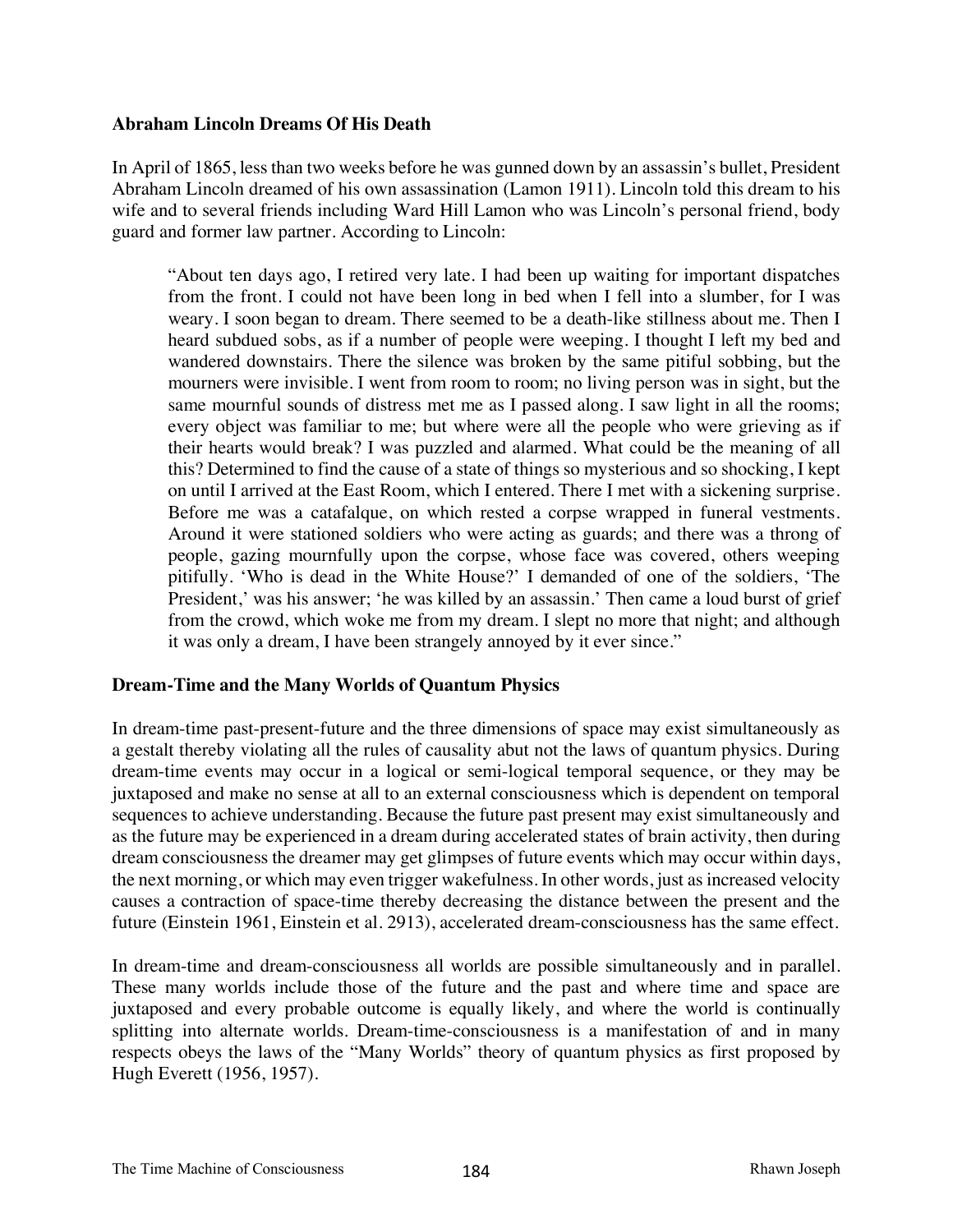Hugh Everett's "theory of the universal wavefunction" (Many Worlds) is distinguished from the Copenhagen model, as there is no special role for an observing consciousness. Everett also removed the "wave function" collapse which he believed to be redundant, and instead insisted that what is observed must be clearly defined (thereby answering one of Einstein's criticism of quantum theory). According to Everett's theory, every action, every measurements, every behavior, every choice, even not choosing, can create a new reality, another world, generating a bifurcation between what happened and what did not happen, such that innumerable possibilities and possible worlds arise from every action, including realties which do not obey the laws of physics and cause and effect.

As conceived by Everett (1956, 1957) and Dewitt (1971), when a physicist measures an object, the universe splits into two distinct universes to accommodate each of the possible outcomes. In one universe, the physicist measures the wave form, in the other universe the physicist measures the object as a particle. Since all objects have a particle-wave duality, this also explains how an object can be measured as a particle and can be measured as a wave, but not both at the same time in the same world, and how it can be measured in more than one state, each of which exists in another world. The simple act of measurement creates two worlds both of which exist at the same time in parallel, and each separate version of the universe contains a different outcome of that event.

Instead of one continuous timeline, the universe under the many worlds interpretation looks more like a forest of trees with innumerable branches and twigs each of which represents a different possible world. According to Everett the entire universes continuously exists in a superposition and juxtaposition of multiple states. In many respects, Everett's theory defines dream-time and dream-consciousness.

According to Everett (1957), observation and measurement does not force the object under observation to take any specific form or to have any specific outcome. Instead, all outcomes are possible; much like a dream. For example, an NFL football player, a receiver, is running down the field and the quarterback throws him the ball. According to the "Many Worlds" interpretation of quantum physics, every conceivable and incomprehensible outcome is possible: The receiver catches or doesn't catch the ball. A female cheerleader runs out into the field and catches the ball. The receiver and the cheerleader ignore the ball and take off their clothes and have sex on the field. The head coach takes out a shotgun and begins shooting at the football. Spectators run onto the football field and erect circus tents and it becomes a giant carnival with rides. Some of the football players dress up as clowns and circus performers. Players and spectators lay on the grass and swim toward the goal posts. An alien space ship crashes into the football stadium and aliens emerge selling popcorn. Terrorists attack the football players and steal the football, and so on.

All outcomes are possible in Multiple Worlds, ranging from the most probable, to the least probable (Dewitt 1971). Thus every probable outcome is possible; trillions of outcomes including those where the improbable, and in defiance of physics may become the law of the land. Moreover, each of these multiple realities exist, simultaneously, side-by-side, in parallel. They exist simultaneously with the reality in which the observer resides; and whatever reality houses the observer is just one probable reality.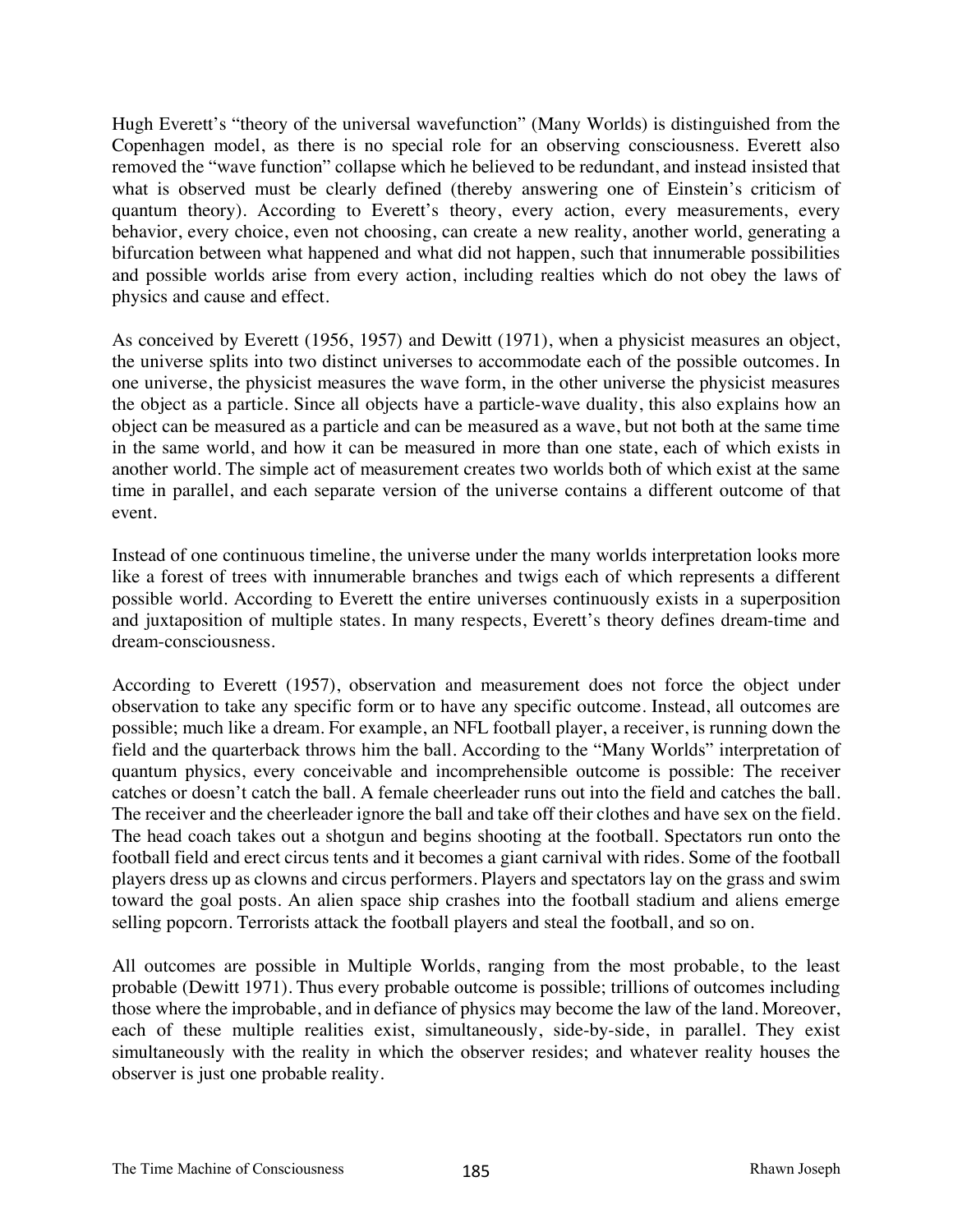#### **PreCognition in Dream-Time and Dream-Consciousness**

During dream-time and during dream-consciousness the reality being dreamed is characterized by every possible outcome. Some dream worlds exist in the future, others in the past, and yet others in a world where past, present and future are juxtaposed and exist simultaneously and where every possible outcome is possible. Thus, in dream-time, the dream-consciousness can witness any number of these possible worlds including those which exist in the future.

However, these futures and possible futures which are observed by dream-consciousness are not "just a dream." According to the Many Worlds interpretation, they actually exist. In terms of spacetime, these future worlds exist in the future, in a distant location. As predicted by quantum mechanics, the observer is entangled with that future. However, in dream-time the observer (dream consciousness) directly observes that future; including those futures which are improbable or most probable.

The Many Worlds of dream-consciousness provides the foundation for dream-time precognition. The dreamer may dream of the future just before it occurs. And upon waking from that dream of the future, the conscious mind may remember it and then experience it as it occurs in real time.

Dream-time access to the future is made possible because the brain is in a state of accelerated activity during the course of the dream. As predicted by Einstein (1961) an accelerated frame of reference brings the future closer to the present and makes time travel possible. Accelerated states of consciousness not only bring the future closer, but provide glimpses of those futures before they occur; a phenomenon best described as pre-cognition in dream time.

#### **Aberfan Disaster Dream-Time Precognition**

Aberfan is a small village in South Wales. Throughout late September and October 1966, heavy rain lashed down on the area and seeped into the porous sandstone of the hills which surrounded the town and against which abutted the village school (Barker 1967).

On September 27 1966, Mrs SB of London dreamed about a school on a hillside, and a horrible avalanche which killed many children.

On October 14, 1966 Mrs GE from Sidcup, dreamed about a group of screaming children being covered by an avalanche of coal.

On October 20, 1966 Mrs MH, dreamed about a group of children who were trapped in a rectangular room and the children were screaming and trying to escape.

On October 20, 1966, a 10 year old child living in Aberfan woke up screaming from a nightmare. She told her parents that in her dream she was trying to go to school when "something black had come down all over it" and there was "no school there."

On October 21, 1966, part of the rain soaked hills of Aberfan gave way and half a million tons of debris slid toward the village of Aberfan and slammed into the village school. The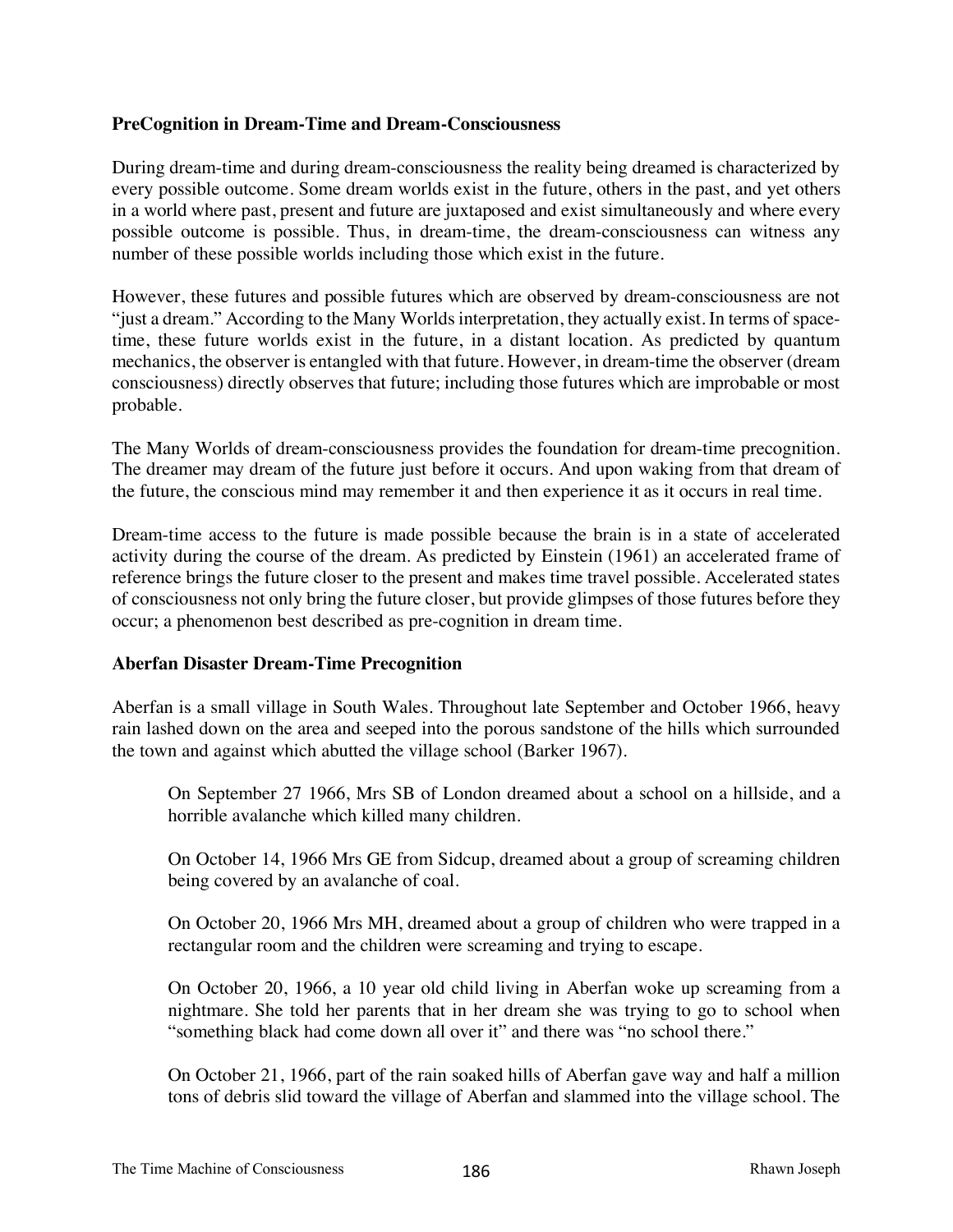10 year old girl who dreamed of the tragedy and 115 other schoolchildren and 28 adults lost their lives when the school was smashed and covered with mud. There were less than a dozen survivors (Baker, 1967).

## **Assassination of Archduke Francis Ferdinand: Dream-Time Precognition**

In June of 1914, Austria was seeking to expand it's central European empire; plans which were resented by neighboring states, including Serbia, who wished to remain independent. That same month, the Archduke Francis Ferdinand, nephew of the Austrian Emperor Francis Joseph, went on a diplomatic tour accompanied by his wife, to build alliances with the leaders of these independent nations. In late June he and his wife arrived in Sarajevo, Serbia.

On the evening of June 27, 1914, Bishop Joseph Lanyi prepared for bed and upon falling asleep he began to dream. The Archduke Franz Ferdinand of Austria, heir to the throne of Austria, had been the Bishop's student and pupil, and late that night the Archduke appeared in Bishop Lanyi's dream. The dream became a nightmare and at 3:15 AM Bishop Joseph Lanyi awoke, frightened, upset and in tears. He glanced at the clock, dressed himself, and because the dream was so horrible, he wrote it down:

"At a quarter past three on the morning of 28th June, 1914, I awoke from a terrible dream. I dreamed that I had gone to my desk early in the morning to look through the mail that had come in. On top of all the other letters there lay one with a black border, a black seal, and the arms of the Archduke. I immediately recognized the letter's handwriting, and saw at the head of the notepaper in blue colouring a picture which showed me a street and a narrow side-street. Their Highnesses sat in a car, opposite them sat a General, and an Officer next to the chauffeur. On both sides of the street there was a large crowd. Two young men sprang forward and shot at their Highnesses."

In the dream, Bishop Lanyi read the dream-letter, which had been written by the Archduke. According to the Bishop's account, which he wrote down in the early predawn hours of June 28, the dream letter from the Archduke was as follows: *"Dear Dr Lanyi: Your Excellency. I wish to inform you that my wife and I were the victims of a political assassination. We recommend ourselves to your prayers. Cordial greetings from your Archduke Franz. Sarajevo, 28th June, 3.15 a.m."* Bishop Joseph Lanyi was convinced that the Archduke had been assassinated, and called his parishioners and household staff to tell them of the terrible news. Later that morning of June 28, 1914, the Bishop held a mass for the Archduke and his wife. But, the Archduke were still alive and would not be shot dead for another 2 hours.

On June 28, 1914, at 11 a.m., as the Archduke and his wife were leaving a ceremony at Sarajevo, a Serbian nationalist leaped from the crowd and killed them both. It was the Archduke's assassination which triggered World War One.

#### **Death of Mark Twain's Brother: Dream-Time Precognition**

In May of 1858, Mark Twin had a dream about his younger brother Henry who was working on a riverboat as a "mud clerk." As related by Mark Twain: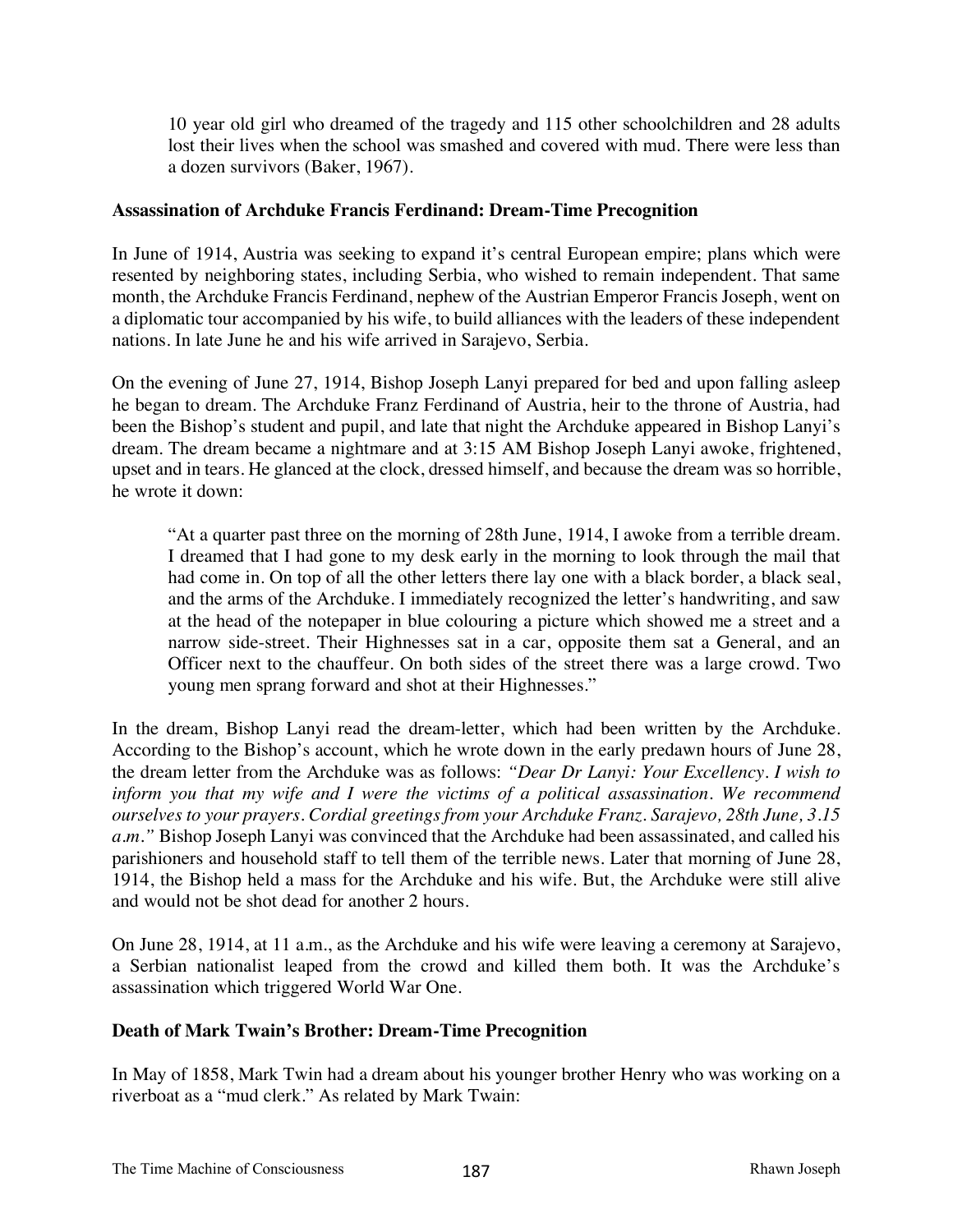"The dream was so vivid, so like reality, that it deceived me, and I thought it was real. In the dream I had seen Henry a corpse. He lay in a metallic [burial case]. He was dressed in a suit of my clothing, and on his breast lay a great bouquet of flowers, mainly white roses, with a red rose in the [centre]. The casket stood upon a couple of chairs...it suddenly flashed upon me that there was nothing real about this--it was only a dream. I can still feel something of the grateful upheaval of joy of that moment, and I can also still feel the remnant of doubt, the suspicion that maybe it [was] real, after all. I returned to the house almost on a run, flew up the stairs two or three steps at a jump, and rushed into that [sittingroom]--and was made glad again, for there was no casket there."

A few days later, Twain's brother left on a river boat from New Orleans. As related by Mark Twain:

"Two or three days afterward the boat's boilers exploded at Ship Island, Memphis. I found Henry stretched upon a mattress on the floor of a great building, along with thirty or forty other scalded and wounded persons... his body was badly scalded... I think he died about dawn. The coffins provided for the dead were of unpainted white pine, but in this instance some of the ladies of Memphis had made up a fund of sixty dollars and bought a metallic case, and when I came back and entered the [dead-room] Henry lay in that open case, and he was dressed in a suit of my clothing. He had borrowed it without my knowledge during our last sojourn in St. Louis; and I recognized instantly that my dream of several weeks before was here exactly reproduced, so far as these details went--and I think I missed one [detail;] but that one was immediately supplied, for just then an elderly lady entered the place with a large bouquet consisting mainly of white roses, and in the [centre] of it was a red rose, and she laid it on his breast."

#### **The Dream-Murder of Tanya Zachs**

In a legal case investigated and reported by Joseph (2000), a beautiful young woman, Tanya Zachs, disappeared on her way home in San Jose from her job in Santa Cruz in September of 1984. Her car was found abandoned along highway 17 midway between the two cities and which courses through the Santa Cruz mountains. That night, a young woman "Sunshine" who lived in a nudist colony, Lupin Lodge, situated in the Santa Cruz Mountains, had a nightmare: A woman was being brutally murdered. The next day, Sunshine read the story of Tanya's disappearance in the local newspaper, and that night she had the dream again, but this time the victim appeared to her quite clearly. It was Tanya.

In the dream Tanya showed "Sunshine" a narrow mountain road off highway 17, one of many leading from the long and winding highway between San Jose and Santa Cruz. Tanya led the dreamer down the mountain road which was bordered by a thick canopy of redwood trees and pines, and then to an isolated spot alongside. Tanya then beckoned the dreamer to follow her down a rather steep incline leading from the mountain road into the forest and thick brush, and then along a forested trail. Finally, Tanya stopped and pointed out her naked body, lying spread eagle on a huge slab of rock surrounded by trees.

Sunshine was convinced she knew where Tanya's body lay hidden. On the morning of 9/15/84, she contacted Tanya's family, told them of her dreams, and that same day led them and the police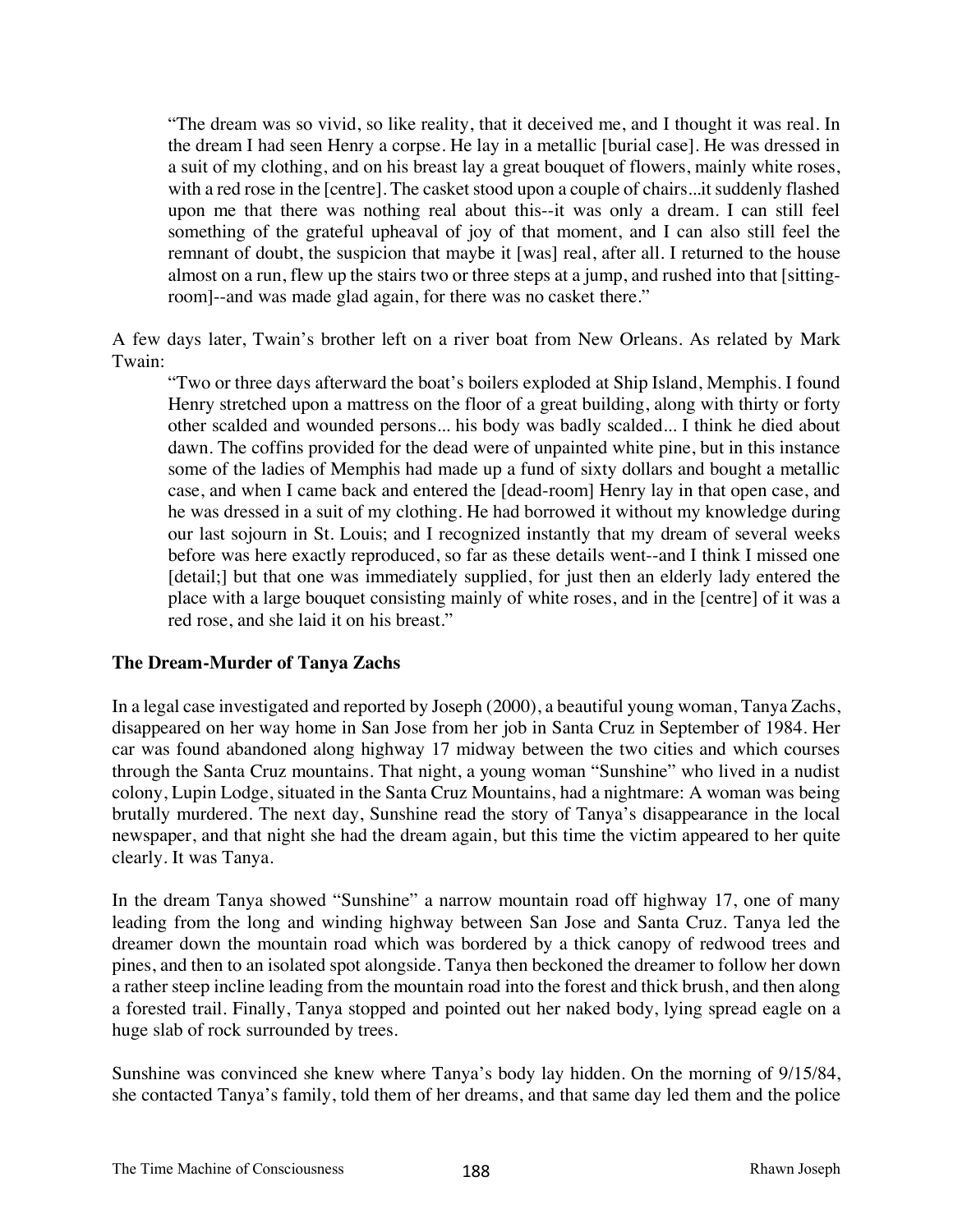to the mountain side road Tanya had showed her and finally to the isolated spot. The police climbed down the tree-covered steep incline, and just as Sunshine had dreamed, they found the trail leading into the forest. But, there was no body.

That night Sunshine had another dream and Tanya took her to the same spot, down the same trail, then pointed at and emphasized a little deer trail that forked off to the right between the trees, and which led directly to her body. The next day, Sunshine and the family met again, and then climbed down the incline, took the trail to the right, and there was Tanya's body laid out exactly as revealed to Sunshine when dreaming.

The murder remained unsolved, however, until four years later. Damon Wells, beset by horrible nightmares where the victim kept accusing him of her murder, sought psychiatric treatment and confessed (Joseph 2000).

# **Precognition Dreams Are Common**

Precognition dreams are common (Fukuda 2002; Haraldsson, 1985; Lange et al. 2001; Ross & Joshi, 1992; Stowell, 1995; Thalbourne, 1994) and often involve negative, unhappy, unpleasant events such as deaths, disasters and other calamities (Ryback & Sweitzer, 1990). About 40% of precognitive dreams are linked to an event the following day (Sondow, 1988), or take place several days or weeks later. However, anecdotal evidence indicates that the dreamed events may occur just prior to waking, even triggering wakefulness.

Precognition dreams can be about mundane affairs of concern only to the dreamer. A colleague of this author admits to frequently having had precognitive dreams and relates the following:

"I dreamed that my water heater busted and that water was flooding out onto the floor. Three days later, the water heater sprung a leak." "I dreamed about getting a flat tire while driving on the freeway. It was the rear tire on the driver's side. A couple days later, the car's dashboard-computer informed me that the rear tire on the driver's side was low in air." "I dreamed that I took a girlfriend to my hot tub in the back yard, but it was empty and there was no water. When I tried to turn the water on nothing would happen. In the dream I was irritated because it would have to be replaced. A few days later the hot tub onswitch broke and after several failed attempts to fix it, I had it junked."

Several studies indicate that precognitive dreams are more common in younger than older individuals and that women report more precognitive dreams than men (Lange et al. 2001). It has also been found that those who have experienced deja vu are more likely to have precognitive dreams (Fakuda, 2002).

In large samples, anywhere from 17.8 % to 66% of individuals report that they experienced at least one precognitive dream (Fukuda 2002; Palmer, 1979; Haraldsson, 1985; Ross & Joshi, 1992; Ryback, 1988; Thalbourne, 1994) whereas over 60% of the general population believe such dreams are possible (Thalbourne, 1984; Haraldsson, 1985). However, Ryback (1988) after investigating 290 case reports of paranormal dreams, dismissed most of these precognitive dreams as coincidence and concluded that only 8.8% of the population actually have these dreams.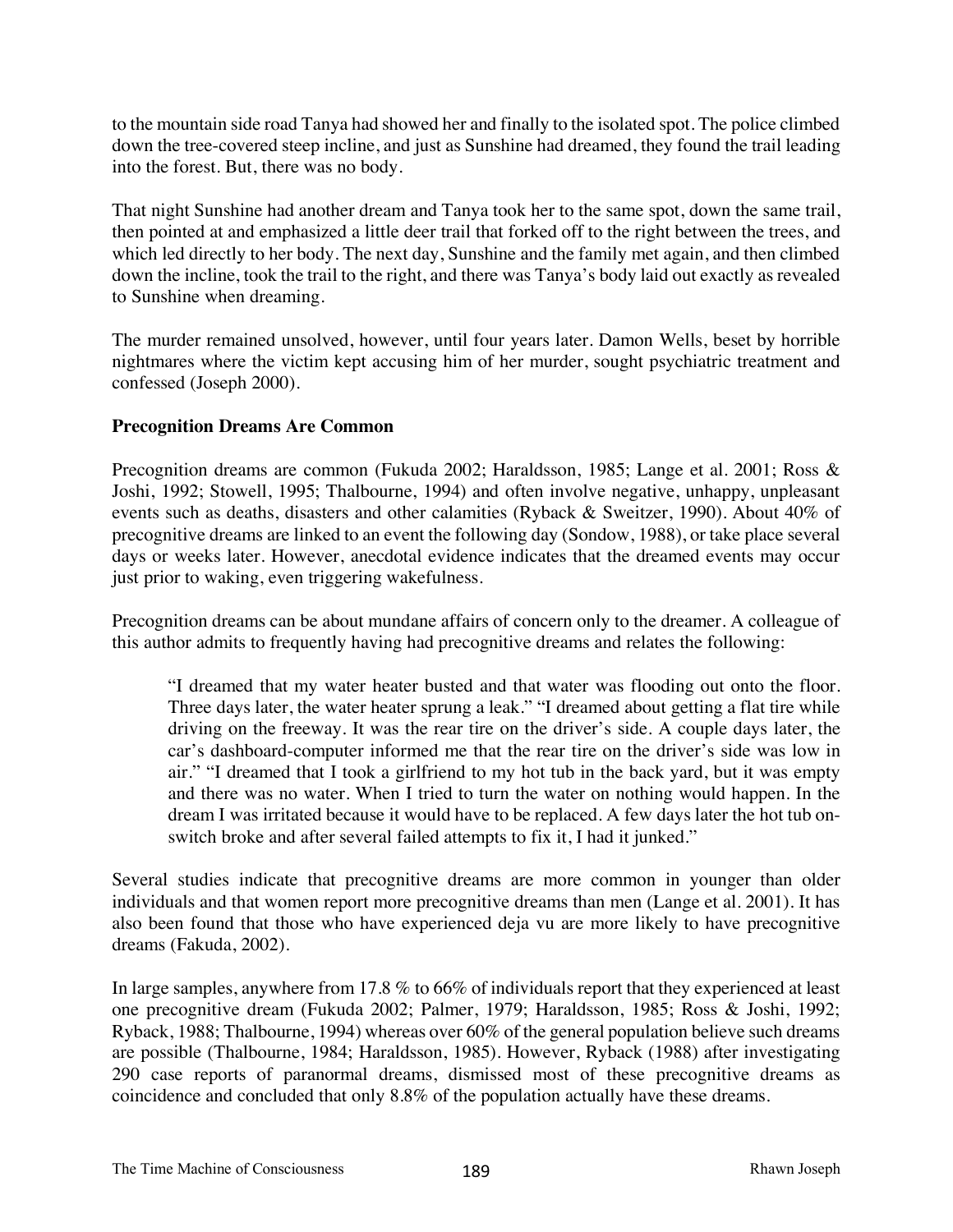# **PreCognitive Dream Skepticism and Professional Baseball**

Over 2000 years ago Aristotle wrote a book expressing his disbelieve in precognitive dreams: "On Divination in Sleep." Aristotle complained that most of those having precognitive dreams were unworthy of the honor of receiving advanced information and "are not the best and wisest, but merely commonplace persons." Aristotle argued that "the sender of such dreams should be God." According to Aristotle "most dreams are to be classed as mere coincidences..." and do not take "place according to a universal or general rule" and have no causal connection to actual events in the future.

"Coincidence" has been the major objection to claims of precognitive dream activity (Caroll 2000; Wiseman 2011). Caroll (2000) refers to the "law of large numbers" and dismisses all claims as being a function merely of coincidence. For example, the odds, are with so many dreamers having dreams about so many different themes, that a few of them will have dreams about an airplane crash or a ship that sinks. If the next day a ship sinks or a plane crashes, this is merely coincidence. According to Caroll and others, if precognitive dreams were real, they should be more commonplace, with more dreamers coming forward, and thus there should be a high "hit rate" and there is not; and as such "precognitive dreams do not exist."

However, if we applied the same reasoning to professional baseball, then professional baseball does not exist. Consider, from 2000 until 2013, the average baseball batting average ranged around 267. During regular season play during 2013, out of 750 major league players, 726 had a batting average of less than 30% (http://espn.go.com/mlb/stats/batting). Taking into considering fowl balls and hits which result in "outs", but considering that each player has at least 3 opportunities each time at bat to hit the ball, and then taking that .267 average, it could be said that the average professional baseball player actually gets a base hit less than 20% of the time. Be it a 20% or 30% hit rate, obviously this does not mean no one in professional baseball is able to hit the ball, or that when they do it is merely a coincidence. The same standard must be applied to precognitive dreams.

Precognitive dreams need not be about Earth-shaking national tragedies and it is unknown how many dreamers would ever come forward to report their dreams even if they did have national implications. In fact, most dreams are forgotten upon waking (Frank, 2012, Pagel, 2014, Stickgold & Walker, 2010). Further, many precognitive dreams may be related to mundane matters like a "flat tire," or a phone call or visit from a friend the next day; or they may be entangled with events which are about to occur just minutes or seconds into the future, i.e. backward/precognitive dreams. Since most people forget their dreams upon waking and most dreams are forgotten, how often precognitive dreaming occurs, and how many people have them, is unknown. What is known is that such dreams can be explained by quantum physics and the neurological foundations for dream activity and dream-time.

# **PreCognitive Backward Dreams**

Precognitive experiences occurring during waking may be entangled with innocuous event which are just about to occur, such as thinking of a friend and then getting a phone call or email from that friend minutes or hours later. Just as a professional baseball player is more likely to swing and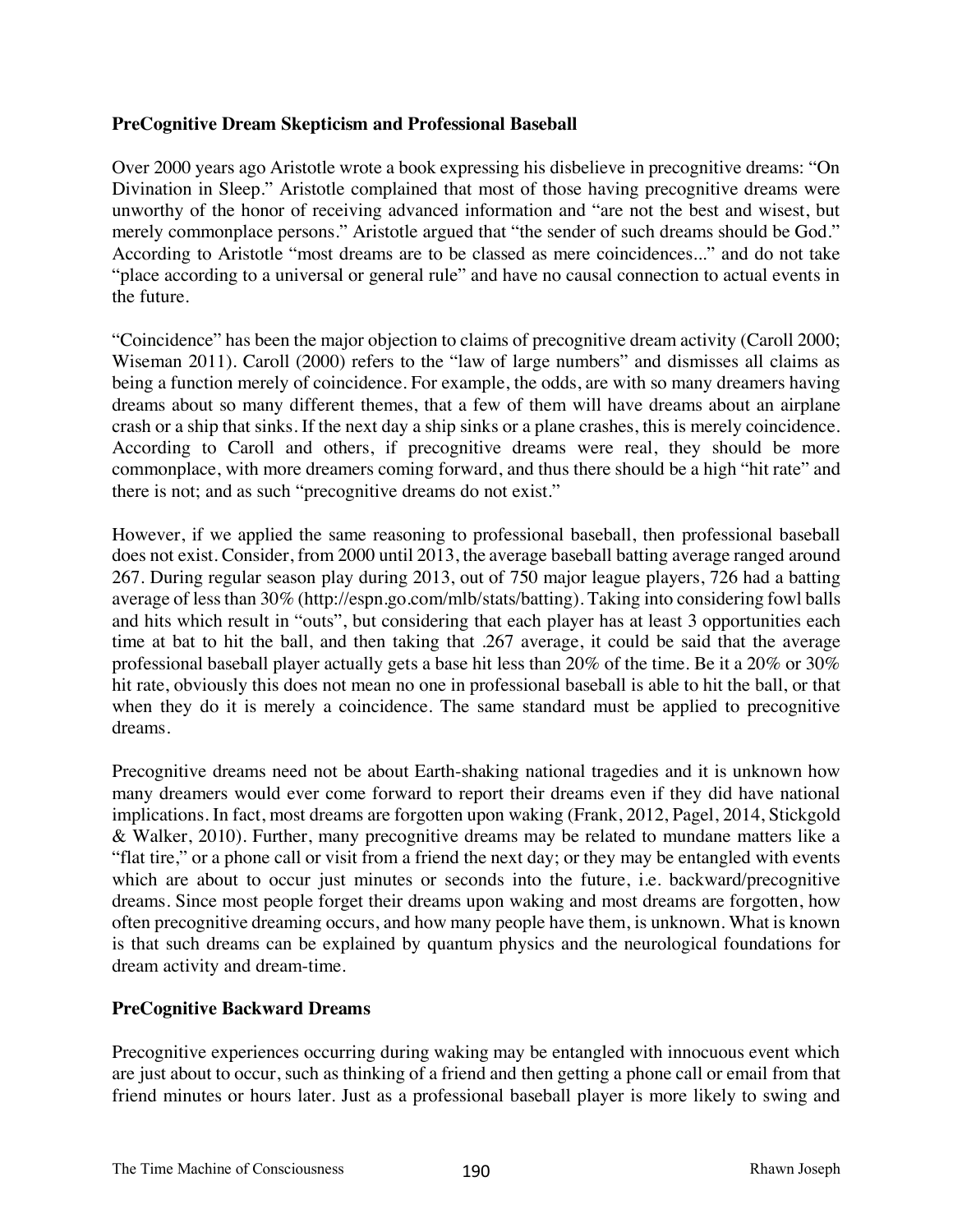miss than hit the ball, the fact that one might think of a friend who does not call is not evidence against precognition.

During accelerated states associated with dream-time, precognitive dreams may be for events which will soon happen, or are just about to happen, perhaps seconds, or minutes away. These latter-type of dreams care best described as precognitive-backward dreams.

A case in point, "Katherine" dreams she and a friend "Sheryl" are shopping in Boston. They go from store, lugging shopping bags. "Katherine" in her dreams feels this sense of urgency to go home as if she is late for something and someone is waiting for her so she sets her bags down on the sidewalk and sits on a bench to wait for a cab or a the bus. She then realized her friend "Sheryl" is gone. Katherine looks for her, goes in and out of stores, but can't find her. "Katherine" sees a bus-like street car coming down the cobbled street and she picks up her packages and steps out onto the curb. As the street car pulls up and stops "Katherine" is surprised to see that Sheryl is driving and is ringing its bell. The sound of the bell grows louder and louder and then jolts "Katherine" from her dream. Katherine realizes that her phone is ringing. She picks it up and it is her friend "Sheryl" who is calling. Sheryl and Katherine are going shopping that day.

That "Katherine" dreamed about going shopping with "Sheryl" is not remarkable in-itself. That "Sheryl" was ringing the bell and it was Sheryl who was calling can be explained away as interesting coincidence. It is no surprise that Sheryl called. What seems paradoxical, however, is that the dream of shopping and walking down the streets of Boston laden with packages, the desire to go home, then looking for her missing friend and then seeing the bus-like street car all seemed to lead up to the ringing of the bell in a logical order of events so that its ringing made sense in the context of the dream. Hearing the ringing bell seemed to be a natural part of the dream, and it is. However, the dream did not lead up to the bell. Rather, the ringing of the bell initiated the dream. The effect (ringing bell) and the cause (the ringing phone) are identical. The effect caused itself.

There are two explanations for these quite common "backward" dreams. Dream-time and dreamconsciousness does not obey the laws of physics. In dream-time, dream-consciousness may attempt to impose temporal order on a dream which has no temporal order and which may be experienced as a gestalt. In other words, in dream-time the entire dream was instantaneous and the dream was initiated by the ringing of her phone. The bell was heard and the dream was instantly produced in explanation and association. Future, present, past may be juxtaposed and experienced as a gestalt; like seeing the forest instead of the individual trees. In fact, although dreams may seem to last long time periods, they may be only seconds in length (Frank, 2012, Pagel, 2014, Stickgold & Walker, 2010).

The other explanation is that the ringing of the phone and the fact that Sheryl was calling Katherine, was perceived in dream-time, before it happened. Just as a time-machine traveling at superluminal speeds from the future into the past will pass by an observer only to be followed by its light image (which trails behind at the speed of light), information just seconds or minutes away into the future can be perceived by dream-consciousness in dream-time through entanglement. However, it is not future information traveling at superluminal speeds, but the mind and brain of the dreamer which are accelerating toward that future event in advance of those conscious minds which are still awake.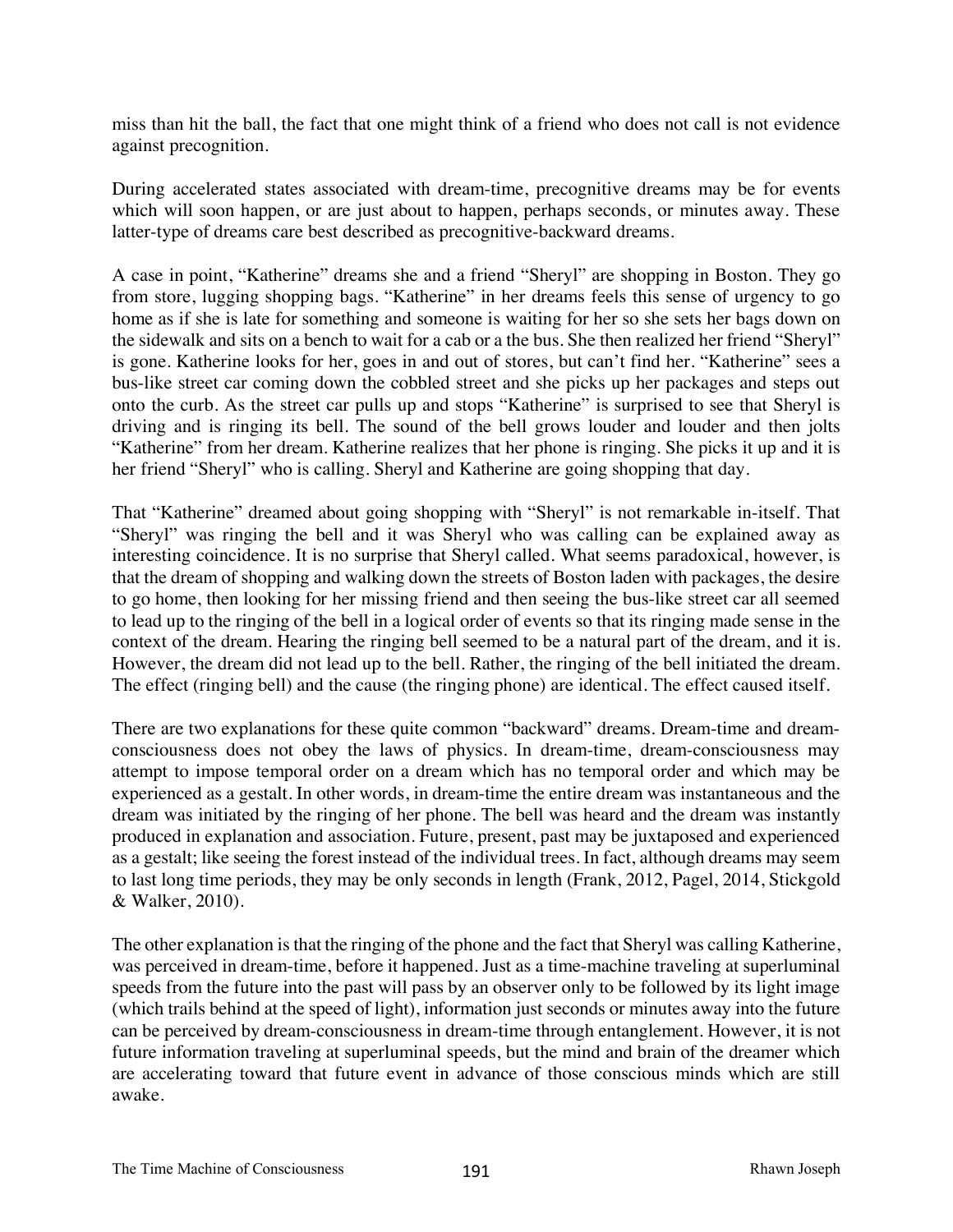In dream time, the brain is highly active (Frank, 2012, Pagel, 2014, Stickgold & Walker, 2010), and certain regions in the limbic system are hyperactive (Joseph 1992, 1996, 2000). During dreamtime, brain activity is accelerating which causes a contraction in time-space. The future comes closer to the present during dream time relative to outside observers which may include, upon waking, the conscious mind of the dreamer. However, while in dream-time, in a state of accelerated dream-consciousness, the future may be sensed and it may trigger a complex dream which then leads up to that future event when it arrives in the present thereby waking the dreamer.

Another illustrative example: French physicist Alfred Maury dreamt that he had taken part in the French Revolution and that he had been condemned to death and his head cut off at the exact moment when his bedpost broken and struck him across the neck:

"I was rather,unwell, and was lying down in my room, with my mother at my bedside. I dreamed of,the Reign of Terror; I witnessed massacres, I was appearing before the Revolutionary,tribunal, I saw Robespierre, Marat, Fouquier-Tinville, all the most wicked figures of,that terrible era; I talked to them; finally, after many events that I only partly remember,,I was judged, condemned to death, taken out in a tumbril through a huge throng to the,Place de la Revolution; I mounted the scaffold; the executioner tied me to that fatal,plank, he tipped it up, the blade fell; I felt my head separating from my body, I woke up,racked by the deepest anguish, and felt the bedpost on my neck. It had suddenly come,off and had fallen on my cervical vertebrae just like the guillotine blade."

Certainly it would be expected that a major blow to the head and neck would cause instant waking. But in this instance, it did not. Instead, the dreamer experienced a long and convoluted dream which was initiated by what was about to happen, and which could also be considered a warning of what was about to happen; albeit in the unique dream-language characteristic of dreams. This is not a case of an instantaneous backward dream, but a precognitive dream which provided the dreamer with a glimpse of what lay in store just moments into the future.

A third example related to me by a colleague:

"I had been working in my yard into the late Friday afternoon and was exhausted. It was hot and I stripped off my shirt and lay down in a swinging hammock in my yard to take a nap and instantly fell asleep and began to dream. In the dream I was in a nightclub and there was this exotic beautiful woman with long black hair drinking at the bar. We began drinking together and then we were dancing and kissing and then we were suddenly in my house and we were laying on the floor and I was taking off her clothes and she was getting very excited and aggressive. All at once I could see she had yellow eyes and black skin, but it wasn't skin, but resembled an insect's chitlin. Her arms and hands became claws and her teeth became razor sharp and pointed. She put her claw arms around me very tight as I struggled to escape. She had turned into some demonic insect-creature and pressed her razor sharp claw-hands into my back. I could feel her razor sharp claws knifing me and I felt I was being stabbed in the back. The pain was terrible. It seemed as if her pointed claws were going to completely pierce my back and come out my chest. The pain was so horrific I woke up. But the pain was still there. I got up from the hammock and there was a crippled black bumble bee laying there. The damn thing has stung me on my back."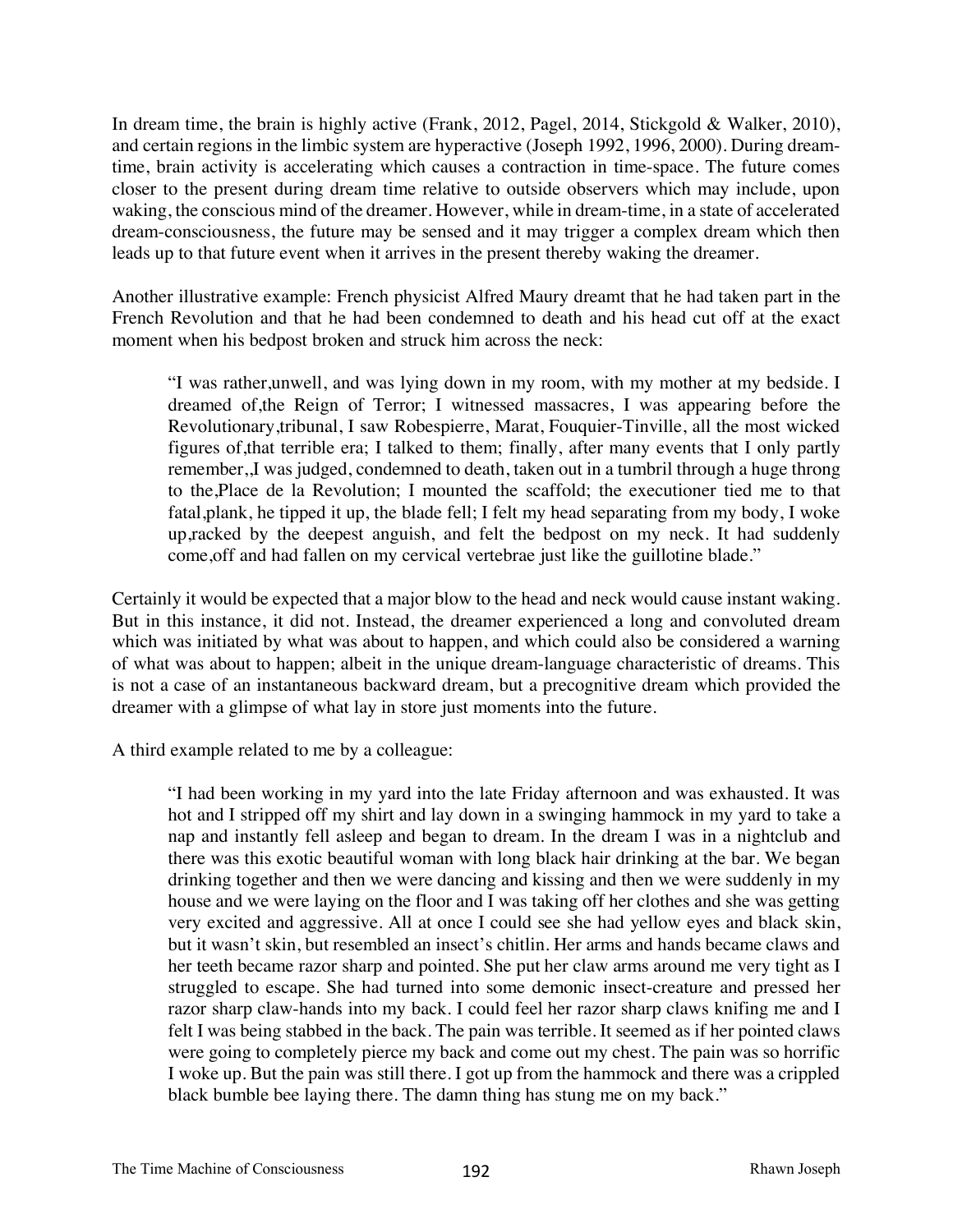Dreams that seem to paradoxically lead up to an event which wakes the dreamer are common. These dreams may be relatively brief or become lengthy complicated dreams leading up to some event which then occurs, as if on cue, waking the dreamer who discovers upon waking that someone was knocking on his door, the phone was ringing, it was the alarm clock, a kid was yelling outside the window, and so on, all of which initiated the dream which then led up to the event which caused the dream (Joseph 1992). The dream was produced, so as to explain in the unique language of the dream what was about to happen; and this is because, it already happened in the future. The only other explanation is the dream was produced as an instant gestalt and the dreamer dreamed the dream in accelerated dream-time without any temporal order, and it was upon waking that the dream was reconstructed in a temporal sequential time frame (Joseph 1992).

Be they backward dreams instantly produced as a gestalt, or examples of dream precognition, backward dreams are the most easily comprehended because the conscious mind utilizes temporal sequences to explain what is observed, and may recall the dream in reverse, so it makes temporalsequential sense; as if the cause led to the effect, when the cause and effect were either simultaneous, or the effect was its own cause.

## **Joseph Dreams His Death 2000 Years Ago**

In the early 1950s, when I [R. Joseph] was a boy of 3, and for many years until around age 7, I had dreams about a little boy playing by the sea shore, by the ocean. And there were crowds of people. Some lying or sitting together on the sand. Others swimming or fishing. And then in the dream the ocean began to recede... the ocean waters drew back back back... and I could see shells and fish flopping on the wet sand where moments before there had been ocean... and ships and small boats lay on their sides... and I ran to where the ocean had been, on the wet sand, picking up shells... and many other people also ran onto the wet sand picking up wiggling fish and laughing and talking in amazement that the ocean had pulled back for miles and miles leaving the sand and ocean floor completely revealed for everyone to see.... and then... and then... and then...

I walked further and further out to where the ocean had been, picking up giant shells some with wiggling living creatures still inside, and gazing in wonder at what the ocean had hidden but which was now revealed… and then I heard screams... women and men and children were screaming... and in my dream, they were all running from the wet sand where the ocean had been toward the dry shore...and people on the shore were also running... everyone was running away and screaming... and I could hear this rumbling roar from behind me… and when I looked back to see why, what they were running from and what was making that roar, I could see the ocean... it was still miles away--but it was a WALL OF OCEAN.. a WALL OF WATER looming up maybe 100 yards perhaps even miles into the sky... and in my dream the wall of ocean was rushing forward, to where the ocean had been minutes before, toward where I was standing with sea shells in my hands... and I started running... like everyone else, running running running... and I could see, over my shoulder, behind me, the roaring wall of ocean water coming closer, and closer... and faster faster faster... and I kept running... everyone was running and screaming...trying to get away... and then the towering WALL OF WATER was just behind me... then looming over me... and then it crashed down upon me... and the little boy that I was, in this dream,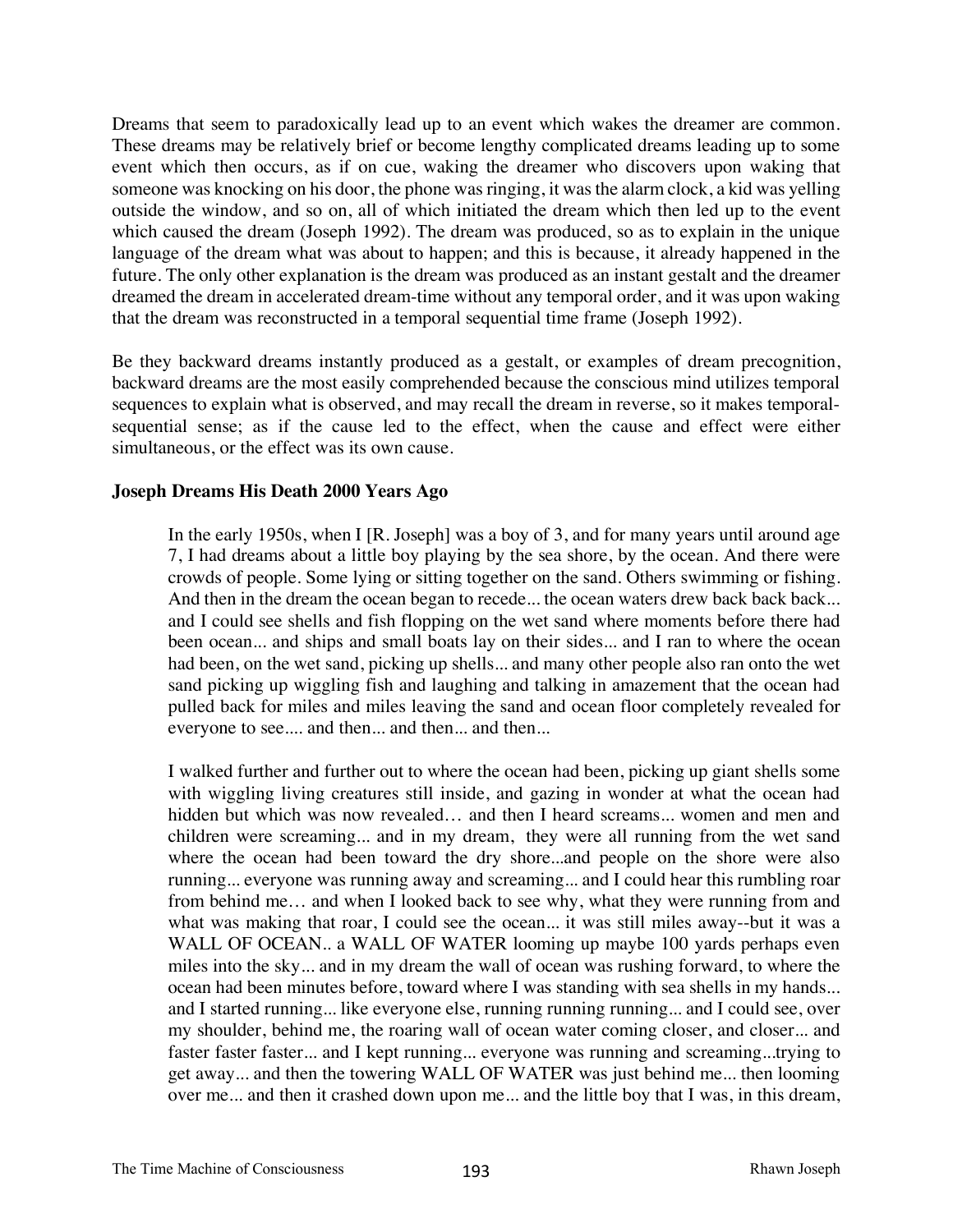drowned.... and then I awoke in my bed... the same boy who drowned, but a different boy...me...

I had this dream over and over for years; the same dream, the source of which was a mystery to me as I had never even imagined that the ocean could actually recede and then rush back to land as I had dreamed. It was not until 20 years later that I learned, for the first time, about Tsunamis and how characteristic it is for people to foolishly run out to where the ocean and been… and then... the ocean comes rushing back as a wall of water drowning everyone who did not immediately run away.

How could I have dreamed so vividly about something 3-year old me knew nothing about in the early 1950s when we didn't even have a television? There were clues in yet other dreams when I was a child, and they were dreams of the same little boy. But it was during ancient Roman times, and I was sitting with my mother who was dressed in royal robes typical of the Roman period. She was singing to me… And down below I could see Roman soldiers marching, and peasant women by a river, washing clothes, and the river was flowing into the ocean. The peasant women, who had with them many naked children, were dressed in clothes I associated with Biblical times, of ancient Egypt; my grandmother would often read to me from a Bible picture book. But in these river-side dreams which began so peaceful, they all ended with incredible earthquakes, like the world was turning up-side down...

How do these two dreams relate? Almost 50 years after I had these dreams, I searched the records for Tsunamis in the Mediterranean sea near Italy and Egypt. On the morning of July 21, 365 AD, an earthquake of great magnitude caused a huge tsunami more than 100 feet high and it inundated and destroyed several towns on the coasts of the Mediterranean, including Alexandria. This is how Ammianus Marcellinus, a Roman historian described it:

Slightly after daybreak, and heralded by a thick succession of fiercely shaken thunderbolts, the solidity of the whole earth was made to shake and shudder, and the sea was driven away, its waves were rolled back, and it disappeared, so that the abyss of the depths was uncovered and many-shaped varieties of sea-creatures were seen stuck in the slime; the great wastes of those valleys and mountains, which the very creation had dismissed beneath the vast whirlpools, at that moment, as it was given to be believed, looked up at the sun's rays. Many ships, then, were stranded as if on dry land, and people wandered at will about the paltry remains of the waters to collect fish and the like in their hands; then the roaring sea as if insulted by its repulse rises back in turn, and through the teeming shoals dashed itself violently on islands and extensive tracts of the mainland, and flattened innumerable buildings in towns or wherever they were found. Thus in the raging conflict of the elements, the face of the earth was changed to reveal wondrous sights. For the mass of waters returning when least expected killed many thousands by drowning, and with the tides whipped up to a height as they rushed back, some ships, after the anger of the watery element had grown old, were seen to have sunk, and the bodies of people killed in shipwrecks lay there, faces up or down.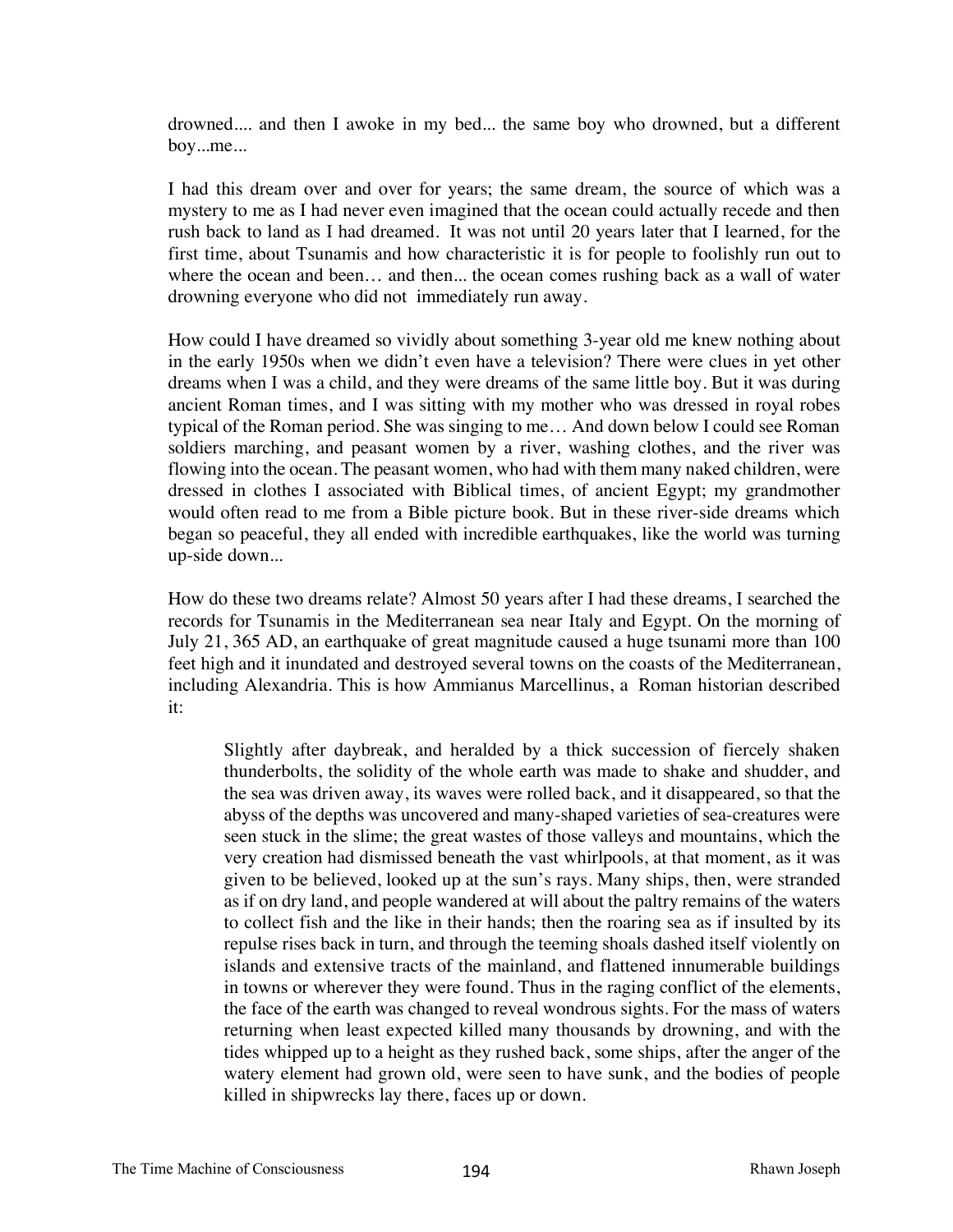Had Joseph dreamed of a previous life from nearly 2000 years ago? Or did he journey to the past, during dream-time, and visit the long ago in the time machine of consciousness?

We have been here before, we will be here again, we will always be, and this is because time and consciousness are a quantum continuum and the distinctions between past present and future are illusions.

#### **REFERENCES**

Al-Khalili (2011). Black Holes, Wormholes and Time Machines, Taylor & Francis.

Almheiri, A. et al. (2013). Black Holes: Complementarity or Firewalls? J. High Energy Phys. 2, 062

Bethe, H. A., et al., (2003) Formation and Evolution of Black Holes in the Galaxy, World Scientific Publishing.

Bilaniuk, O.-M. P.; Sudarshan, E. C. G. (1969). "Particles beyond the Light Barrier". Physics Today 22 (5): 43–51.

Bo, L., Wen-Biao, L. (2010). Negative Temperature of Inner Horizon and Planck Absolute Entropy of a Kerr Newman Black Hole. Commun. Theor. Phys. 53, 83–86.

Bohr, N., (1913). "On the Constitution of Atoms and Molecules, Part I". Philosophical Magazine 26: 1–24.

Bohr, N., (1913). "On the Constitution of Atoms and Molecules, Part I". Philosophical Magazine 26: 1–24.

Bohr, N. (1934/1987), Atomic Theory and the Description of Nature, reprinted as The Philosophical Writings of Niels Bohr, Vol. I, Woodbridge: Ox Bow Press.

Bruno, N. R., (2001). Deformed boost transformations that saturate at the Planck scale. Physics Letters B, 522, 133-138.

Blandford, R.D. (1999). "Origin and evolution of massive black holes in galactic nuclei". Galaxy Dynamics, proceedings of a conference held at Rutgers University, 8–12 Aug 1998,ASP Conference Series vol. 182.

Carroll, S (2004). Spacetime and Geometry. Addison Wesley.

Casimir, H. B. G. (1948). "On the attraction between two perfectly conducting plates". Proc. Kon. Nederland. Akad. Wetensch. B51: 793.

Chodos, A. (1985). "The Neutrino as a Tachyon". Physics Letters B 150 (6): 431.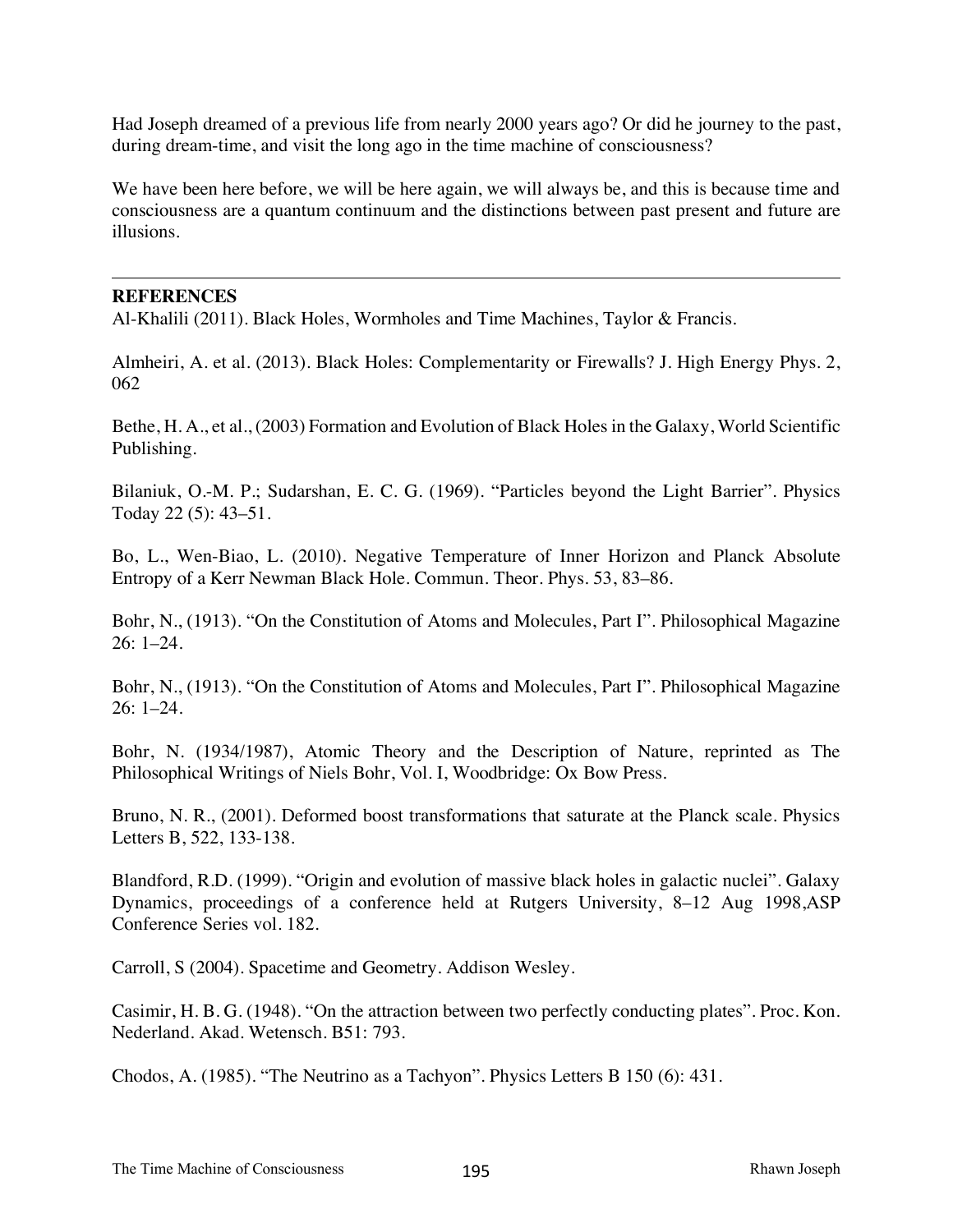Einstein, A. (1915a). Fundamental Ideas of the General Theory of Relativity and the Application of this Theory in Astronomy, Preussische Akademie der Wissenschaften, Sitzungsberichte, 1915 (part 1), 315.

Einstein, A. (1915b). On the General Theory of Relativity, Preussische Akademie der Wissenschaften, Sitzungsberichte, 1915 (part 2), 778–786, 799–801.

Einstein A. (1939) A. Einstein, Ann. Math. 40, 922.

Einstein, A. (1961), Relativity: The Special and the General Theory, New York: Three Rivers Press.

Einstein, A. and Rosen, N. (1935). "The Particle Problem in the General Theory of Relativity". Physical Review 48: 73.

Einstein, A., Lorentz, H.A., Minkowski, H., and Weyl, H. (1923). Arnold Sommerfeld. ed. The Principle of Relativity. Dover Publications: Mineola, NY. pp. 38–49.

Einstein A, Podolsky B, Rosen N (1935). "Can Quantum-Mechanical Description of Physical Reality Be Considered Complete?". Phys. Rev. 47 (10): 777–780.

Eisberg, R., and Resnick. R. (1985). Quantum Physics of Atoms, Molecules, Solids, Nuclei, and Particles. Wily,

Everett, A., & Roman, T. (2012). TIme Travel and Warp Drives, University Chicago Press.

Feinberg, G. (1967). "Possibility of Faster-Than-Light Particles". Physical Review 159 (5): 1089– 1105.

Fuller, Robert W. and Wheeler, John A. (1962). "Causality and Multiply-Connected Space-Time". Physical Review 128: 919.

Garay, L. J. (1995). Quantum gravity and minimum length Int.J.Mod.Phys. A10 (1995) 145-166

Ghez, A. M.; Salim, S.; Hornstein, S. D.; Tanner, A.; Lu, J. R.; Morris, M.; Becklin, E. E.; Duchene, G. (2005). "Stellar Orbits around the Galactic Center Black Hole". The Astrophysical Journal 620: 744.

Geiss, B., et al., (2010) The Effect of Stellar Collisions and Tidal Disruptions on Post-Main-Sequence Stars in the Galactic Nucleus. American Astronomical Society, AAS Meeting #215, #413.15; Bulletin of the American Astronomical Society, Vol. 41, p.252.

Giddings, S. (1995). The Black Hole Information Paradox," Proc. PASCOS symposium/Johns Hopkins Workshop, Baltimore, MD, 22-25 March, 1995, arXiv:hep-th/9508151v1.

Hawking, S. W., (1988) Wormholes in spacetime. Phys. Rev. D 37, 904–910.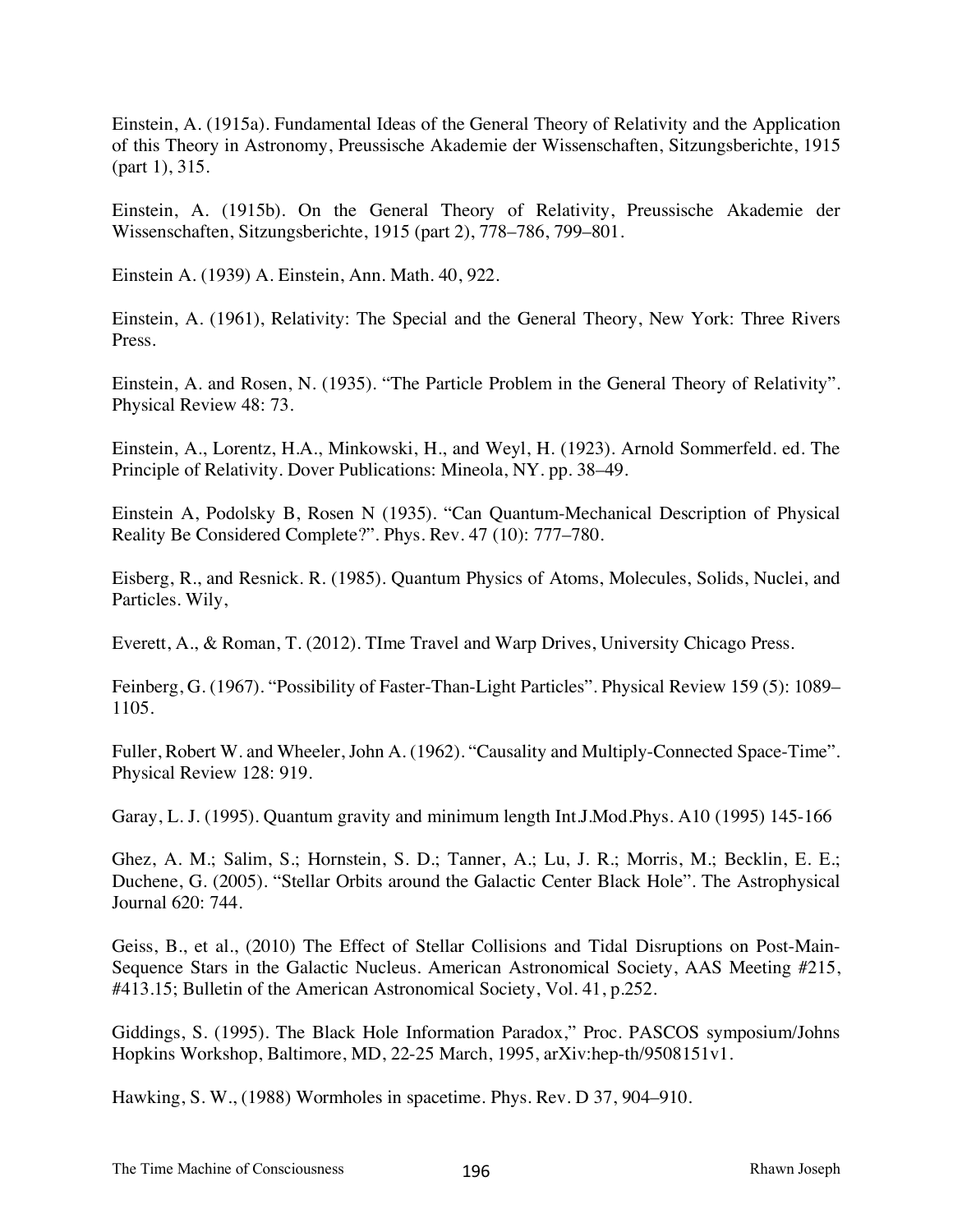Hawking, S., (1990). A Brief History of Time: From the Big Bang to Black Holes. Bantam.

Hawking, S. (2005). "Information loss in black holes". Physical Review D 72: 084013.

Hawking, S. W. (2014). Information Preservation and Weather Forecasting for Black Holes.

Heisenberg, W. (1927), "Über den anschaulichen Inhalt der quantentheoretischen Kinematik und Mechanik", Zeitschrift für Physik 43 (3–4): 172–198.

Heisenberg. W. (1930), Physikalische Prinzipien der Quantentheorie (Leipzig: Hirzel). English translation The Physical Principles of Quantum Theory, University of Chicago Press.

Heisenberg, W. (1955). The Development of the Interpretation of the Quantum Theory, in W. Pauli (ed), Niels Bohr and the Development of Physics, 35, London: Pergamon pp. 12-29.

Heisenberg, W. (1958), Physics and Philosophy: The Revolution in Modern Science, London: Goerge Allen & Unwin.

Jaffe, R. (2005). "Casimir effect and the quantum vacuum". Physical Review D 72 (2): 021301.

Joseph, R (2010a) The Infinite Cosmos vs the Myth of the Big Bang: Red Shifts, Black Holes, and the Accelerating Universe. Journal of Cosmology, 6, 1548-1615.

Joseph, R. (2010b). The Infinite Universe: Black Holes, Dark Matter, Gravity, Acceleration, Life. Journal of Cosmology, 6, 854-874.

Joseph, R. (2014a) Paradoxes of Time Travel: The Uncertainty Principle, Wave Function, Probability, Entanglement, and Multiple Worlds, Cosmology, 18, 282-302.

Joseph, R. (2014a) The Time Machine of Consciousness, Cosmology, 18, In press.

Kerr, R P. (1963). "Gravitational Field of a Spinning Mass as an Example of Algebraically Special Metrics". Physical Review Letters 11 (5): 237–238.

Lambrecht, A. (2002) The Casimir effect: a force from nothing, Physics World, September 2002

Lorentz, H. A. (1892), "The Relative Motion of the Earth and the Aether", Zittingsverlag Akad. V. Wet. 1: 74–79

McClintock, J. E. (2004). Black hole. World Book Online Reference Center. World Book, Inc.

Melia, F. (2003). The Edge of Infinity. Supermassive Black Holes in the Universe. Cambridge U Press. ISBN 978-0-521-81405-8.

Melia, F. (2007). The Galactic Supermassive Black Hole. Princeton University Press. pp. 255– 256.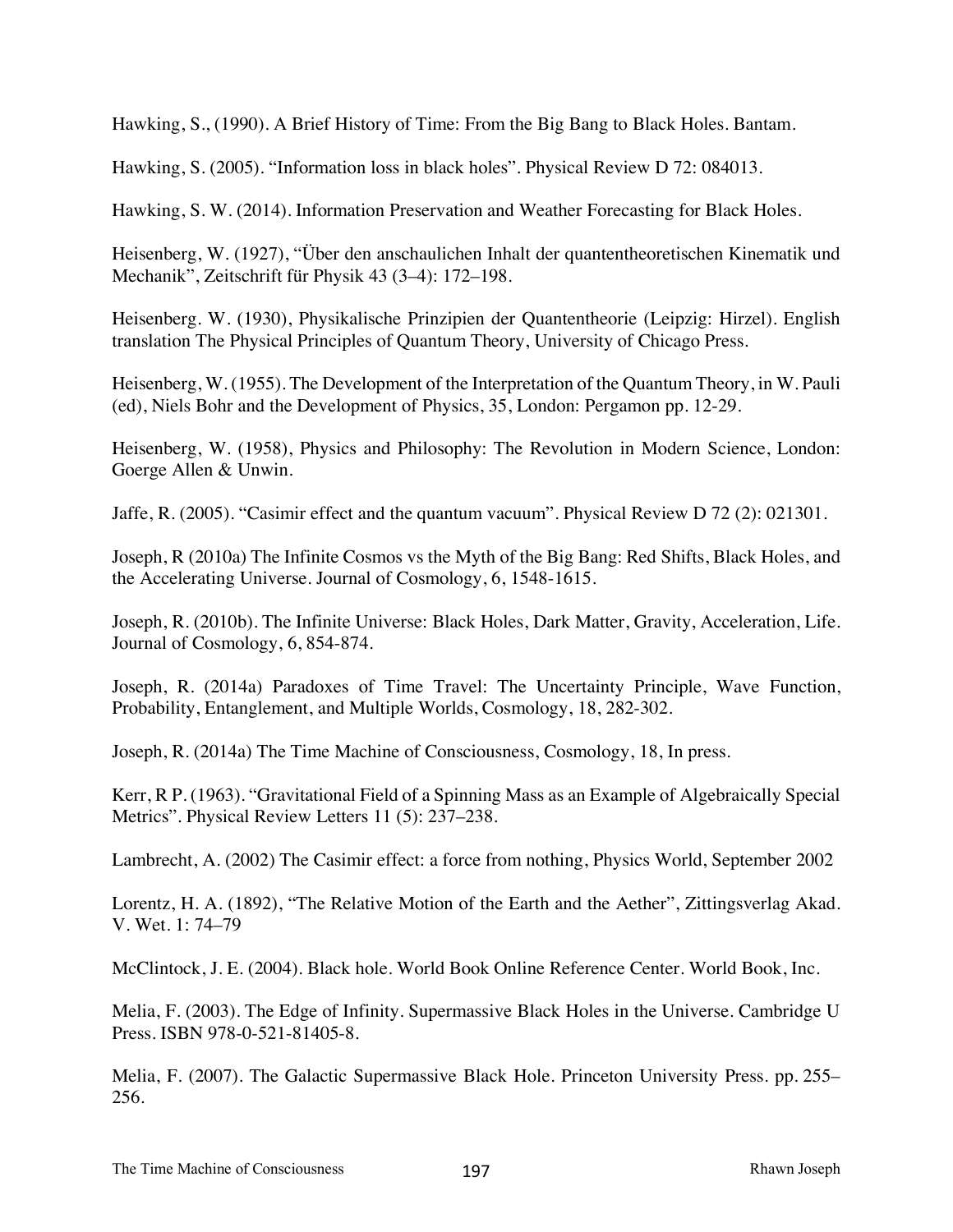Merloni, A., and Heinz, S., (2008) A synthesis model for AGN evolution: supermassive black holes growth and feedback modes Monthly Notices of the Royal Astronomical Society, 388, 1011  $-1030.$ 

Minchin, R. et al. (2005). "A Dark Hydrogen Cloud in the Virgo Cluster". The Astrophysical Journal 622: L21–L24.

Morris, M. S. and Thorne, K. S. (1988). "Wormholes in spacetime and their use for interstellar travel: A tool for teaching general relativity". American Journal of Physics 56 (5): 395–412.

O'Neill, B. (2014) The Geometry of Kerr Black Holes, Dover

Penrose, R. (1969) Rivista del Nuovo Cimento.

Preskill, J. (1994). Black holes and information: A crisis in quantum physics", Caltech Theory Seminar, 21 October. arXiv:hep-th/9209058v1.

Pollack, G. L., & Stump, D. R. (2001), Electromagnetism, Addison-Wesley.

Rindler, W. (2001). Relativity: Special, General and Cosmological. Oxford: Oxford University Press.

Rodriguez, A. W.; Capasso, F.; Johnson, Steven G. (2011). "The Casimir effect in microstructured geometries". Nature Photonics 5 (4): 211–221.

Ruffini, R., and Wheeler, J. A. (1971). Introducing the black hole. Physics Today: 30–41.

Russell, D. M., and Fender, R. P. (2010). Powerful jets from accreting black holes: Evidence from the Optical and the infrared. In Black Holes and Galaxy Formation. Nova Science Publishers. Inc.

Schrödinger, E. (1926). "An Undulatory Theory of the Mechanics of Atoms and Molecules". Physical Review 28 (6): 1049–1070. Bibcode:1926PhRv...28.1049S. doi:10.1103/PhysRev.28.1049.

Sen, A. (2002) Rolling tachyon," JHEP 0204, 048

Slater, J. C. & Frank, N. H. (2011) Electromagnetism, Dover.

Smolin, L. (2002). Three Roads to Quantum Gravity. Basic Books.

Taylor, E. F. & Wheeler, J. A. (2000) Exploring Black Holes, Addison Wesley.

Thorne, K. (1994) Black holes and time warps, W. W. Norton. NY.

Thorne, K. S. & Hawking, S. (1995). Black Holes and Time Warps: Einstein's Outrageous Legacy, W. W. Norton.